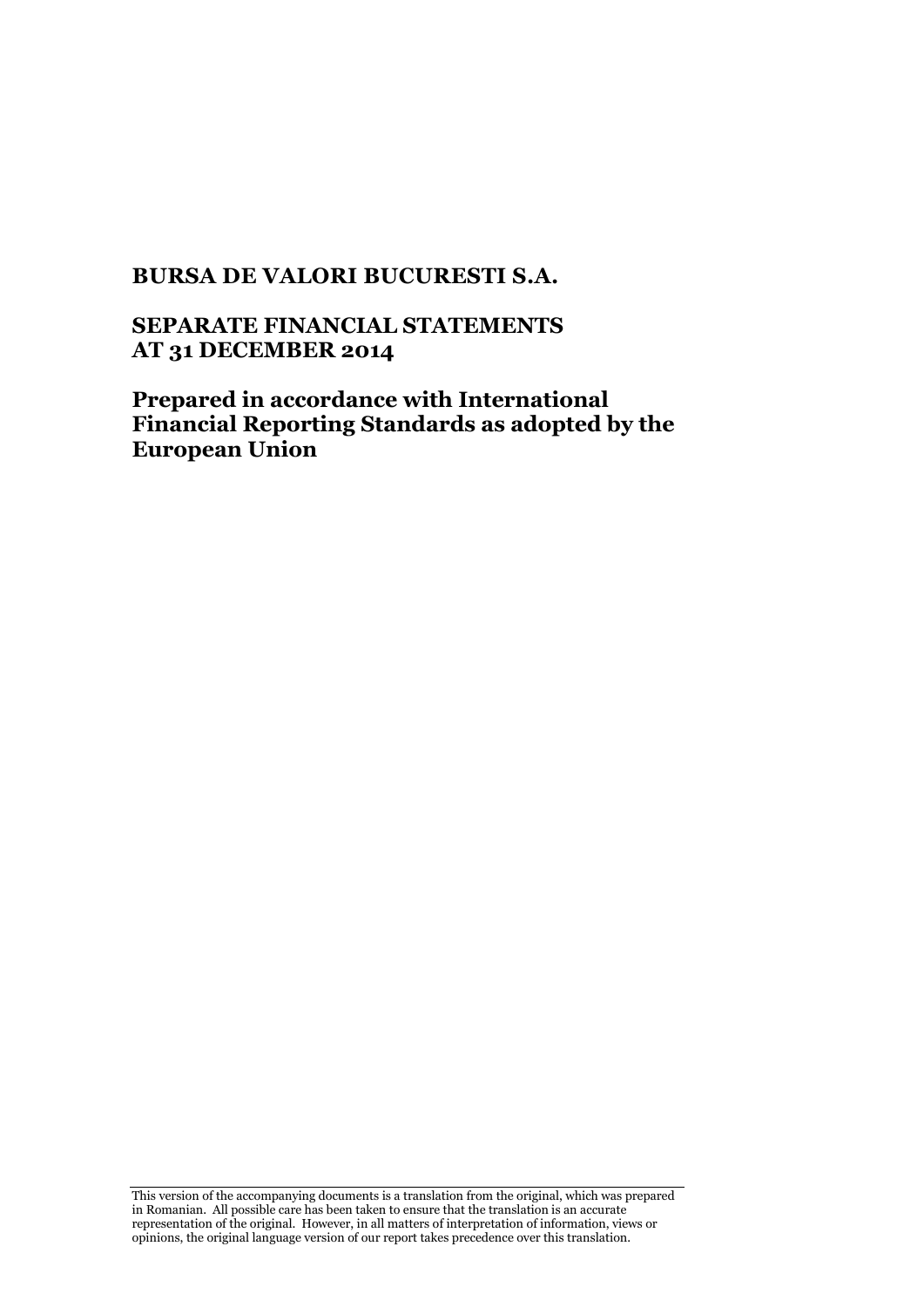# **FINANCIAL STATEMENTS FOR THE YEAR ENDED AS AT**

# **31 DECEMBER 2014**

# **CONTENTS**

| The independent auditor's report                                |                |
|-----------------------------------------------------------------|----------------|
| Separate income statement and statement of comprehensive income | 1              |
| Separate statement of financial position                        | $\overline{2}$ |
| Separate statement of changes in equity                         | $3 - 4$        |
| Statement of cash flows                                         | 5              |
| Notes to the separate financial statements                      | 6 - 64         |

This version of the accompanying documents is a translation from the original, which was prepared in Romanian. All possible care has been taken to ensure that the translation is an accurate representation of the original. However, in all matters of interpretation of information, views or opinions, the original language version of our report takes precedence over this translation.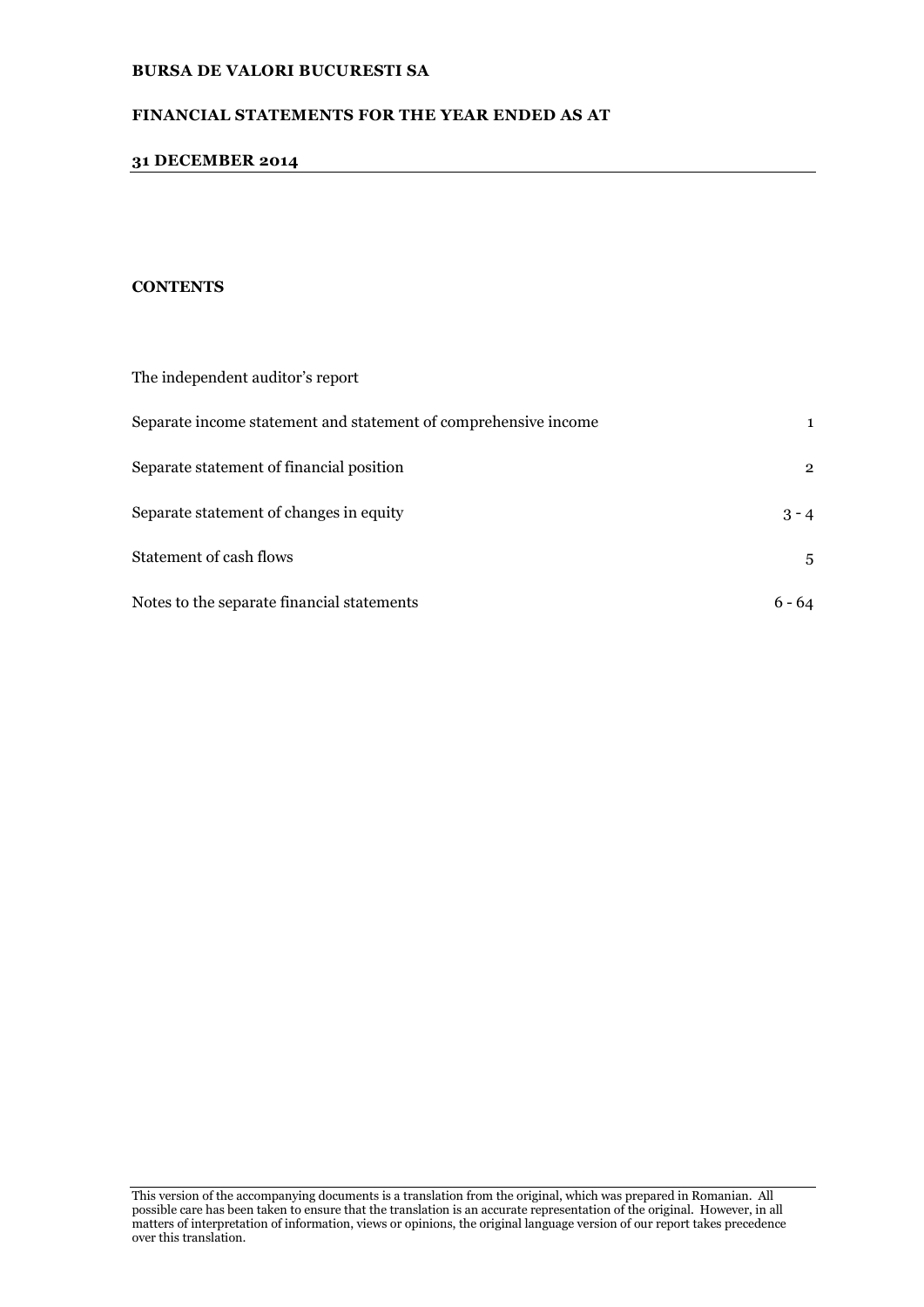# **INCOME STATEMENT AND STATEMENT OF COMPREHENSIVE INCOME**

# **FOR THE FINANCIAL YEAR ENDED AT 31 DECEMBER 2014** *(thousand RON)*

|                                                  | <b>Note</b>    | <b>Financial year</b><br>ended at<br>31 December 2013 | <b>Financial year</b><br>ended at<br>31 December 2014 |
|--------------------------------------------------|----------------|-------------------------------------------------------|-------------------------------------------------------|
| Revenues from services                           |                | 24,287                                                | 26,871                                                |
| Other revenues                                   |                | 125                                                   | 349                                                   |
| <b>Operating revenue</b>                         |                | 24,412                                                | 27,220                                                |
| Salaries Expense and benefits of the             |                |                                                       |                                                       |
| members of Board of Governors                    | $\overline{7}$ | (9,788)                                               | (8,948)                                               |
| Expenses with services provided by third         |                |                                                       |                                                       |
| parties                                          | 7              | (2,251)                                               | (1,758)                                               |
| Other operational expenses                       | 7              | (5,260)                                               | (5, 385)                                              |
| <b>Operating profit</b>                          |                | 7,113                                                 | 11,129                                                |
| Financial income                                 | 8              | 3,158                                                 | 4,057                                                 |
| Financial expenses                               | 8              | (182)                                                 | (379)                                                 |
| Loss from asset impairment - related parties     | 6              | (342)                                                 | (710)                                                 |
| Profit before tax                                |                | $-9,747$                                              | 14,097                                                |
| Corporate income tax expense                     | 9              | (1,547)                                               | (2,254)                                               |
| Profit for the year                              |                | 8,200                                                 | 11,843                                                |
| Revaluation of financial assets                  |                |                                                       |                                                       |
| available for sale                               | 13             | 222                                                   | 40                                                    |
| Total comprehensive income for the               |                |                                                       |                                                       |
| year of the period<br><b>Earnings per share:</b> |                | 8,422                                                 | 11,883                                                |
| Result per share - base (lei)                    | 20             | 1.07                                                  | 1.54                                                  |
| Earnings per share - diluted (lei)               | 20             | 1.07                                                  | 1.54                                                  |
|                                                  |                |                                                       |                                                       |

The separate financial statements were approved by the Board of Governors on June 29, 2014 and were signed by:

| President,            | General Manager,         | Financial Manager,   |
|-----------------------|--------------------------|----------------------|
| Lucian Claudiu Anghel | Ludwik Leszek Sobolewski | Virgil Adrian Stroia |

The explanatory notes to the financial statements on pages 6-60 are an integral part of these separate financial statements 1 of 63

This version of the accompanying documents is a translation from the original, which was prepared in Romanian. All possible care has been taken to ensure that the translation is an accurate representation of the original. However, in all matters of interpretation of information, views or opinions, the original language version of our report takes precedence over this translation.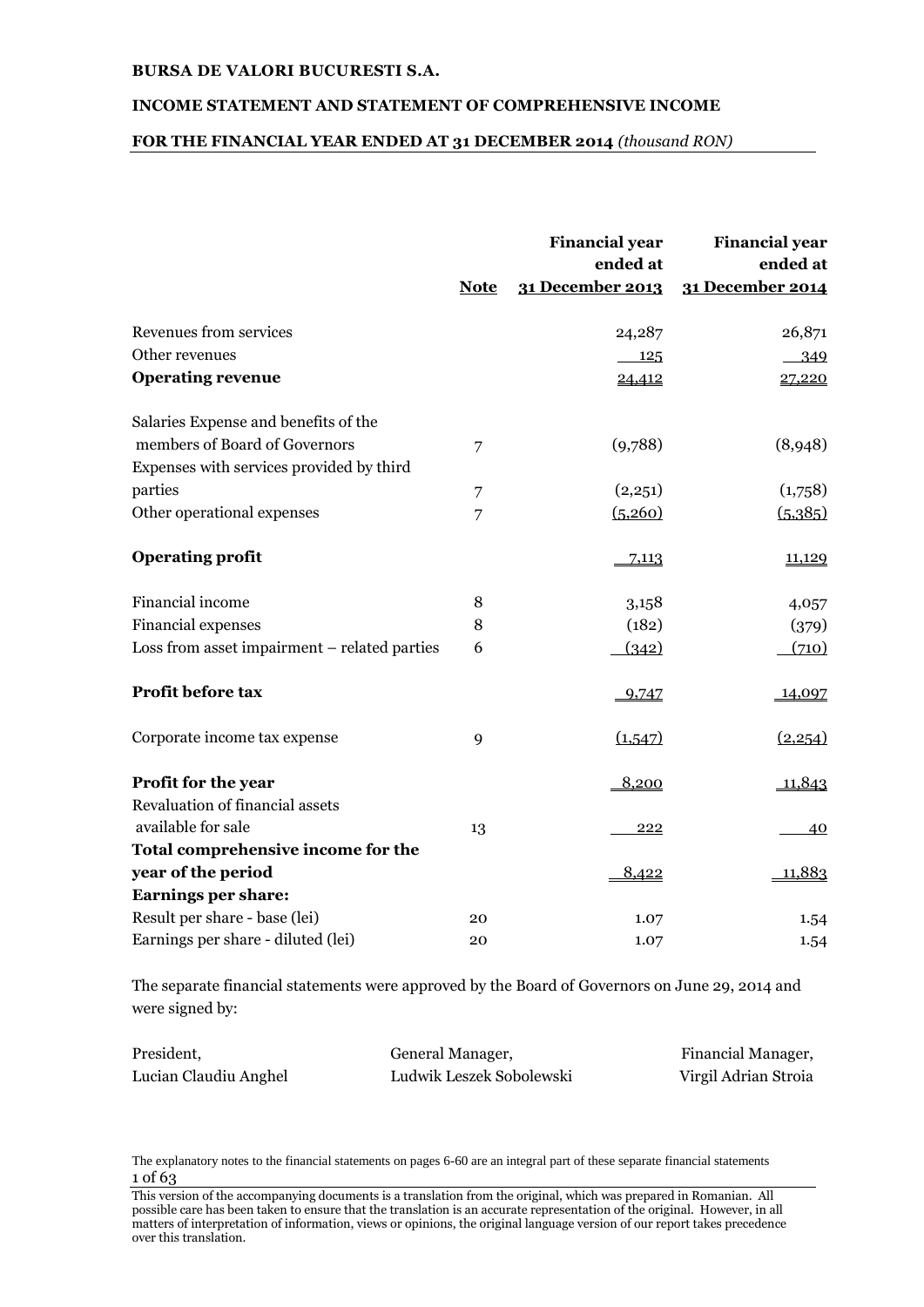# **SEPARATE STATEMENT OF FINANCIAL POSITION**

### **FOR THE FINANCIAL YEAR ENDED AT 31 DECEMBER 2014** *(thousand RON)*

|                                                          | <b>Note</b> |                | 31 December 2013 31 December 2014 |
|----------------------------------------------------------|-------------|----------------|-----------------------------------|
| <b>Assets</b>                                            |             |                |                                   |
| <b>Non-current assets</b>                                |             |                |                                   |
| Tangible assets                                          | 10          | 4,541          | 4,625                             |
| Intangible assets                                        | 11          | 70             | 1,043                             |
| Investments in subsidiaries                              | 6           | 23,818         | 23,127                            |
| Deferred tax income                                      | 12          | 13             |                                   |
| Held-to-maturity financial assets                        | 13          | 29,316         | 38,376                            |
| Available-for-sale financial assets                      | 13          | 1,358          | 1,391                             |
| <b>Total non-current assets</b><br><b>Current assets</b> |             | 59,116         | 68,562                            |
| Trade and other receivables                              | 14          | 4,632          | 7,026                             |
| Prepayments                                              | 15          | 175            | 134                               |
| <b>Bank</b> deposits                                     | 13          | 34,770         | 26,279                            |
| Cash and cash equivalents                                | 16          | 3,291          | 2,037                             |
| Other assets                                             |             | $\overline{4}$ | 31                                |
| <b>Total current assets</b>                              |             | 42,872         | 35,507                            |
| <b>Total assets</b>                                      |             | 101,988        | 104,069                           |
| <b>Equity</b>                                            |             |                |                                   |
| Share capital                                            | 19          | 76,742         | 76,742                            |
| Legal reserve                                            | 19          | 5,800          | 6,508                             |
| <b>Revaluation reserve</b>                               | 19          | 1,174          | 1,174                             |
| Fair value reserve                                       | 19          | (67)           | (27)                              |
| Retained earnings                                        | 19          | 11,766         | 13,865                            |
| Total shareholders' equity                               |             | 95,415         | 98,262                            |
| <b>Payables</b>                                          |             |                |                                   |
| Trade and other payables                                 | 17          | 5,113          | 4,631                             |
| Deferred income                                          | 18          | 662            | 695                               |
| Current corporate income tax payables                    |             | 798            | 481                               |
| <b>Total current payables</b>                            |             | 6,573          | 5,807                             |
| <b>Total payables and equity</b>                         |             | 101,988        | 104,069                           |

The separate financial statements were approved by the Board of Governors on June 29, 2014 and were signed by:

| President,            | General Manager,         | Financial Manager,   |
|-----------------------|--------------------------|----------------------|
| Lucian Claudiu Anghel | Ludwik Leszek Sobolewski | Virgil Adrian Stroia |

The explanatory notes to the financial statements on pages 6-60 are an integral part of these separate financial statements 2 of 63

This version of the accompanying documents is a translation from the original, which was prepared in Romanian. All possible care has been taken to ensure that the translation is an accurate representation of the original. However, in all matters of interpretation of information, views or opinions, the original language version of our report takes precedence over this translation.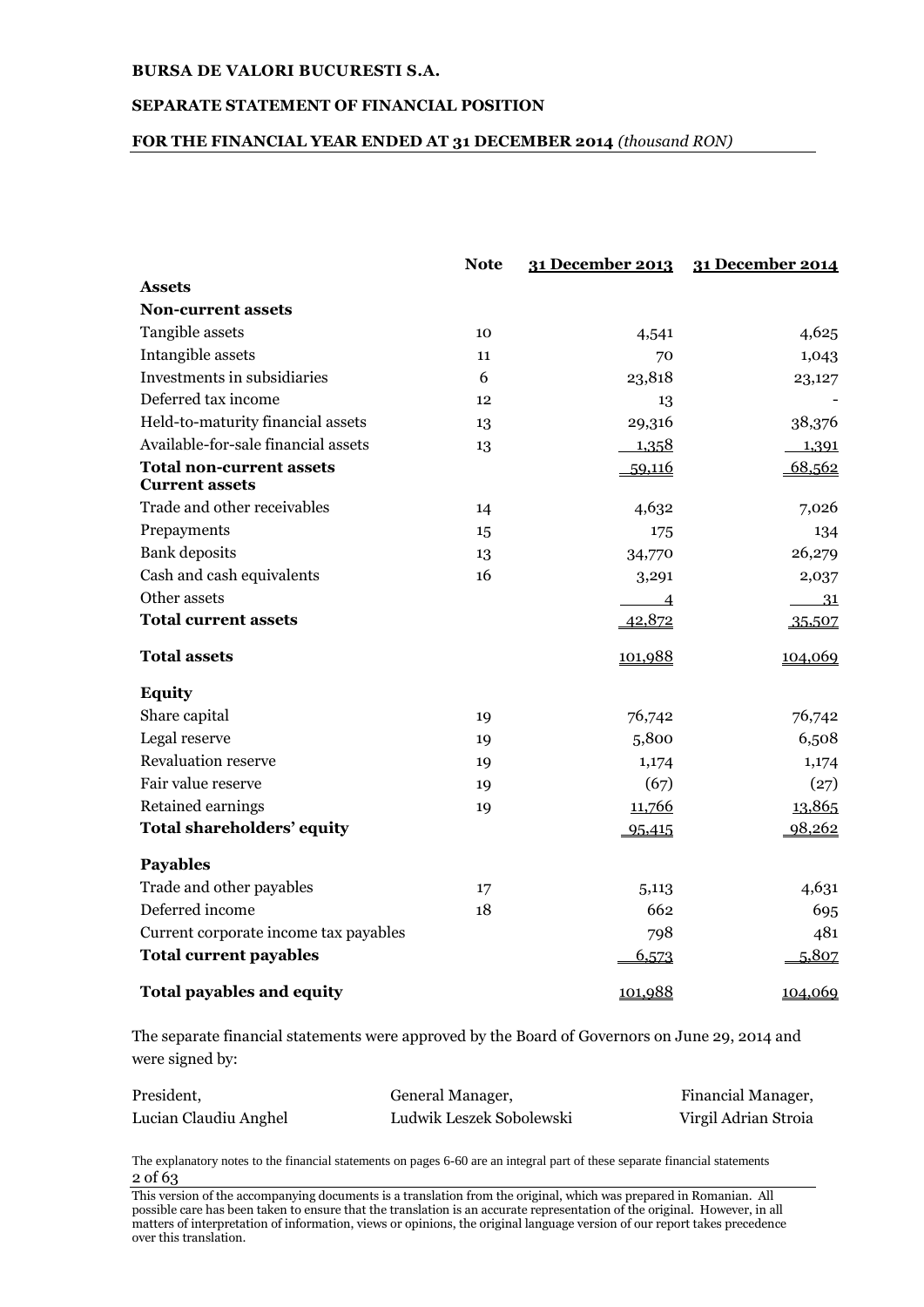#### **SEPARATE STATEMENT OF CHANGES IN EQUITY**

#### **FOR THE FINANCIAL YEAR ENDED AT 31 DECEMBER 2014** *(thousand RON)*

|                                                           |              |                 |                    | <b>Revaluation of</b> |            |              |
|-----------------------------------------------------------|--------------|-----------------|--------------------|-----------------------|------------|--------------|
|                                                           | <b>Share</b> | <b>Retained</b> | <b>Revaluation</b> | available-for-sale    | Legal      | <b>Total</b> |
|                                                           | capital      | earnings        | reserve            | financial assets      | reserve    | equity       |
| <b>Balance as at 1 January 2013</b>                       | 76,742       | 12,422          |                    | (289)                 | 5,354      | 94,229       |
| Total comprehensive income for the year                   |              |                 |                    |                       |            |              |
| Profit or loss account                                    |              | 8,200           |                    |                       |            | 8,200        |
| Other items of comprehensive income                       |              |                 |                    |                       |            |              |
| Reserve of available-for-sale financial assets            |              |                 |                    | 222                   |            | 222          |
| Inflation adjustment impact on land – cancellation of the |              |                 |                    |                       |            |              |
| deferred tax impact                                       |              | 184             |                    |                       |            | 184          |
| Reserve from revaluation of land – net impact             |              |                 | 1,174              |                       |            | 1,174        |
| Other reserves                                            |              |                 |                    |                       |            |              |
| Total items of comprehensive income                       |              | 184             | 1,174              | 222                   |            | 1,580        |
| Total comprehensive income for the year                   |              | 8,384           | 1,174              | 222                   |            | 9,780        |
| Transactions with shareholders, recognised                |              |                 |                    |                       |            |              |
| directly in equity                                        |              |                 |                    |                       |            |              |
| Contributions by and distributions to                     |              |                 |                    |                       |            |              |
| shareholders                                              |              |                 |                    |                       |            |              |
| Legal reserve increase                                    |              | (446)           |                    |                       | 446        |              |
| Dividends paid                                            |              | (8,594)         |                    |                       |            | (8,594)      |
| Total contributions by and distributions to               |              |                 |                    |                       |            |              |
| shareholders                                              |              | (9,040)         |                    |                       | <u>446</u> | (8,594)      |
| <b>Total transactions with shareholders</b>               |              | (9,040)         |                    |                       | 446        | (8,594)      |
| Balance as at 31 December 2013                            | 76,742       | 11,766          | 1,174              | (67)                  | 5,800      | 95,415       |

The explanatory notes to the financial statements on pages 6-60 are an integral part of these separate financial statements 3 of 63

This version of the accompanying documents is a translation from the original, which was prepared in Romanian. All possible care has been taken to ensure that the translation is an accurate representation of the original. However, in all matters of interpretation of information, views or opinions, the original language version of our report takes precedence over this translation.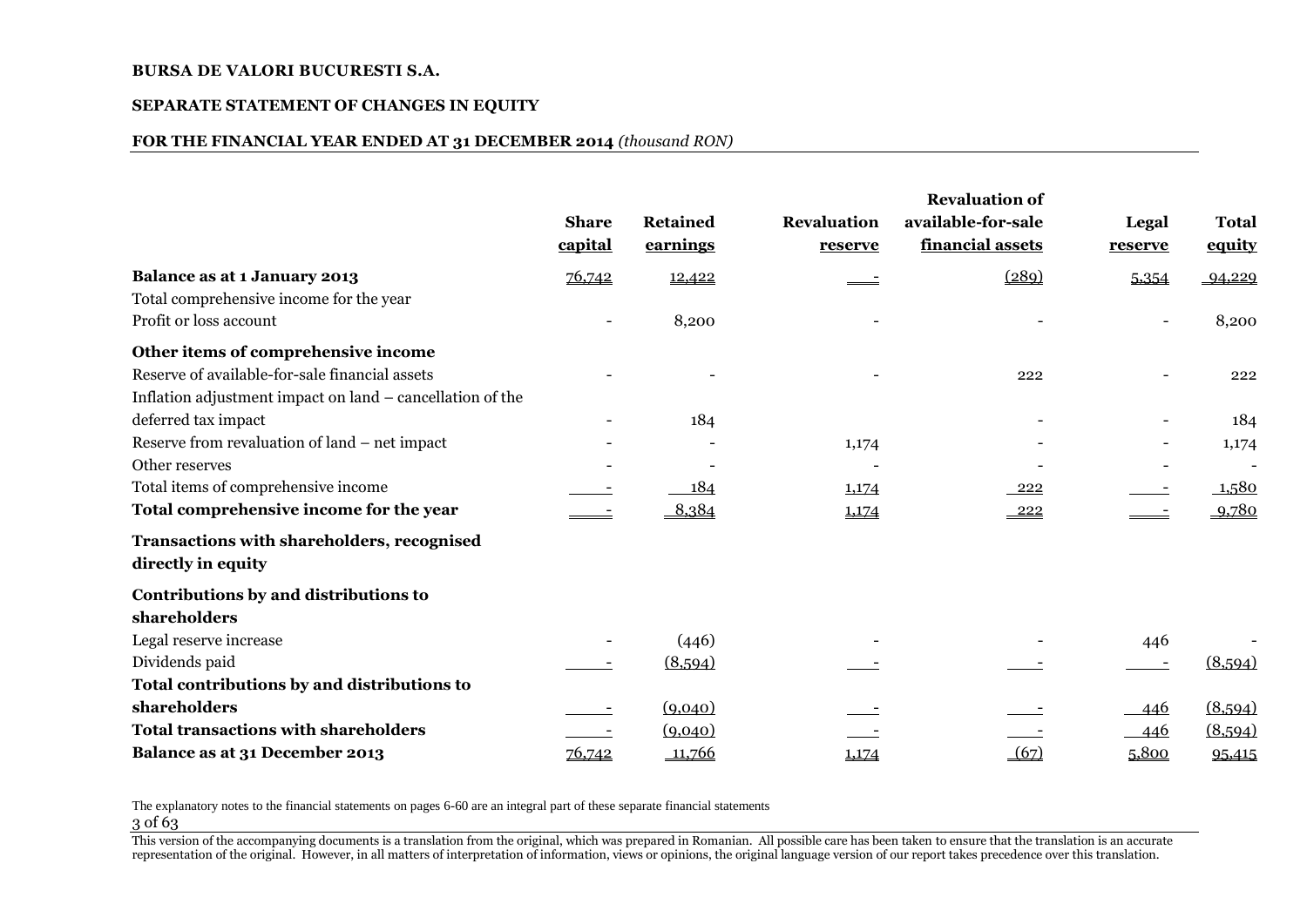#### **SEPARATE STATEMENT OF CHANGES IN EQUITY**

#### **FOR THE FINANCIAL YEAR ENDED AT 31 DECEMBER 2014** *(thousand RON)*

|                                                |              |                 |                    | <b>Revaluation of</b> |                          |              |
|------------------------------------------------|--------------|-----------------|--------------------|-----------------------|--------------------------|--------------|
|                                                | <b>Share</b> | <b>Retained</b> | <b>Revaluation</b> | available-for-sale    | Legal                    | <b>Total</b> |
|                                                | capital      | earnings        | reserve            | financial assets      | reserve                  | equity       |
| Balance as at 1 January 2014                   | 76,742       | 11,766          | 1,174              | (67)                  | 5,800                    | 95,415       |
| Total comprehensive income for the year        |              |                 |                    |                       |                          |              |
| Profit or loss account                         |              | 11,843          |                    |                       | $\overline{\phantom{a}}$ | 11,843       |
| Other items of comprehensive income            |              |                 |                    |                       |                          |              |
| Reserve of available-for-sale financial assets |              |                 |                    | 40                    |                          | 40           |
| Total items of comprehensive income            |              |                 |                    | - 40                  |                          | 40           |
| Total comprehensive income for the year        |              | 11,843          |                    | $-40$                 |                          | 11,883       |
| Transactions with shareholders, recognised     |              |                 |                    |                       |                          |              |
| directly in equity                             |              |                 |                    |                       |                          |              |
| Contributions from and distributions to        |              |                 |                    |                       |                          |              |
| shareholders                                   |              |                 |                    |                       |                          |              |
| Legal reserve increase                         |              | (708)           |                    |                       | 708                      |              |
| Dividends paid                                 |              | (9,0,36)        |                    |                       |                          | (9,0,36)     |
| Total contributions from and distributions to  |              |                 |                    |                       |                          |              |
| shareholders                                   |              | (9,744)         |                    |                       | 708                      | (9,036)      |
| <b>Total transactions with shareholders</b>    |              | (9,744)         |                    |                       | 708                      | (9,036)      |
| Balance as at 31 December 2014                 | 76,742       | 13,865          | 1,174              | (27)                  | 6,508                    | 98,262       |

The explanatory notes to the financial statements on pages 6-60 are an integral part of these separate financial statements 4 of 63

This version of the accompanying documents is a translation from the original, which was prepared in Romanian. All possible care has been taken to ensure that the translation is an accurate representation of the original. However, in all matters of interpretation of information, views or opinions, the original language version of our report takes precedence over this translation.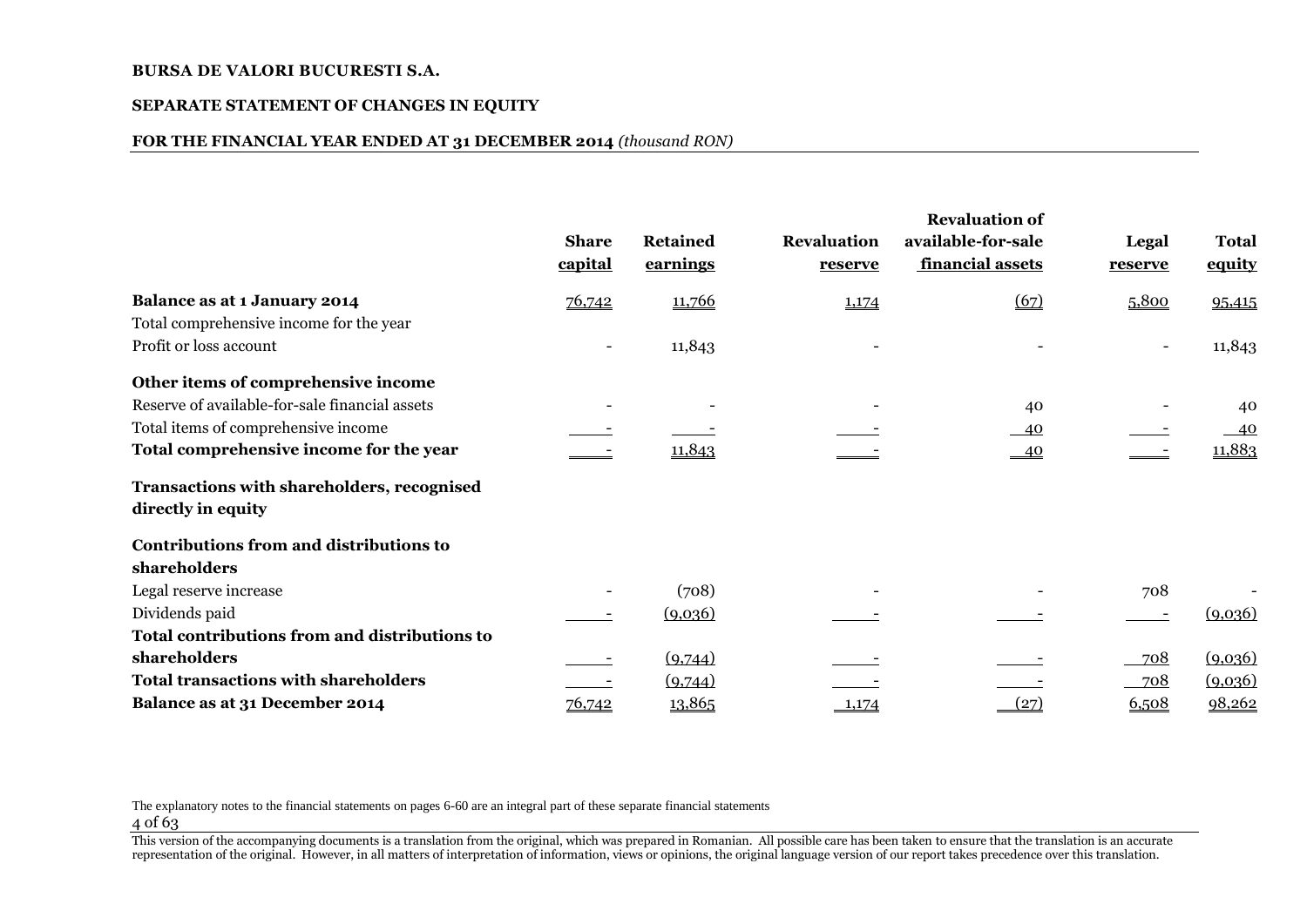# **NOTES TO THE SEPARATE FINANCIAL STATEMENTS**

# **FOR THE FINANCIAL YEAR ENDED AT 31 DECEMBER 2014** *(thousand RON)*

|                                                        | <b>Note</b> | <b>Financial year</b><br>ended at<br>31 December 2013 | <b>Financial year</b><br>ended at<br>31 December 2014 |
|--------------------------------------------------------|-------------|-------------------------------------------------------|-------------------------------------------------------|
| Cash flows used in operating activities                |             |                                                       |                                                       |
| Profit for the year                                    |             | 8,200                                                 | 11,843                                                |
| Adjustments to remove non-cash items:                  |             |                                                       |                                                       |
| Depreciation of fixed assets                           | 10, 11      | 681                                                   | 766                                                   |
| Interest income                                        | 8           | (2,771)                                               | (2,683)                                               |
| Dividend income                                        | 8           | (388)                                                 | (57)                                                  |
| Receivable impairment                                  | 14          | 331                                                   |                                                       |
| Provisions - net                                       | 17          | 100                                                   | 109                                                   |
| Corporate income tax expense                           | 9           | 1,547                                                 | 2,254                                                 |
| Asset impairment - related parties                     |             | 342                                                   | 710                                                   |
| Production of intangible assets                        |             |                                                       | (659)                                                 |
| Other adjustments                                      |             | 21                                                    | 338                                                   |
|                                                        |             | 8,063                                                 | 12,621                                                |
| Change in trade and other receivables                  | 12          | (2,455)                                               | (2, 421)                                              |
| Change in prepayments                                  | 15          | (111)                                                 | 41                                                    |
| Change in trade and other payables                     | 17          | 2,497                                                 | (524)                                                 |
| Change in deferred income/revenue                      | 18          | (30)                                                  | 33                                                    |
| Changes to deferred tax                                | 12          | 43                                                    | 13                                                    |
| Corporate income tax paid                              | 9           | (620)                                                 | (2,570)                                               |
| Net cash from operating activities                     |             | 7,387                                                 | 7,193                                                 |
| <b>Cash flows from investing activities</b>            |             |                                                       |                                                       |
| Interest received                                      | 8           | 3,783                                                 | 2,783                                                 |
| Dividends received                                     | 8           | 388                                                   | 57                                                    |
| <b>Bank</b> deposits                                   | 13          | 14,767                                                | 8,491                                                 |
| Purchases of other held-to-maturity financial assets   | 13          | (29, 307)                                             | (9,494)                                               |
| Repurchases of other held-to-maturity financial assets | 13          | (12, 422)                                             |                                                       |
| Acquisition of tangible and intangible assets          | 10, 11      | (1,028)                                               | (1, 183)                                              |
| Receipts from the sale of non-current assets           |             | 20                                                    | <u>2</u>                                              |
| Net cash from investing activities                     |             | 1,045                                                 | 656                                                   |
| <b>Cash flows from financing activities</b>            |             |                                                       |                                                       |
| Dividends paid                                         |             | (8,769)                                               | (9,103)                                               |
| Net cash used in financing activities                  |             | (8,769)                                               | (9,103)                                               |
| Net Increase / (Decrease) in cash                      |             |                                                       |                                                       |
| and cash equivalents                                   |             | (337)                                                 | (1,254)                                               |
| <b>Cash and cash equivalents</b>                       |             |                                                       |                                                       |
| 1 January                                              | 16          | 3,628                                                 | 3,291                                                 |
| <b>Cash and cash equivalents</b>                       |             |                                                       |                                                       |
| 31 December                                            | 16          | 3,291                                                 | 2,037                                                 |

This version of the accompanying documents is a translation from the original, which was prepared in Romanian. All possible care has been taken to ensure that the translation is an accurate representation of the original. However, in all matters of interpretation of information, views or opinions, the original language version of our report takes precedence over this translation.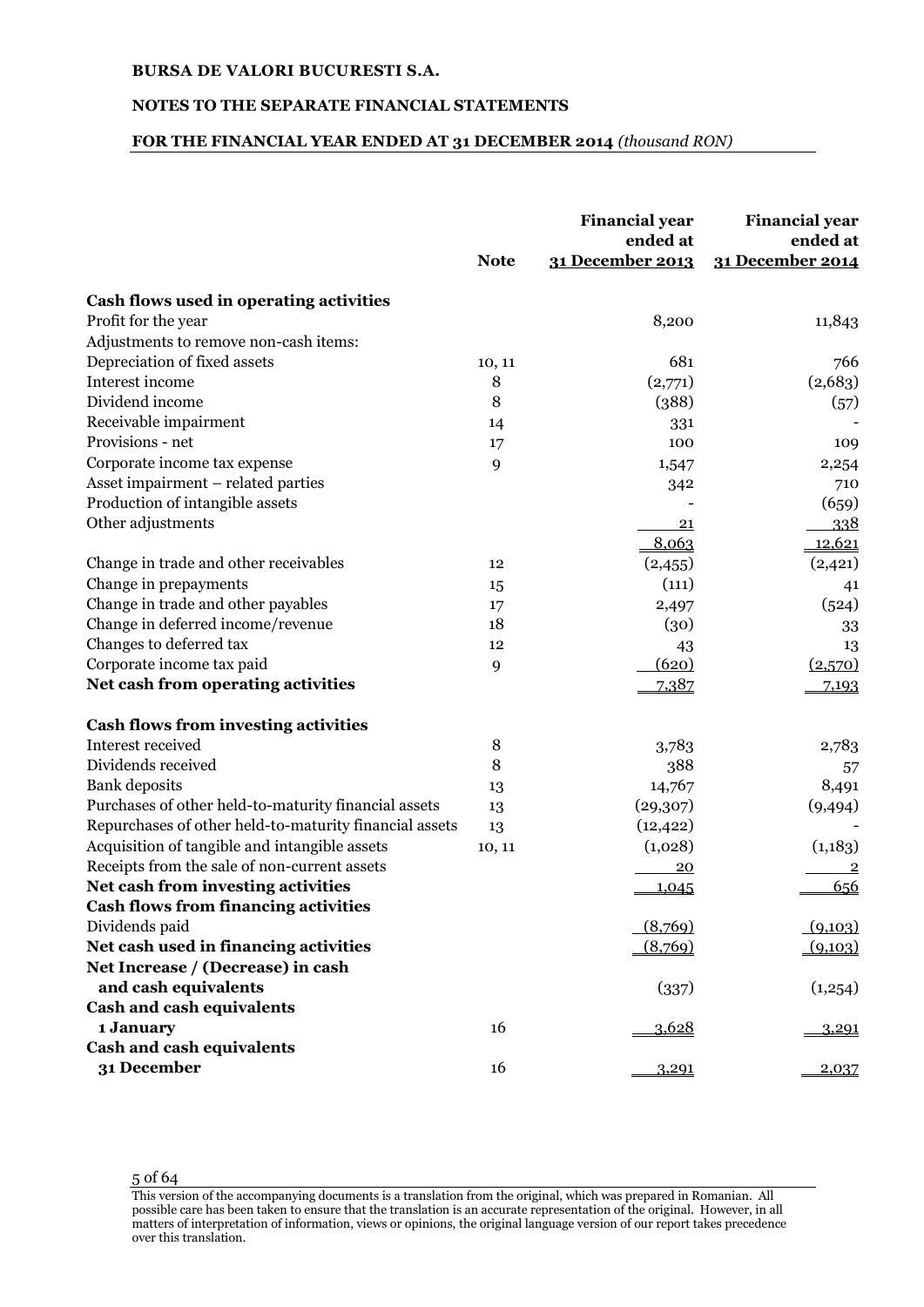# **NOTES TO THE SEPARATE FINANCIAL STATEMENTS**

# **FOR THE FINANCIAL YEAR ENDED AT 31 DECEMBER 2014** *(thousand RON)*

# **1. REPORTING ENTITY**

The Bucharest Stock Exchange was established on 21 June 1995, by the Romanian National Securities Commission Decision D20, as a public and independent institution under the Law No 52/1994 on securities and stock exchanges.

Until it became a joint stock company, the Bucharest Stock Exchange operated according to Law no 52/1994 and Government Emergency Ordinance no 28/2002 on securities, financial investment services and regulated markets, as a self-financed non-profit institution of public interest.

On July 15, 2005 the Bucharest Stock Exchange, by closing no 12270/SC/2005 pronounced in case no. 531497/SC/2005, was reorganized by changing the legal form to a joint stock company, without liquidating the assets and without interrupting the activity of the former public institution. The property of the Bucharest Stock Exchange became under Article 285 paragraph 1 of Law no 297/2004 on capital market the property of S.C. Bursa de Valori Bucuresti S.A. (hereinafter referred to ''BVB'' or the ''Company''). Upon the change of the legal form, the share capital of the new joint stock company was composed of cumulative earnings of the public institution. This share capital was distributed equally and free between securities companies (current financial investment service companies) which were active at that time.

On 31 August 2005 (reference date), BVB, as absorbing company, merged by absorption with S.C. Bursa Electronica Rasdaq S.A., as absorbed company, the latter conveying the universal right on own property to the absorbing company.

The registered office of BVB is in Bucharest, at 34-36 Carol I Boulevard, 13th-14th Floor, 2nd District, Romania. BVB has no subsidiaries in other cities.

The main activity of BVB is the "Management of the financial markets". Starting on 8 June 2010, the shares of BVB are listed on the regulated market in Romania at the Bucharest Stock Exchange under the symbol "BVB".

# **2. BASIS OF PREPARATION**

#### **(a) Statement of compliance**

The separate financial statements have been prepared in accordance with the International Financial Reporting Standards ("IFRS UE"). The Company has prepared separate financial statements in order to meet the requirements of Order no. 116 for the approval of Instruction no. 6/2011 regarding the application of International Financial Reporting Standards adopted by the European Union by authorized entities, regulated and supervised by the National Securities Commission.

This version of the accompanying documents is a translation from the original, which was prepared in Romanian. All possible care has been taken to ensure that the translation is an accurate representation of the original. However, in all matters of interpretation of information, views or opinions, the original language version of our report takes precedence over this translation.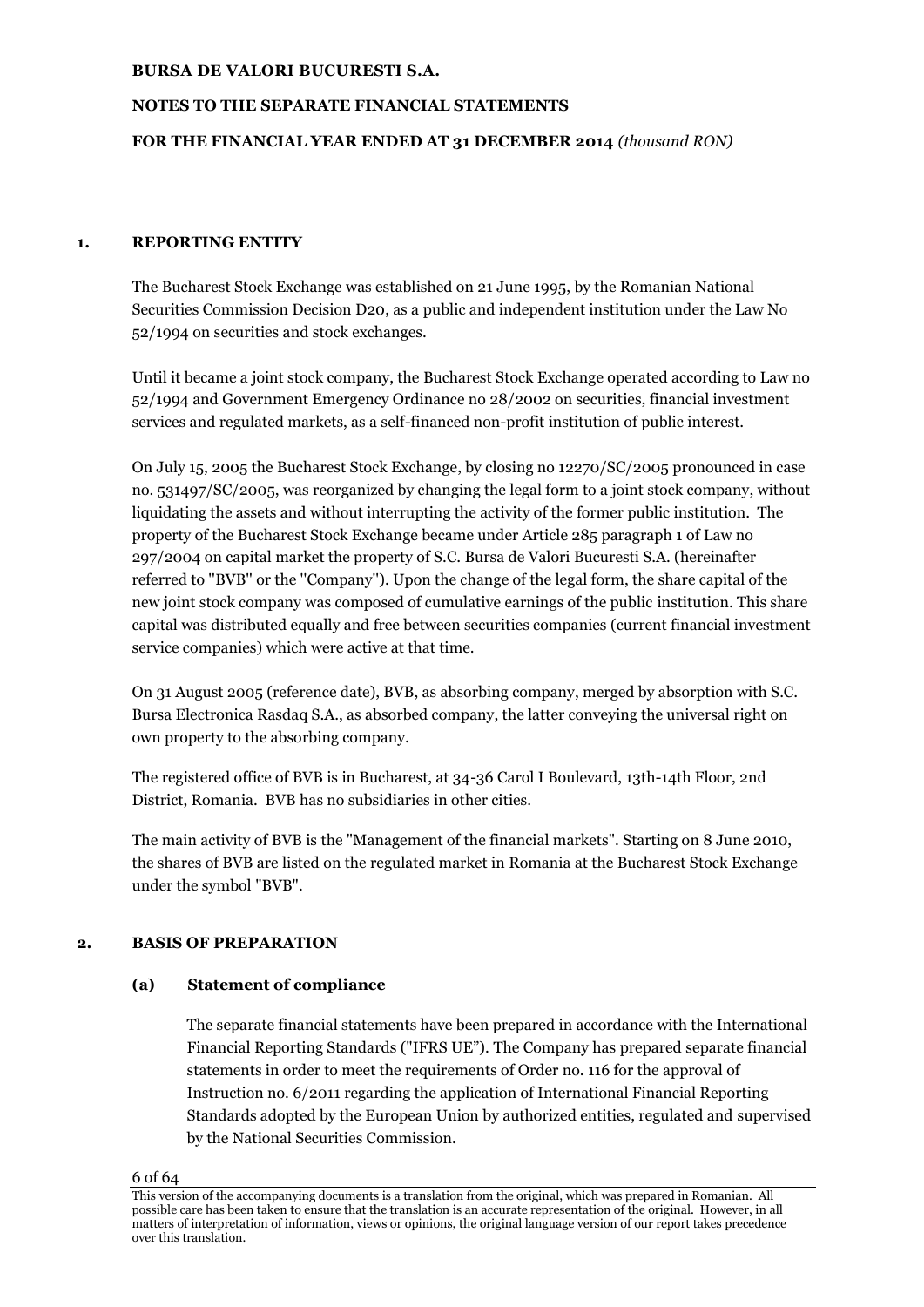# **NOTES TO THE SEPARATE FINANCIAL STATEMENTS**

# **FOR THE FINANCIAL YEAR ENDED AT 31 DECEMBER 2014** *(thousand RON)*

# **2. BASIS OF PREPARATION (CONTINUED)**

Standalone financial statements include separate statement of financial position, separate profit or loss account, separate statement of comprehensive income, separate statement of changes in equity, separate statement of cash flows and explanatory notes.

At the time these separate financial statements were approved, the Company had not prepared the consolidated financial statements in accordance with EU IFRS for the Company and its subsidiaries (the "Group"), pursuant to IAS 27.

The Company used an interpretation presented in the agenda issued by the European Commission for Internal Market and Services for the meeting of the Accounting Regulatory Committee (document ARC/08/2007) on the relation between IAS regulations and the 4th and 7th Directive on the companies' law. According to the Commission Services department, if a company chooses or is required to prepare the annual financial statements in accordance with EU IFRS, it can prepare and submit them independently of the preparation and submission of the consolidated financial statements.

In the consolidated financial statements, branches - those companies in which the Group, directly or indirectly, holds more than half of the voting rights or which have the power to exercise control over operations - will be fully consolidated.

The users of these financial statements must read them together with the consolidated financial statements of the Group on and for the year ended at 31 December 2014, as soon as they become available, in order to get comprehensive information about the financial position, results of the operations and the cash flows of the Group as a whole.

# *Differences between statutory financial statements and separate EU IFRS statements*

The Company's accounting records are kept in Ron, according to Romanian Accounting Regulations ("RARs"). Statutory accounts have been revised to reflect the differences between RCRs and EU IFRSs.

The most significant changes made to the statutory financial statements are the following:

- grouping of several items into more comprehensive categories;
- adjustments of assets and liabilities in accordance with IAS 29 ("Financial Reporting in Hyperinflationary Economies") because the Romanian economy was a hyperinflationary economy until 31 December 2003;
- adjustments to fair value and impairment of financial instruments in accordance with IAS 39 ("Financial Instruments: Recognition and Measurement");

This version of the accompanying documents is a translation from the original, which was prepared in Romanian. All possible care has been taken to ensure that the translation is an accurate representation of the original. However, in all matters of interpretation of information, views or opinions, the original language version of our report takes precedence over this translation.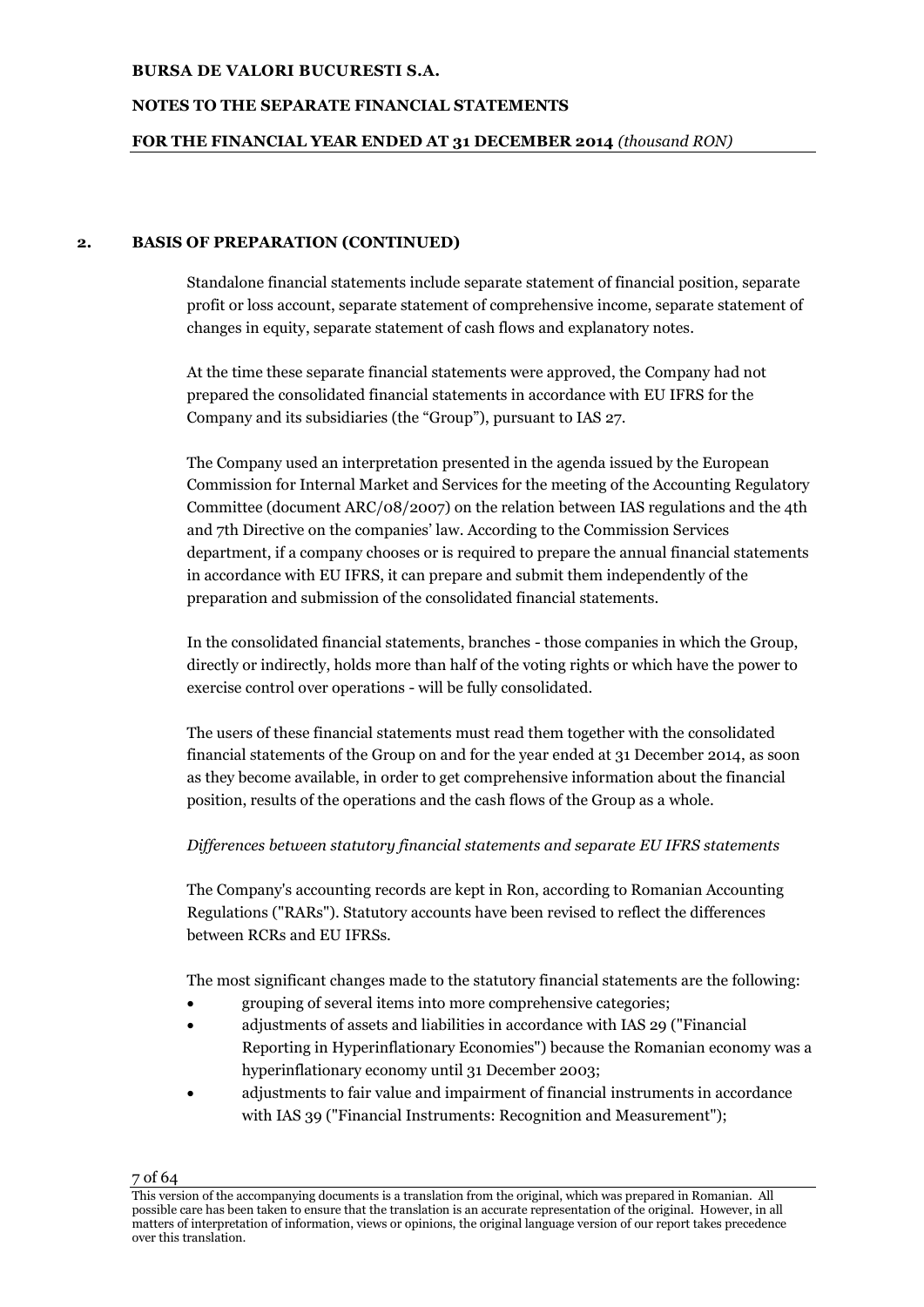# **NOTES TO THE SEPARATE FINANCIAL STATEMENTS**

# **FOR THE FINANCIAL YEAR ENDED AT 31 DECEMBER 2014** *(thousand RON)*

# **2. BASIS OF PREPARATION (CONTINUED)**

- adjustment of reserves from shares received free of charge;
- setting up of provisions for the deferred tax (IAS 12 "Income Taxes"); and
- presentation of required disclosures according to IFRS UE.

# **(b) Bases of measurement**

The separate financial statements were prepared based on the historical or amortised cost basis, except for the available-for-sale financial assets which are measured at fair value. The methods used to establish the fair value are presented in Note 4.

# **(c) Functional and presentation currency**

Items included in the Company's separate financial statements are measured using the currency of the economic environment in which the entity operates ("functional currency"), i.e. leu (RON). These separate financial statements are presented in RON, which is the functional and presentation currency of BVB, all amounts being rounded up to the nearest thousand.

# **(d) Use of estimates and professional judgments**

The preparation of the separate financial statements according to EU IFRS adopted by the European Union requires management to make judgments, estimates and assumptions that affect the application of accounting policies and the reported amounts of assets, liabilities, income and expenses. Estimates and underlying judgments are based on historical data and other factors deemed to be relevant in these circumstances, and the result of these factors forms the basis of judgments used in establishing the carrying amount of assets and liabilities for which there are no other measurement sources available. Actual results may differ from these estimates.

Estimates and underlying judgments are revised on an on-going basis. Revisions to accounting estimates are recognised in the period in which the estimates are revised, if the revision is performed only for that period or in the current period, and in the future periods, if the revision affects both current and future periods.

This version of the accompanying documents is a translation from the original, which was prepared in Romanian. All possible care has been taken to ensure that the translation is an accurate representation of the original. However, in all matters of interpretation of information, views or opinions, the original language version of our report takes precedence over this translation.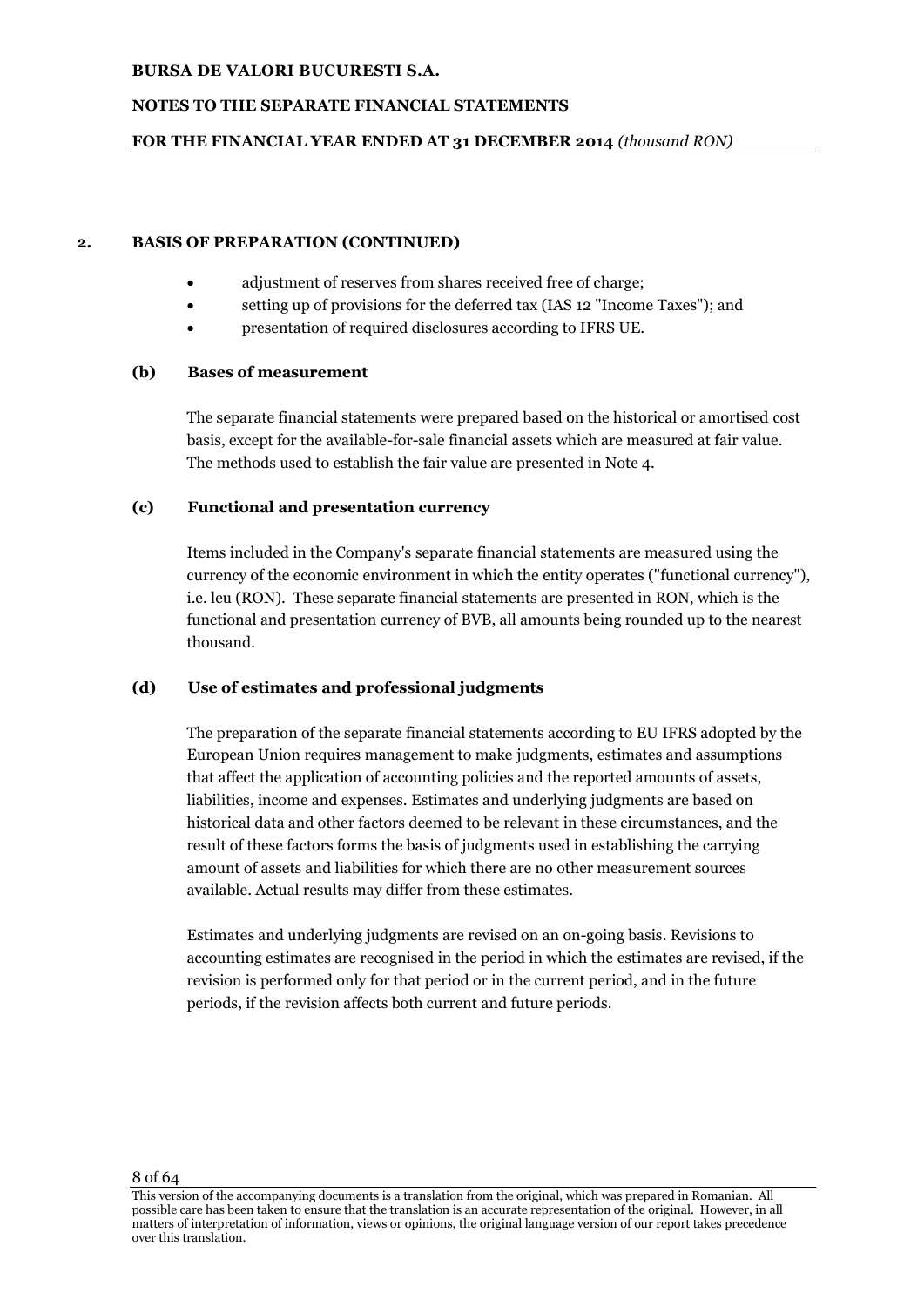# **NOTES TO THE SEPARATE FINANCIAL STATEMENTS**

# **FOR THE FINANCIAL YEAR ENDED AT 31 DECEMBER 2014** *(thousand RON)*

# **3. SIGNIFICANT ACCOUNTING POLICIES**

The most significant accounting methods and policies have been consistently applied by BVB during the financial years presented in these separate financial statements.

# **a) Foreign currency**

Transactions in foreign currencies are recorded in RON using the official exchange rate on the transaction settlement date. Monetary assets and liabilities denominated in foreign currency on the date on which the statement of financial-accounting position was prepared are translated in RON at the exchange rate of that day. The gains or losses originating from their settlement and from the translation of monetary assets and liabilities denominated in foreign currency using the exchange rate at the end of the financial year are recognised in the year result. Non-monetary assets and liabilities in a foreign currency that are measured based on historical are translated in RON using the exchange rate at the date of the transaction. Non-monetary assets and liabilities denominated in foreign currencies that are measured at fair value are retranslated in RON using the exchange rate at the date that the fair value was determined.

Foreign currency differences arising on translation are recognised in profit or loss account, except for the differences arising on the translation of the available-for-sale financial instruments included in the reserve resulting from the change in fair value of these financial instruments. The exchange rates of the main foreign currencies are as follows:

|            | Spot exchange                                     | Spot exchange | Average       | Average       |
|------------|---------------------------------------------------|---------------|---------------|---------------|
|            | rate                                              | rate          | exchange rate | exchange rate |
|            | <u>Currency 31 December 2013 31 December 2014</u> |               | 2013          | 2014          |
|            |                                                   |               |               |               |
| <b>EUR</b> | 4.4847                                            | 4.4821        | 4.4190        | 4.4446        |
| <b>USD</b> | 3.2551                                            | 3.6868        | 3.3279        | 3.3492        |

# *b)* **Accounting of effects of hyperinflation**

According IAS 29 ("Financial Reporting in Hyperinflationary Economies") financial statements of an entity whose functional currency is the currency of a hyperinflationary economy should be presented in terms of current purchasing power of that currency on the date on which the statements of financial position is prepared, i.e. non-monetary items are restated by applying the general price index on the date of acquisition or contribution.

This version of the accompanying documents is a translation from the original, which was prepared in Romanian. All possible care has been taken to ensure that the translation is an accurate representation of the original. However, in all matters of interpretation of information, views or opinions, the original language version of our report takes precedence over this translation.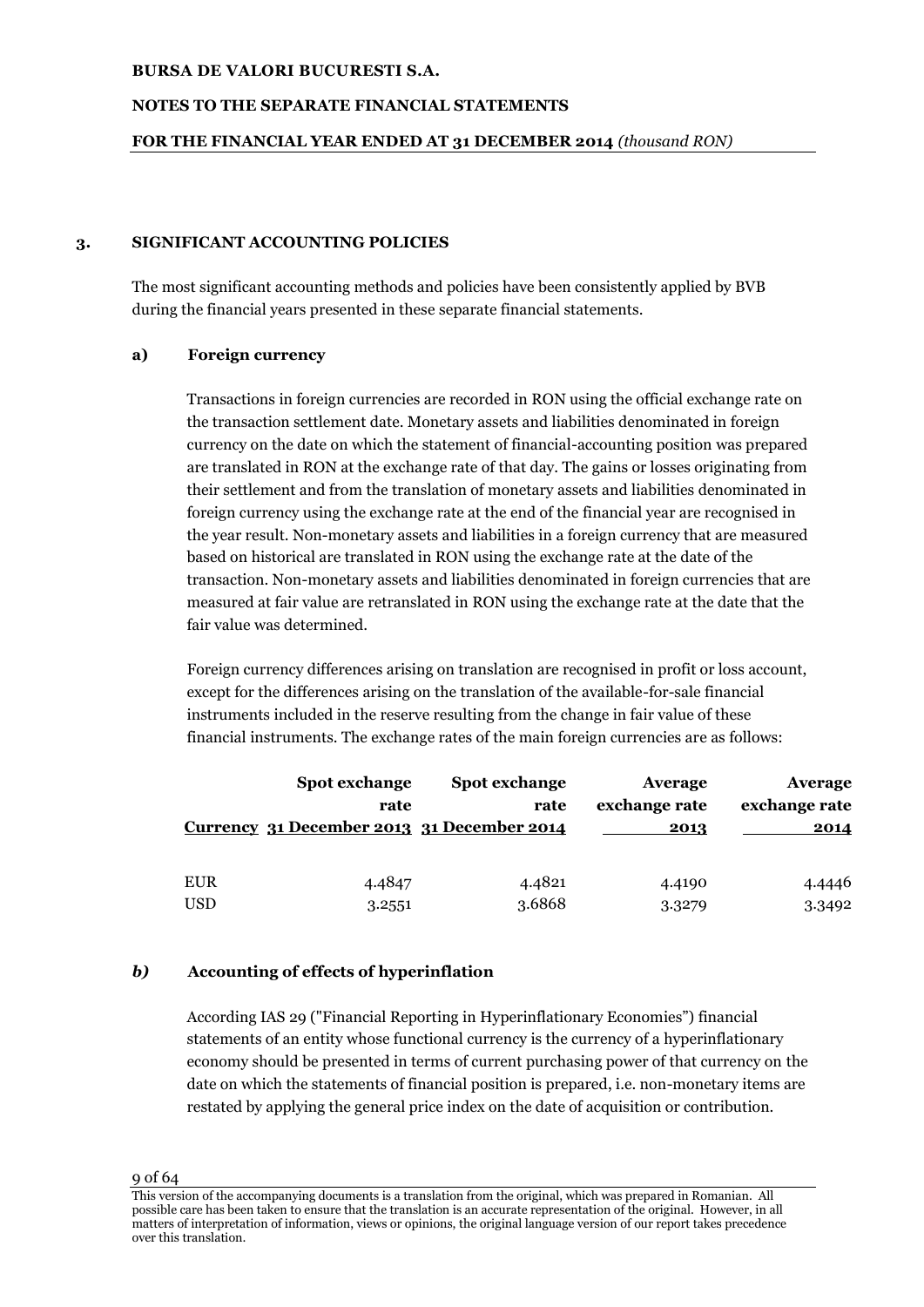# **NOTES TO THE SEPARATE FINANCIAL STATEMENTS**

# **FOR THE FINANCIAL YEAR ENDED AT 31 DECEMBER 2014** *(thousand RON)*

# **3. SIGNIFICANT ACCOUNTING POLICIES (CONTINUED)**

According to IAS 29 an economy is considered hyperinflationary if, among other factors, the cumulative inflation index exceeds 100% over a period of three years. The steady decrease in the rate of inflation and other factors related to the characteristics of the economic environment in Romania indicate that the economy whose functional currency was adopted by the Company ceased to be hyperinflationary affecting the financial periods starting from 1 January 2004. The Company adopted the provisions of IAS 29 ("Financial Reporting in Hyperinflationary Economies") in preparing financial statements for those holdings older than 1 January 2004. Amounts expressed in the measuring unit used at 31 December 2003 are treated as the basis for the reported accounting amounts included in these separate financial statements and are not measured values, replacement cost or any other measurement of the current value of the assets or prices at which transactions would take place at that time.

# **c) Financial assets and liabilities**

# *Financial assets*

The Company initially recognises receivables and deposits on the date that they are originated. All other financial assets (including assets designated at fair value through profit or loss account) are initially recognised on the trade date when the Company becomes a party of the contractual provisions of the instrument.

The Company derecognises a financial asset when the contractual rights to the cash flows from the asset expire or it transfers the rights to receive the contractual cash flows in a transaction in which substantially all the risks and rewards of ownership of the financial asset are transferred. Any interest in such transferred financial assets that is created or retained by the Company is recognised as a separate asset or liability. Financial assets and liabilities are offset and the net amount presented in the stand alone statement of financial position when, and only when, the Company has a legal right to offset the amounts and intends either to settle on a net basis or to realise the asset and settle the liability simultaneously.

The Company classifies financial assets held into the following categories: financial assets at fair value through profit or loss account, held-to-maturity financial assets, receivables and available-for-sale financial assets.

This version of the accompanying documents is a translation from the original, which was prepared in Romanian. All possible care has been taken to ensure that the translation is an accurate representation of the original. However, in all matters of interpretation of information, views or opinions, the original language version of our report takes precedence over this translation.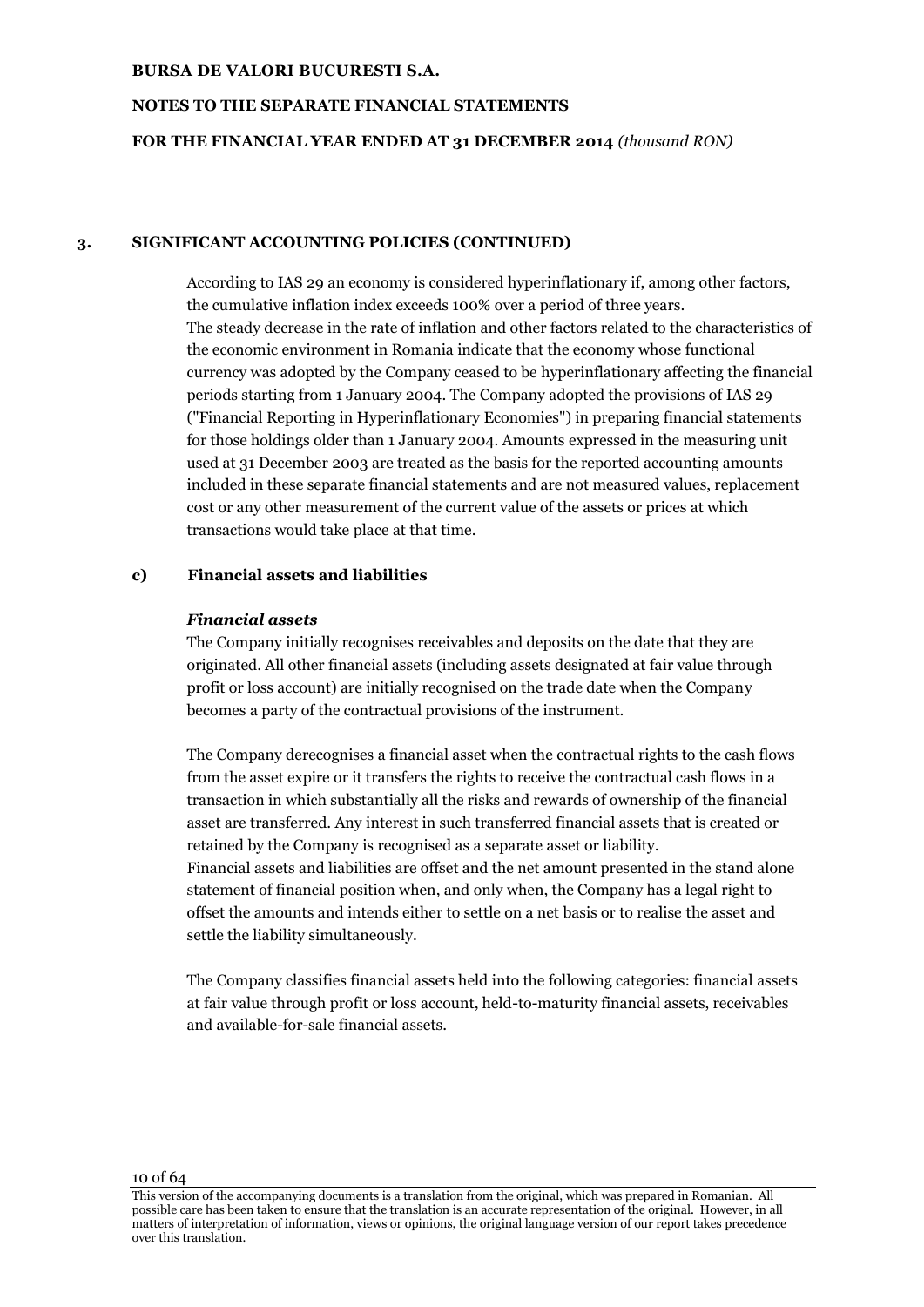# **NOTES TO THE SEPARATE FINANCIAL STATEMENTS**

# **FOR THE FINANCIAL YEAR ENDED AT 31 DECEMBER 2014** *(thousand RON)*

# **3. SIGNIFICANT ACCOUNTING POLICIES (CONTINUED)**

# *(i) Held-to-maturity financial assets*

If the Company has the intent and ability to hold the debt securities to maturity, then such financial assets may be classified as held-to-maturity investments. Held-to-maturity financial assets are recognised initially at fair value plus any directly attributable transaction costs.

Interest for held-to-maturity financial assets, calculated using the effective interest method, is recognized in the profit and loss account as financial revenues.

Subsequent to initial recognition, held-to-maturity financial assets are measured at amortised cost using the effective interest method, less any impairment losses. Any sale or reclassification before maturity of more than an insignificant amount of held-to-maturity investments and that does not occur near their maturity leads to the reclassification of all held-to-maturity investments in the category of available-for-sale assets, and the Company will not be able to classify the investment instruments as held-to-maturity investment instruments during the current year and the next two financial years.

During its activities, the Company also performs government securities repurchase operations. This involves placements with banks using government securities as collateral from banks. Repurchase securities have fixed maturities and are treated as bank deposits with the same rules for recognition, measurement and derecognition.

# *(ii) Receivables*

Receivables are financial assets with fixed or determinable payments that are not quoted in an active market. Such assets are recognised initially at fair value. Subsequent to initial recognition, receivables are measured at amortised cost using the effective interest method, less any impairment losses.

Cash and cash equivalents comprise cash balances, amounts available in current bank accounts, other highly liquid short-term investments and with initial maturities of up to three months and bank overdrafts.

This version of the accompanying documents is a translation from the original, which was prepared in Romanian. All possible care has been taken to ensure that the translation is an accurate representation of the original. However, in all matters of interpretation of information, views or opinions, the original language version of our report takes precedence over this translation.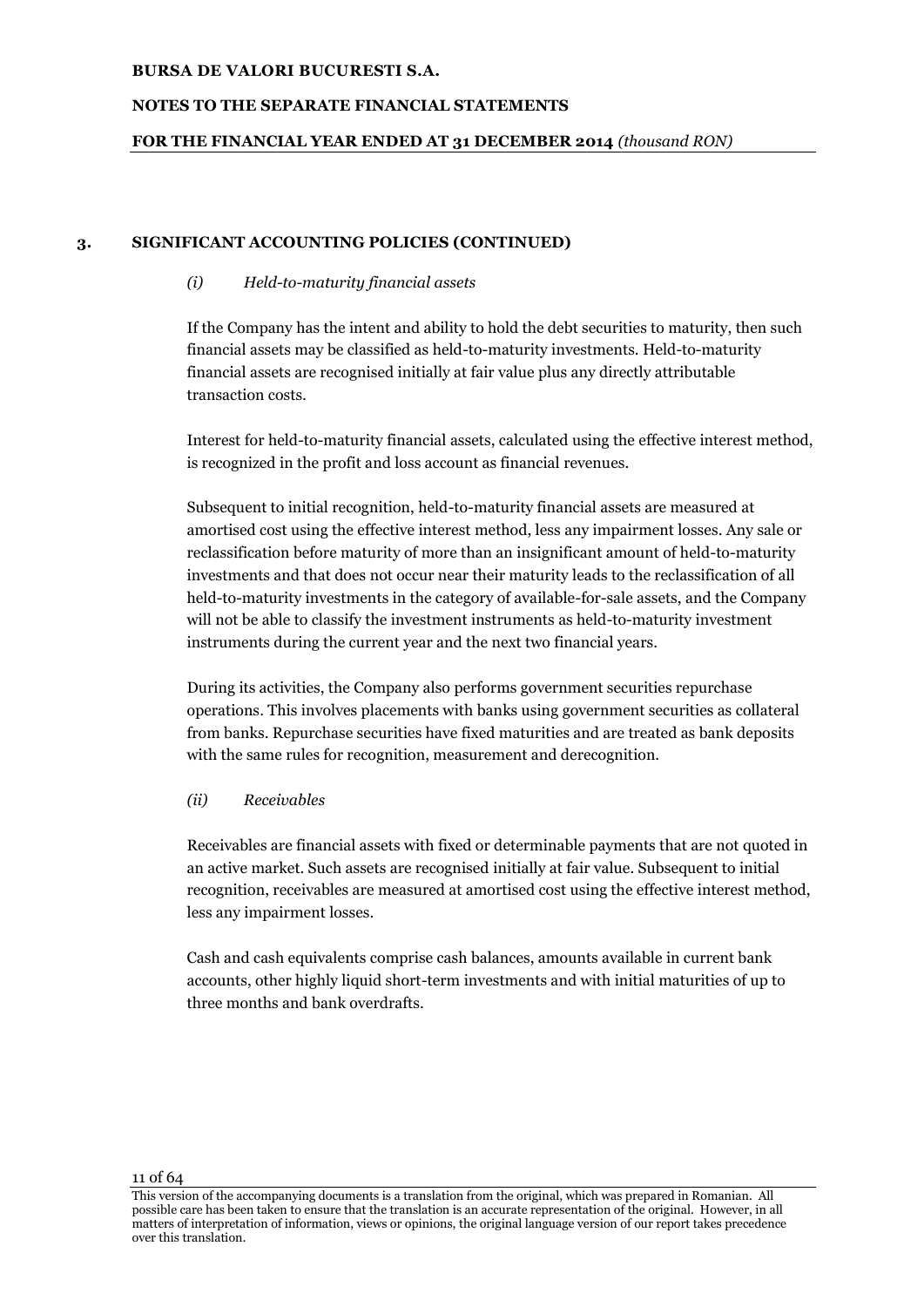# **NOTES TO THE SEPARATE FINANCIAL STATEMENTS**

# **FOR THE FINANCIAL YEAR ENDED AT 31 DECEMBER 2014** *(thousand RON)*

# **3. SIGNIFICANT ACCOUNTING POLICIES (CONTINUED)**

# *(iii) Available-for-sale financial assets*

Available-for-sale financial assets are non-derivative financial assets that are designated as available for sale and are not classified in any of the above categories of financial assets. The Company's investments in equity securities and in certain debt instruments are classified as available-for-sale financial assets.

Subsequent to initial recognition, they are measured at fair value and subsequent changes, other than impairment losses (see note  $3(g)$ ) and exchange rate differences related to equity instruments available for sale, are recognised in other comprehensive income and are presented within equity in the fair value reserve. When an investment is derecognised, the gain or loss accumulated in other comprehensive income is reclassified to profit or loss account.

If fair value cannot be reliably determined, equity investments designated as available-forsale financial assets are carried at restated cost, less provision for impairment losses.

Financial assets and debt are compensated, and the net amount is presented in the statement of comprehensive income only when the Company has the legal right to compensate these values and intends either to settle them on a net basis, either to realize the asset and settle the obligation simultaneously.

# **d) Investments in related entities (subsidiaries, associates)**

Subsidiaries refer to companies or other entities (including special purpose entities) in which the Company, directly or indirectly owns more than half of the voting rights or has the power to determine the financial and operating policies in order to obtain benefits.

The existence and effect of potential voting rights that are currently exercisable or convertible are taken into account to determine whether the Company controls another entity or not.

Associates are entities over which the Company has significant influence (directly or indirectly), but which it does not control, generally holding between 20 and 50 per cent of the voting rights. These separate financial statements contain information about Bursa de Valori Bucuresti SA as an individual entity and it does not contain consolidated financial statements as group parent.

This version of the accompanying documents is a translation from the original, which was prepared in Romanian. All possible care has been taken to ensure that the translation is an accurate representation of the original. However, in all matters of interpretation of information, views or opinions, the original language version of our report takes precedence over this translation.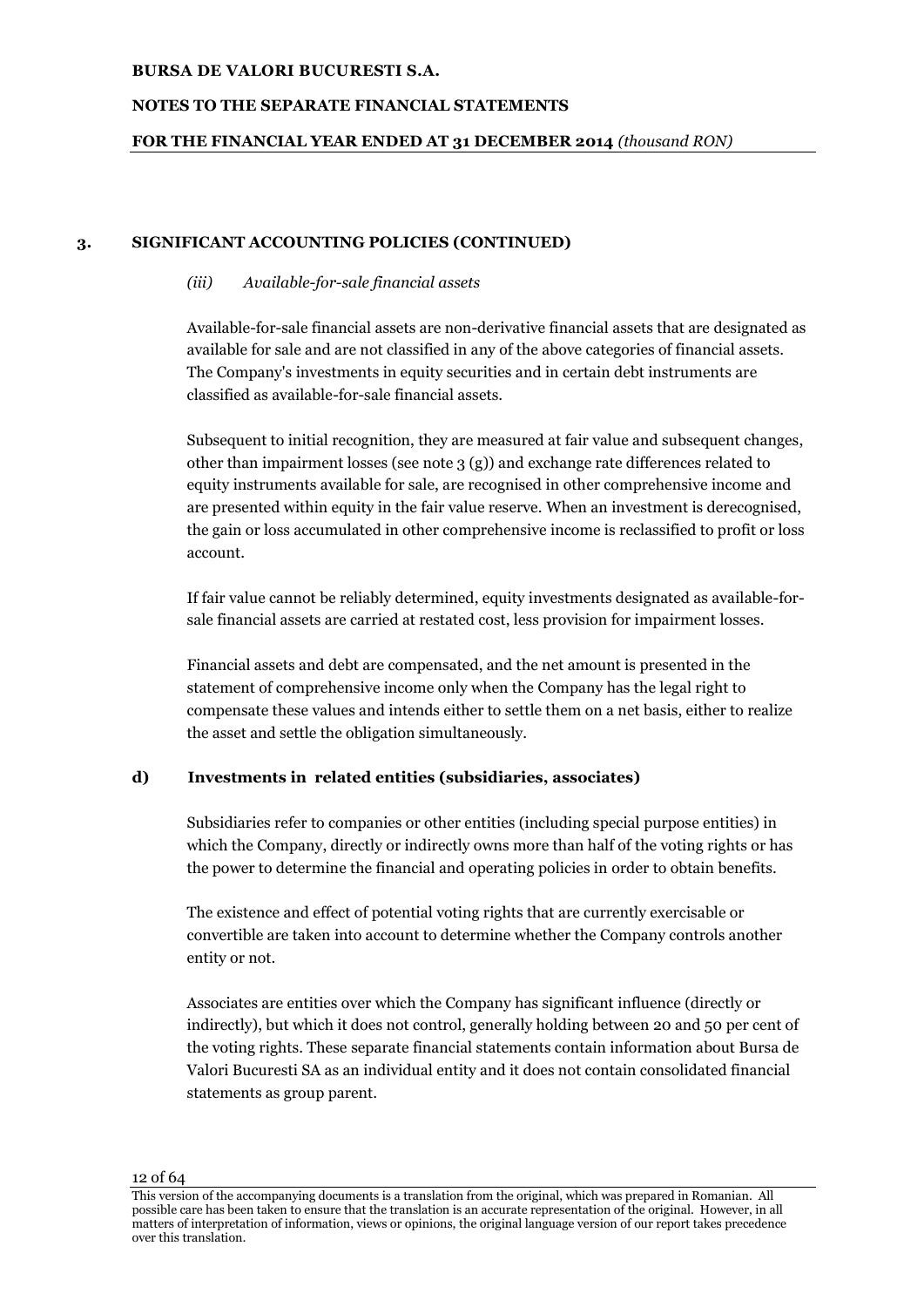# **NOTES TO THE SEPARATE FINANCIAL STATEMENTS**

# **FOR THE FINANCIAL YEAR ENDED AT 31 DECEMBER 2014** *(thousand RON)*

# **3. SIGNIFICANT ACCOUNTING POLICIES (CONTINUED)**

#### **Measuring investments in subsidiaries**

The Company uses the cost method to account for its investments in subsidiaries in the stand alone financial statements. Transaction costs regarding the purchase of a subsidiary or joint venture are recognised as expenses in the profit and loss account. Dividends or investments in subsidiaries or joint ventures are recognised in the profit and loss account of the year when the Company's right to receive payment is established and there is probability that dividends will be collected.

Investments in subsidiaries and joint ventures are periodically tested for impairment. Any loss in value is recognised in profit or loss of the year when it occurs as a result of one or more events ("Events of impairment") that occur after the initial recognition of the investment. A significant or prolonged decline of the fair value of the investment under the accounting value indicates a loss of value. Losses are always recognised through a provision account in order to cancel (to record as expense) the investment carrying amount to the current fair value. The loss of value - measured as the difference between the acquisition cost and the current fair value, less the impairment loss for that asset previously recognised in the profit and loss account - is displayed in the income statement of the year. If, in a subsequent period, the value loss decreases and the decrease can be attributed objectively to an event occurring after the impairment loss was recognised, the previously recognised loss is reversed by adjusting the provision account through the profit or loss account.

# **e) Tangible and intangible assets**

#### **Tangible assets**

#### *(i) Recognition and measurement*

Land is stated at fair value, determined based on annual valuations, by outside independent valuators. Revaluations are made regularly enough to ensure that the fair value of a revalued asset does not differ significantly from its book value. Any accumulated depreciation on the revaluation date is deducted from the gross book value of the asset, while the net value is restated at the revalued asset value. All the other tangible assets are stated at restated or revalued cost, less accumulated depreciation. Historical cost includes expenses that can be attributed directly to the acquisition of the respective items.

This version of the accompanying documents is a translation from the original, which was prepared in Romanian. All possible care has been taken to ensure that the translation is an accurate representation of the original. However, in all matters of interpretation of information, views or opinions, the original language version of our report takes precedence over this translation.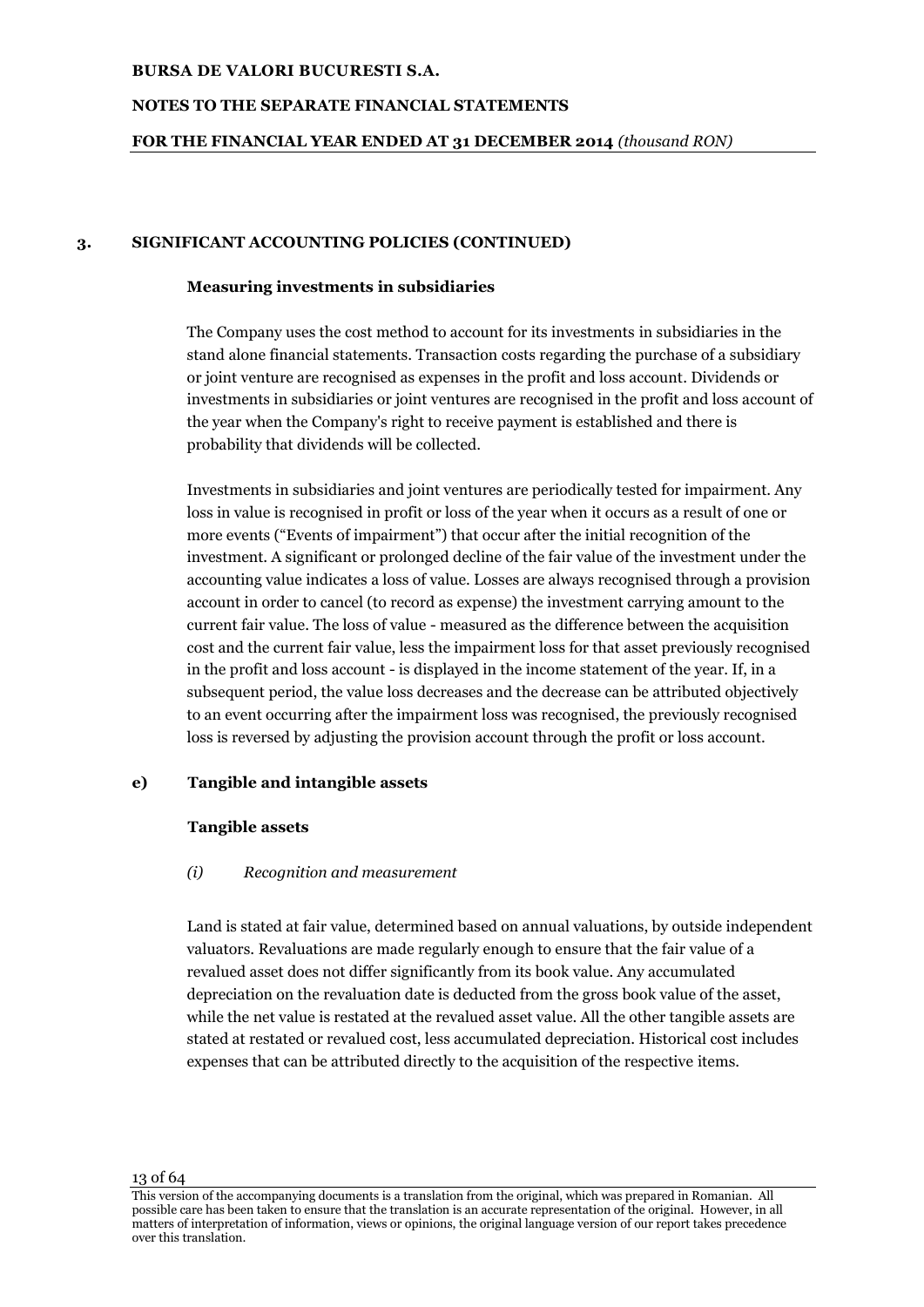# **NOTES TO THE SEPARATE FINANCIAL STATEMENTS**

# **FOR THE FINANCIAL YEAR ENDED AT 31 DECEMBER 2014** *(thousand RON)*

# **3. SIGNIFICANT ACCOUNTING POLICIES (CONTINUED)**

# *(ii) Subsequent costs*

The Company recognises in the carrying amount of a tangible asset the cost of its replacement when such cost is incurred and the economic benefits included in that tangible asset are likely to be transferred to the Company and the cost of this tangible asset can be reliably measured. All other costs are recognised as expenses in the profit or loss account as incurred.

The costs incurred to replace a component of tangible assets reflected separately, including inspections or overhauls, are capitalised. Other subsequent expenditure is capitalized to the extent that it enhances the future performance of those tangible assets. All other repair and maintenance costs are included in profit or loss account as incurred.

# *(iii) Tangible asset depreciation*

Depreciation is calculated using the straight-line method over the estimated useful lives of each tangible asset. Leased assets are amortised over the shorter of the lease term and their useful lives. Land is not amortised.

The useful lives for the current and comparative years are as follows:

| Plant and equipment   | 3-20 years |
|-----------------------|------------|
| Fixtures and fittings | 2-15 years |

Depreciation methods, useful lives and residual values are reviewed at the end of each financial year and adjusted accordingly.

# *Intangible assets*

# *(i) Recognition and measurement*

Intangible assets (including software) purchased and with determined useful lives are measured at their cost or revalued cost, less accumulated depreciation and accumulated impairment losses. Development costs that are directly attributable to the design and testing of identifiable and unique software products controlled by the Company are recognized as intangible assets when the following criteria are met:

This version of the accompanying documents is a translation from the original, which was prepared in Romanian. All possible care has been taken to ensure that the translation is an accurate representation of the original. However, in all matters of interpretation of information, views or opinions, the original language version of our report takes precedence over this translation.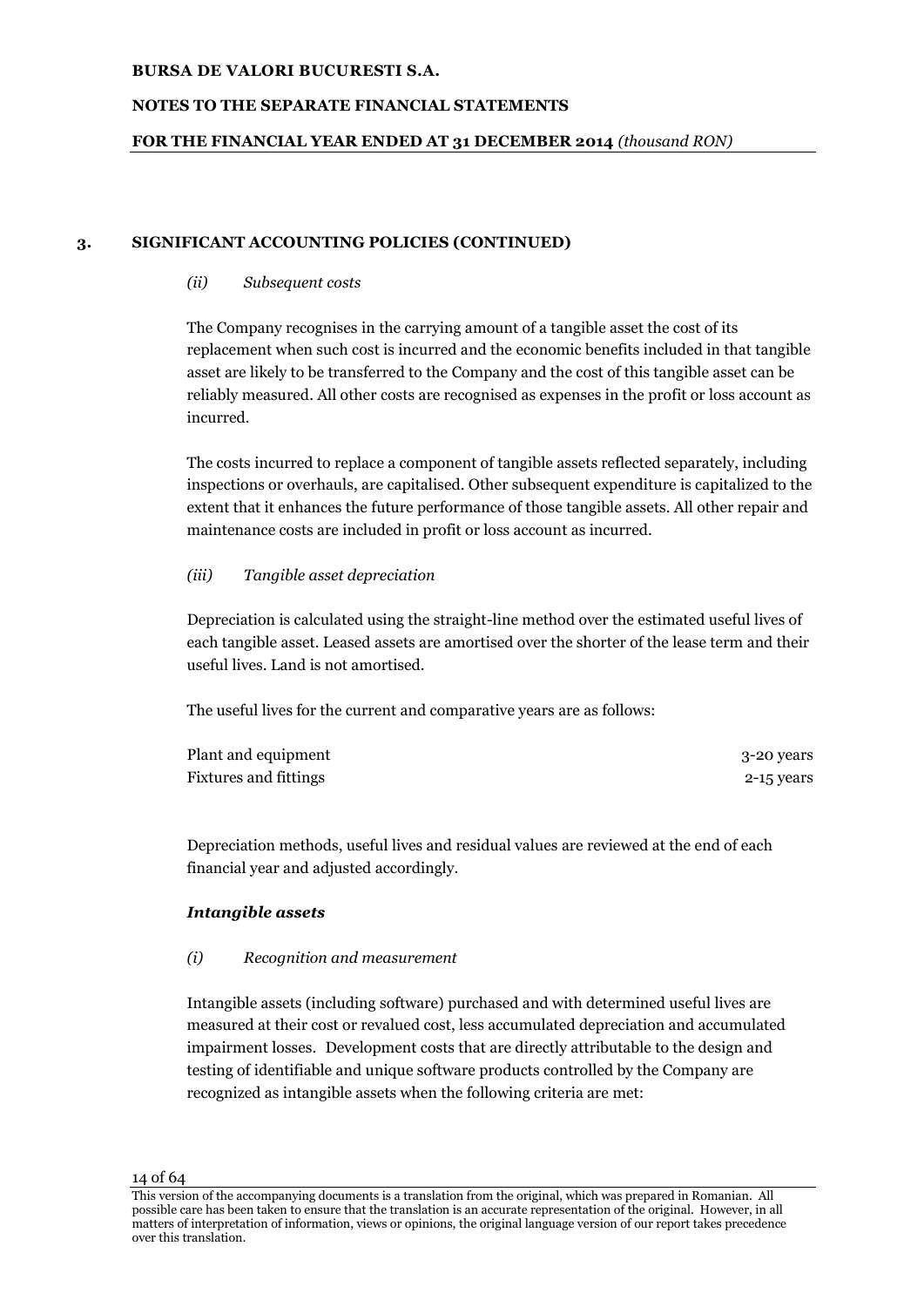# **NOTES TO THE SEPARATE FINANCIAL STATEMENTS**

# **FOR THE FINANCIAL YEAR ENDED AT 31 DECEMBER 2014** *(thousand RON)*

# **3. SIGNIFICANT ACCOUNTING POLICIES (CONTINUED)**

- Technical ability to complete the software product so that it will be available for use;
- Management intends to complete the software and use it or sell it;
- There is the ability to use or sell the software product;
- It can be demonstrated how the software product will generate future economic benefits;
- There are technical resources available, financial and otherwise appropriate to complete the development and to use or sell the software product; and
- Costs attributable to the software product during its development can be measured reliably.

Directly attributable costs that are capitalized as part of the software include employee costs involved in the software development and an appropriate portion of relevant overheads.

Other development costs that do not meet these criteria are recognized as expenses. Development costs previously recognized as an expense are not recognized as an asset in a subsequent period.

Development costs of computer software recognized as assets are amortized over the estimated useful life, not exceeding three years.

# *(ii) Subsequent expenses*

Subsequent expenses that increase the future economic benefits embodied in the specific asset to which it relates above the initial estimate are added to their original cost. These expenditures are capitalized as intangible assets if they are not part of tangible assets.

# *(iii) Intangible asset depreciation*

Depreciation is recognised in the profit or loss account using the straight-line method over the estimated useful life for intangible assets. Intangible assets are depreciated from the date the asset is ready to use. The estimated useful life for software and licences is between 1 and 5 years.

Depreciation methods, useful lives and residual values are reviewed at the end of each financial year and adjusted accordingly.

This version of the accompanying documents is a translation from the original, which was prepared in Romanian. All possible care has been taken to ensure that the translation is an accurate representation of the original. However, in all matters of interpretation of information, views or opinions, the original language version of our report takes precedence over this translation.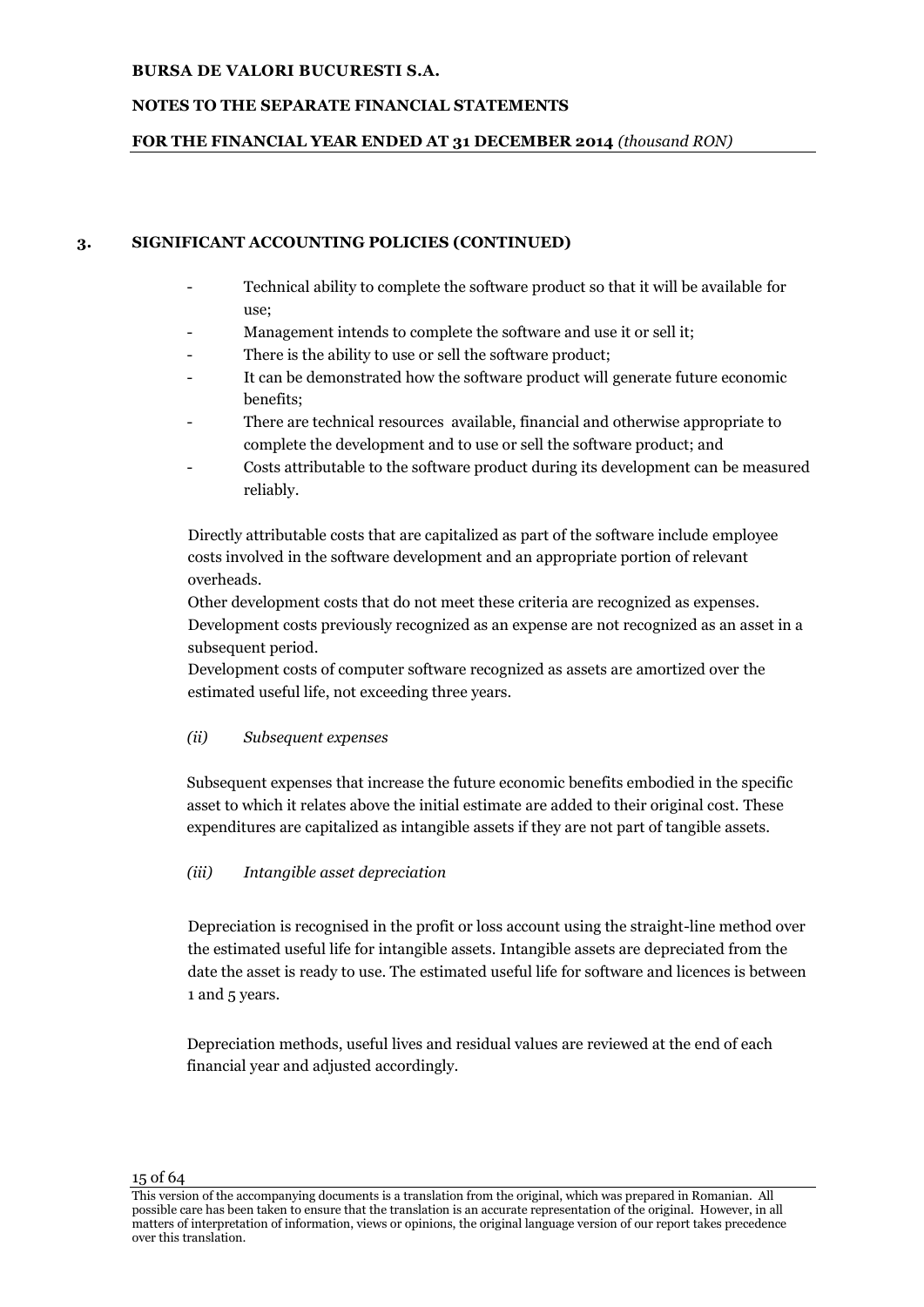# **NOTES TO THE SEPARATE FINANCIAL STATEMENTS**

# **FOR THE FINANCIAL YEAR ENDED AT 31 DECEMBER 2014** *(thousand RON)*

# **3. SIGNIFICANT ACCOUNTING POLICIES (CONTINUED)**

# **f) Deferred expenses and revenues**

The costs incurred and the revenues achieved during the current period, but concerning future periods, are included in deferred costs or revenues, as appropriate. Each month, the share of the deferred expenses or revenues related to that month is included in expenses or revenues, in the profit and loss account.

# **g) Impairment**

# *(i) Financial assets*

A financial asset not classified at fair value through profit or loss account is assessed at each reporting date to determine whether there is objective evidence that it is impaired. A financial asset is impaired if there is objective evidence of impairment as a result of one or more events that occurred after the initial recognition of the asset and that loss event(s) had a negative impact on the estimated future cash flows of that asset that can be estimated reliably.

Objective evidence that financial assets (including equity securities) are impaired includes default or delinquency by a debtor, restructuring of an amount due to the Company on terms that the Company would not consider otherwise, indications that a debtor or issuer will enter bankruptcy, adverse changes in payment status or the disappearance of an active market for a security. In addition, for an investment in an equity security, a significant or prolonged decline in its fair value below its cost is objective evidence of impairment.

The Company considers evidence of impairment for receivables and held-to-maturity investment securities measured at both a specific asset and collective level. All individually significant receivables and held-to-maturity investment securities are assessed for specific impairment. Those found not to be significantly impaired are then collectively assessed for any impairment that has been incurred but not yet identified.

Receivables that are not individually significant are collectively assessed for impairment by grouping together receivables with similar risk characteristics.

In assessing collective impairment, the Company uses historical trends of the probability of default, the timing of recoveries and the amount of loss incurred, adjusted for management's judgment as to whether current economic and credit conditions are such that the actual losses are likely to be greater or less than the suggested by historical trends.

This version of the accompanying documents is a translation from the original, which was prepared in Romanian. All possible care has been taken to ensure that the translation is an accurate representation of the original. However, in all matters of interpretation of information, views or opinions, the original language version of our report takes precedence over this translation.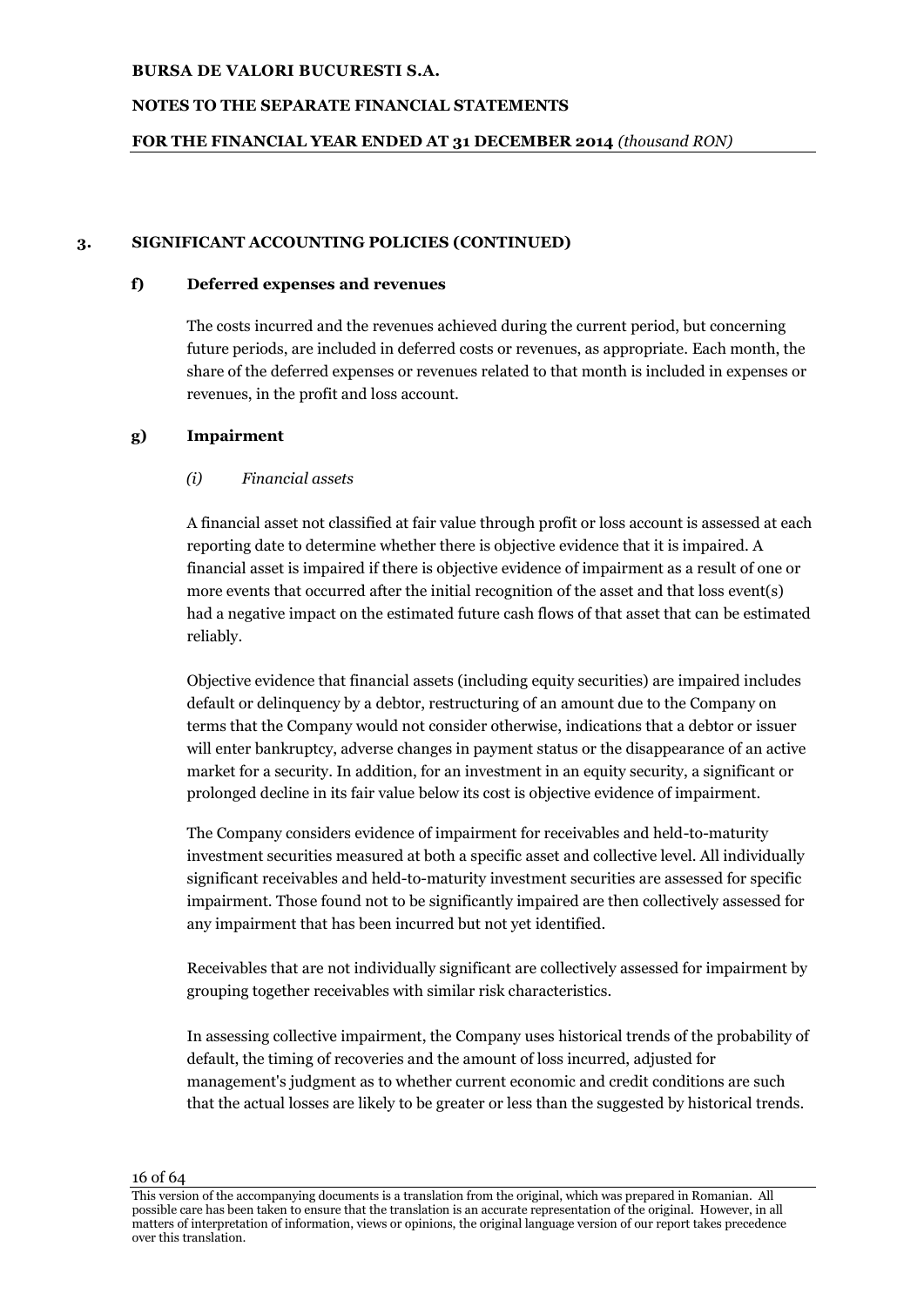# **NOTES TO THE SEPARATE FINANCIAL STATEMENTS**

# **FOR THE FINANCIAL YEAR ENDED AT 31 DECEMBER 2014** *(thousand RON)*

# **3. SIGNIFICANT ACCOUNTING POLICIES (CONTINUED)**

An impairment loss in respect of a financial asset measured at amortised cost is calculated as the difference between its carrying amount and the present value of the estimated future cash flows discounted at the asset's original effective interest rate. Losses are recognised in profit or loss account and reflected in a receivables adjustment account. Interest on the impaired asset continues to be recognised through the discount depreciation. When an event occurring after the impairment was recognised causes the amount of impairment loss to decrease, the decrease in impairment loss is reversed through the profit or loss account.

Impairment losses on available-for-sale investments are recognised by reclassifying the losses accumulated recognised in other comprehensive income and reflected in the fair value reserve in equity to profit or loss account. The cumulative loss that is reclassified from other comprehensive income to the profit or loss account is the difference between the acquisition cost, net of any principal repayment and depreciation, and the current fair value, less any impairment loss recognised previously in profit or loss account. Changes in provisions for impairment losses attributable to time value of money are reflected as a component of interest income.

If, in a subsequent period, the fair value an impaired available-for-sale debt security increases and the increase can be objectively related to an event occurring after the impairment loss was recognised in the profit or loss account, then the impairment loss is reversed, and the amount of the reversal is recognised in the profit or loss account.

However, any subsequent recovery in the fair value of an impaired available-for-sale equity security is recognised in other comprehensive income.

# *(ii) Non-financial assets*

The carrying amounts of the Company's non-financial assets, other than deferred tax assets, are reviewed at each reporting date to determine whether there is any indication of impairment. If any such indication exists, then the asset's recoverable amount is estimated.

The recoverable amount of an asset or a cash-generating unit is the greater of its value in use and its fair value, less costs to sell. In assessing value in use, the estimated future cash flows are discounted to their present value using a pre-tax discount rate that reflects current market assessments of the time value of money and the risks specific to the asset.

For the purpose of impairment testing, assets which cannot be tested individually are grouped together into the smallest group of assets that generates cash inflows from continuing use that are largely independent of the cash inflows of other assets or group of assets ("cash-generating unit").

#### This version of the accompanying documents is a translation from the original, which was prepared in Romanian. All possible care has been taken to ensure that the translation is an accurate representation of the original. However, in all matters of interpretation of information, views or opinions, the original language version of our report takes precedence over this translation.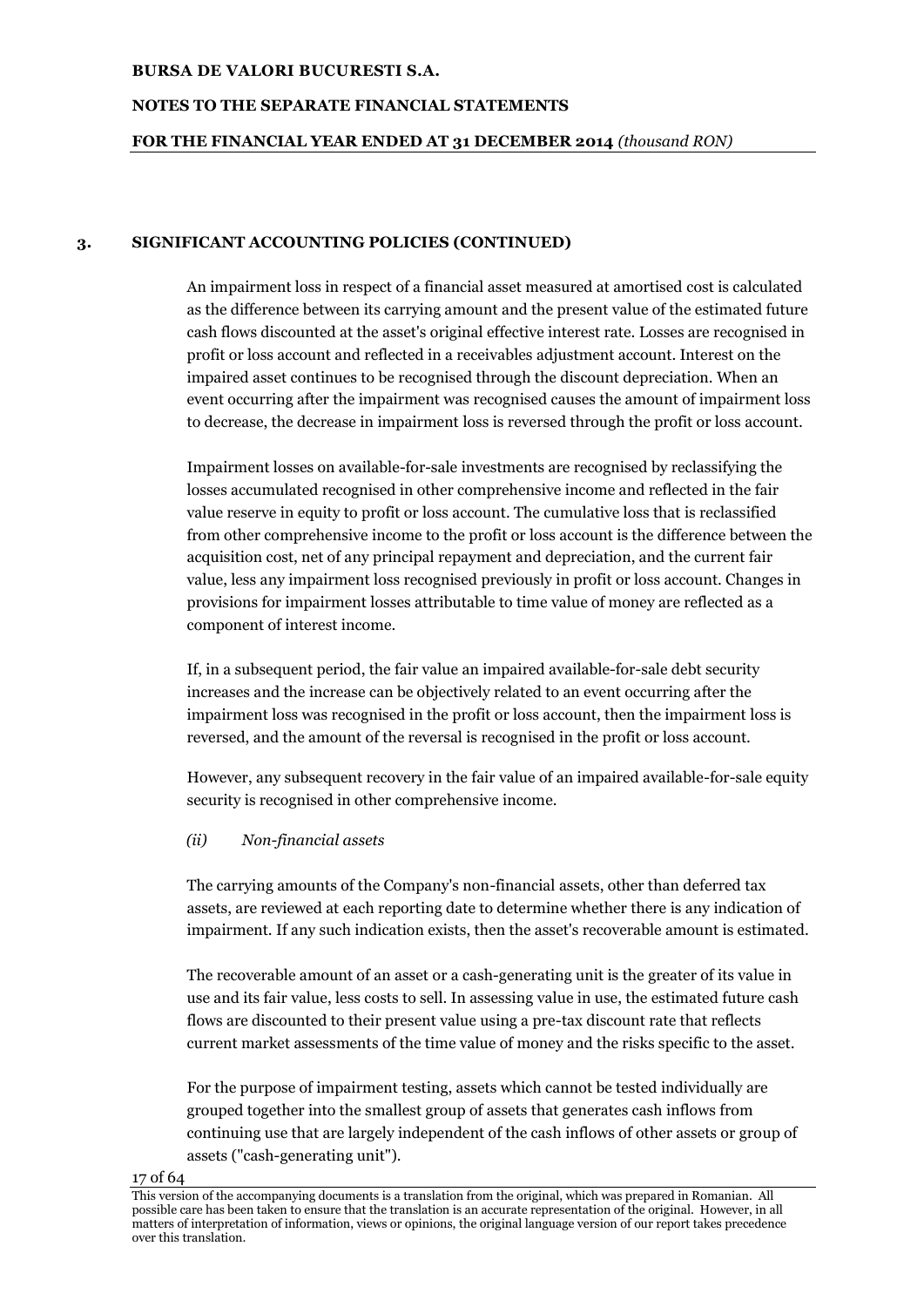# **NOTES TO THE SEPARATE FINANCIAL STATEMENTS**

# **FOR THE FINANCIAL YEAR ENDED AT 31 DECEMBER 2014** *(thousand RON)*

# **3. SIGNIFICANT ACCOUNTING POLICIES (CONTINUED)**

# **h) Employee benefits**

# *(i) Short-term employee benefits*

Short-term employee benefits include salaries, compensations and social security contributions. Short-time employee benefits are recognised as expenses as the services are provided.

# *(ii) Defined contribution plans*

The Company makes payments on behalf of its employees to the Romanian state pension, health insurance and unemployment funds, during the performance of its usual activities. All members and employees of the Company are also legally bound to contribute (through social contributions) to the Romanian state pension fund (a state defined contribution plan). All contributions are recognised in the income for the period they are incurred.

# *(iii) Other long-term employee benefits*

The company may grant but it is not obliged to grant, post-pensioning benefits without creating a legal or constructive obligation. That is why the Company has not recognised any debt in these financial statements.

# **i) Trade payables and other payables**

Trade payables and other payables are obligations to pay for goods or services that were purchased during the course of normal activity from suppliers and other creditors. Trade payables and other payables are classified as current debt if the payment is due in one year or less. Otherwise they will be presented as long-term debt. Trade payables and other debt are initially recognized at fair value and subsequently at amortized cost based on the effective interest method.

# **j) Provisions**

A provision is recognised in the statement of financial position if, as a result of a past event, the Company has a present obligation that can be estimated reliably, and it is probable that a future outflow of economic resources will be required to settle the obligation. Provisions are determined by discounting the expected future cash flows at a pre-tax rate that reflects current market conditions and the risks specific to the liability. The unwinding of the discount is recognised as financial cost.

This version of the accompanying documents is a translation from the original, which was prepared in Romanian. All possible care has been taken to ensure that the translation is an accurate representation of the original. However, in all matters of interpretation of information, views or opinions, the original language version of our report takes precedence over this translation.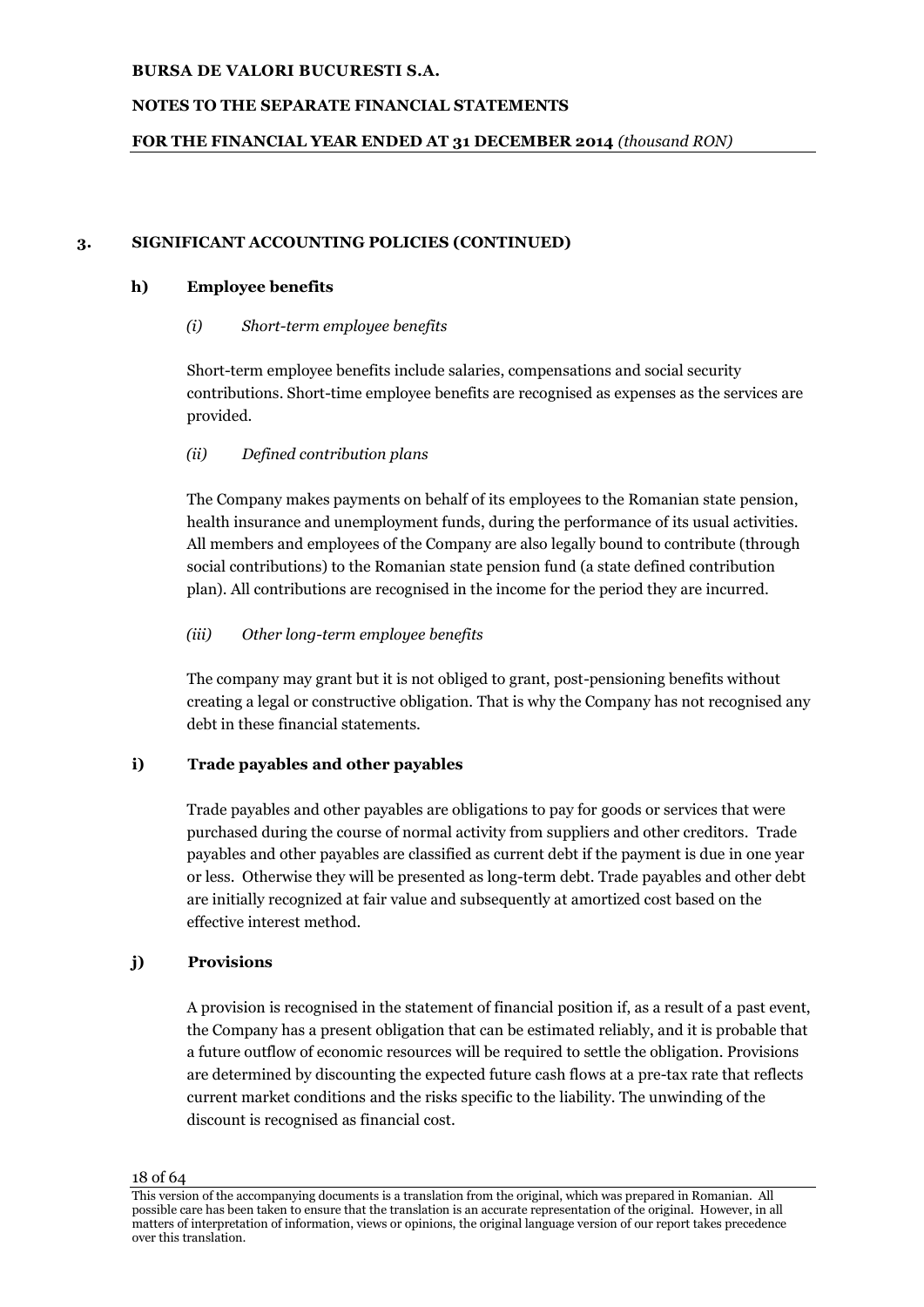# **NOTES TO THE SEPARATE FINANCIAL STATEMENTS**

# **FOR THE FINANCIAL YEAR ENDED AT 31 DECEMBER 2014** *(thousand RON)*

# **3. SIGNIFICANT ACCOUNTING POLICIES (CONTINUED)**

# **k) Revenues**

# *(i) Revenues from services*

Revenues from services rendered are recognised in the profit or loss account for the period during which such services are provided.

The main sources of revenues are:

- revenues from fees for transactions in shares and fixed income instruments revenues are recognised as services are rendered;
- fees charged for admission to trading revenues are recognised at the date of admission to trading;
- fees charged for trading activity revenues are recognised on a straight-line basis over the period to which it relates;
- revenues from providing stock market general revenues are recognised as services are rendered.

# *(ii) Commissions*

When the Company is acting in the capacity of an agent rather than as the principal in a transaction, the recognised revenue is the net commission made by the Company.

# *Financial income and financial costs*

Financial income includes interest income on amounts invested (including available-forsale financial assets), dividends income, gains on the re-measurement of assets and liabilities in other currencies, gains on the disposal of available-for-sale financial assets and fair value changes of financial instruments that are recognised in the profit or loss account at fair value using the effective interest method.

Dividends income is recognised in the profit or loss account on the date that the Company's right to receive payment is established, which in the case of quoted securities is normally the registration date.

Financial costs comprise losses on disposal of available-for-sale financial assets, losses on the re-measurement of assets and liabilities in other currencies, and fair value losses of financial instruments that are recognised in the profit or loss account at fair value using the effective interest method.

This version of the accompanying documents is a translation from the original, which was prepared in Romanian. All possible care has been taken to ensure that the translation is an accurate representation of the original. However, in all matters of interpretation of information, views or opinions, the original language version of our report takes precedence over this translation.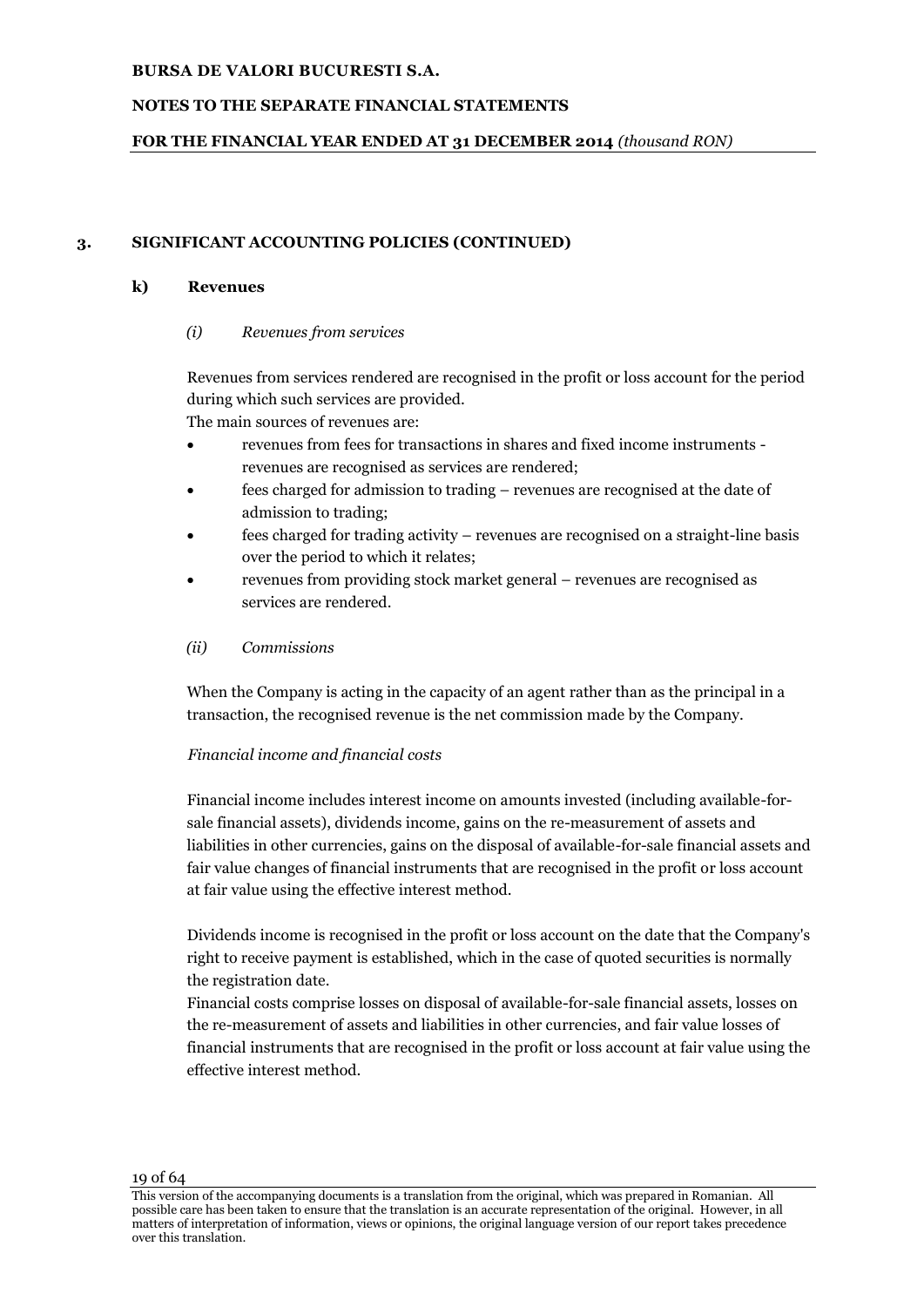# **NOTES TO THE SEPARATE FINANCIAL STATEMENTS**

# **FOR THE FINANCIAL YEAR ENDED AT 31 DECEMBER 2014** *(thousand RON)*

# **3. SIGNIFICANT ACCOUNTING POLICIES (CONTINUED)**

# **l) Current and deferred corporate income tax**

Corporate income tax for the year comprises current tax and deferred tax. Corporate income tax is recognised in the income of the year, unless it is related to items recognised in other comprehensive income or directly in equity. In such cases, related tax is recognized in other comprehensive income or directly in equity.

Current income tax is determined based on the fiscal regulations adopted in full or to a large extent on the statement of financial position date, in countries where the Company and its subsidiaries operate and generate taxable income. Management regularly assesses the positions in the tax returns with regard to those cases where applicable fiscal regulations are interpretable. Whenever needed, it sets up provisions based on the estimated amounts payable to the authorities.

Deferred tax is determined in respect of temporary differences arising between the tax base for calculating the tax on assets and liabilities and their carrying value used for reporting in the financial statements. Deferred tax is not recognised for: initial recognition of goodwill, the initial recognition of assets and liabilities arising from Transactions that are not business combinations and that affects neither the accounting nor tax income and differences. Deferred tax is calculated based on tax rates (and laws) enacted in full or to a large extent at the statement of financial position date and that would be applied during the period when receivables (obligations) related to deferred tax will be realized (settled).

Deferred tax receivables are recognised only if it likely that future taxable profits will be registered, from which temporary differences would be deducted.

Deferred tax receivables are calculated for deductible temporary differences resulted from investments in subsidiaries, in affiliate entities and in mutual partnerships only if it is likely that the temporary difference is reversed in the future and there is enough taxable income available from which the temporary difference can be deducted.

Deferred tax receivables and obligations are offset when there is a legal basis for offsetting current tax receivables with current tax obligations, and when receivables and obligations related to deferred tax refer to income tax levied by the same fiscal authority, either to the same taxable entity or to different taxable entities if there is an intent of compensating the balances on a net basis.

Tax rate used to calculate current and deferred tax at 31 December 2014 was of 16% (31 December 2013: 16%).

This version of the accompanying documents is a translation from the original, which was prepared in Romanian. All possible care has been taken to ensure that the translation is an accurate representation of the original. However, in all matters of interpretation of information, views or opinions, the original language version of our report takes precedence over this translation.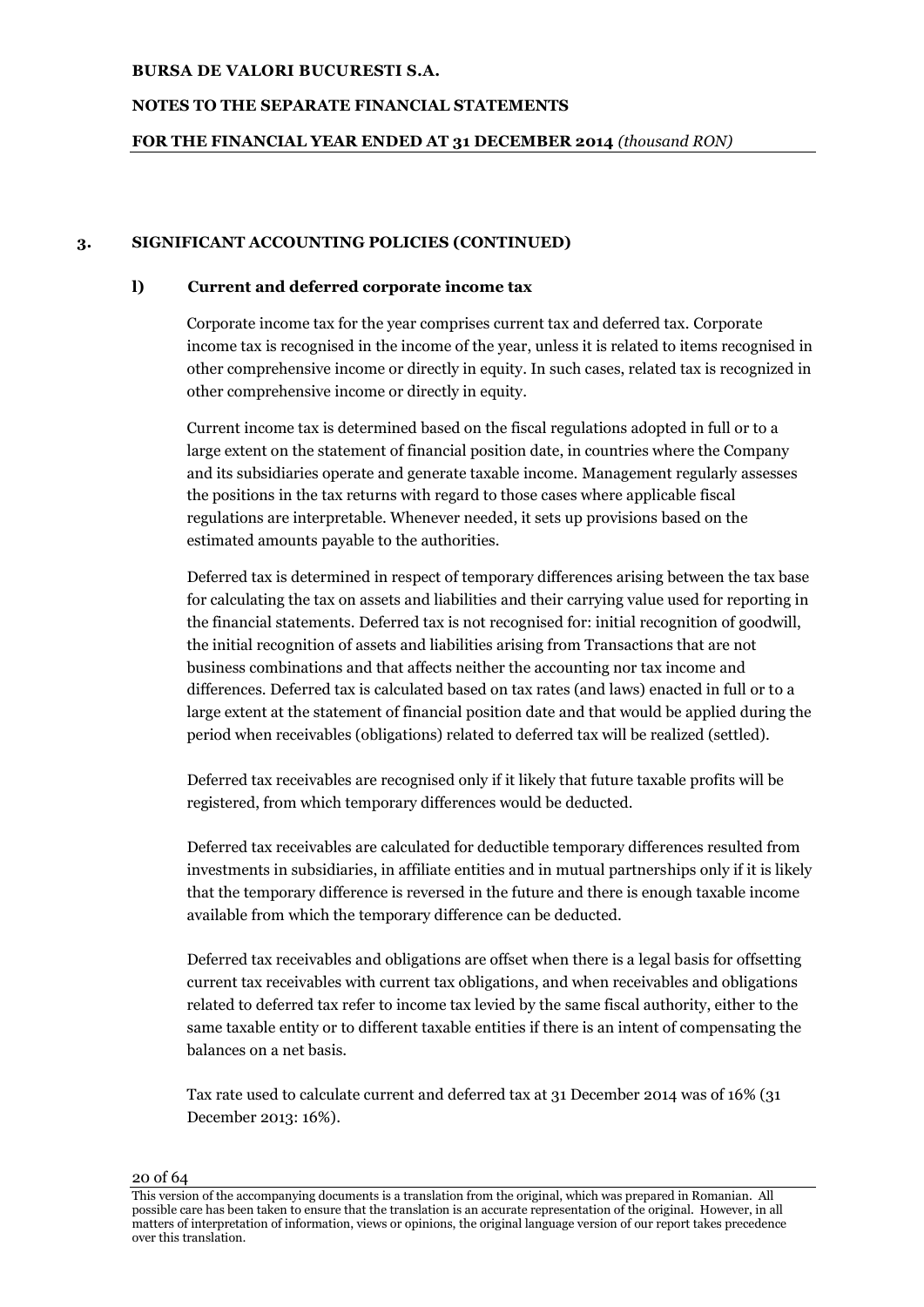# **NOTES TO THE SEPARATE FINANCIAL STATEMENTS**

# **FOR THE FINANCIAL YEAR ENDED AT 31 DECEMBER 2014** *(thousand RON)*

# **3. SIGNIFICANT ACCOUNTING POLICIES (CONTINUED)**

# **m) Share capital**

Ordinary shares are classified as shareholders' equity.

Additional costs directly attributable to the issuance of new ordinary shares or options are included in shareholders' equity as deductions, net of tax, from amounts raised.

# **n) Earnings per share**

The Company presents earnings per share ("EPS") of the basis for its ordinary shares. The basic EPS is calculated by dividing profit or loss account attributable to ordinary shareholders of the Company by a weighted average number of ordinary shares outstanding during that period. Diluted earnings per share is determined by adjusting the profit or loss Diluted earnings per share are determined by adjusting the profit or loss account attributable to ordinary shareholders and by adjusting a weighted average number of ordinary shares outstanding to the effects of all potential ordinary shares, including preferred shares. Until now it has not been necessary to calculate the diluted EPS because there are no potential ordinary shares, all issued shares having equal rights to dividends.

# **o) Legal reserve**

In accordance with the legislation in Romania, companies must distribute an amount equal to at least 5% of profit before tax in legal reserves, until they reach 20% of the share capital. When this level is reached, the Company can make additional allocations of the net profit alone. Legal reserve is deductible within the limit of 5% applied to the accounting profit before establishing the corporate income tax.

# **p) Dividends**

Dividends are treated as a distribution of profit, recognized as an obligation for the period in which they are declared and approved by the General Assembly of Shareholders.

The only profit available for distribution is the annual profit recorded in the statutory accounts, which is different of the profit from these separate financial statements prepared in accordance with IFRS, due to differences between IFRS and the Romanian accounting law.

This version of the accompanying documents is a translation from the original, which was prepared in Romanian. All possible care has been taken to ensure that the translation is an accurate representation of the original. However, in all matters of interpretation of information, views or opinions, the original language version of our report takes precedence over this translation.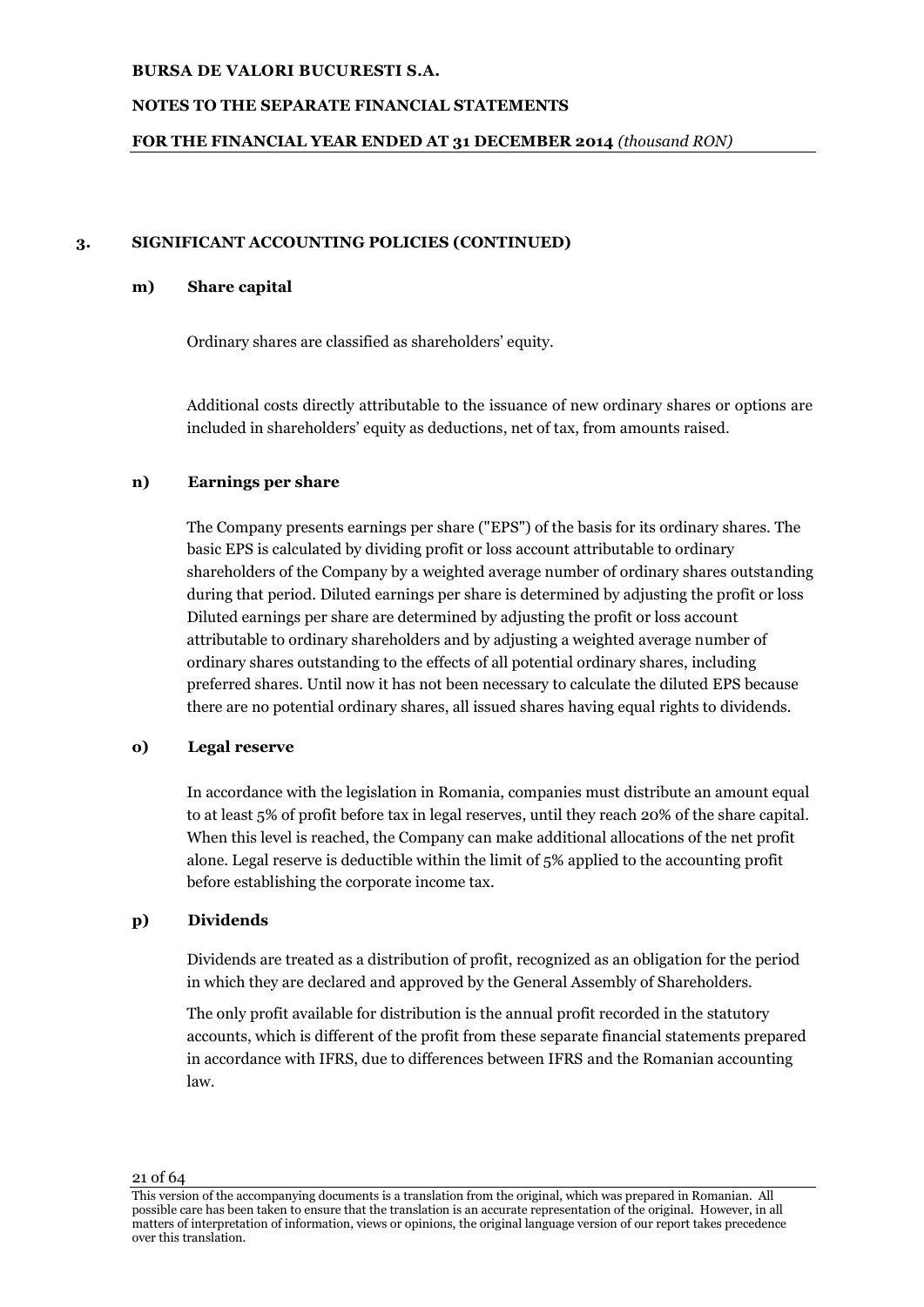# **NOTES TO THE SEPARATE FINANCIAL STATEMENTS**

# **FOR THE FINANCIAL YEAR ENDED AT 31 DECEMBER 2014** *(thousand RON)*

# **3. SIGNIFICANT ACCOUNTING POLICIES (CONTINUED)**

# **q) New accounting regulations**

*i) New or revised standards and interpretations which are mandatory for the Company's accounting periods beginning with 1 January 2013 and after* 

*Hyperinflation and Removal of fixed data for entities adopting IFRS for the first time - Amendments to IFRS 1 (issued in December 2010 and effective for the annual periods beginning on or after July 1, 2011, inclusive; applicable to EU IFRS beginning with 1 January 2013).* The amendment had no impact on the Company's financial statements.

*Recovery of basic assets - Amendments to IAS 12* (issued in December 2010 and effective for the annual periods beginning on or after January 1, 2013, inclusive; *applicable to EU IFRS from 1 January 2013).* The amendment had no impact on the Company's financial statements.

*IFRS 13, Fair value measurement, (issued in May 2011 and effective for the annual periods beginning on or after January 1, 2013, inclusive; applicable to EU IFRS from 1 January 2013).* The application of this standard resulted in the presentation of additional information in these financial standards. (Note 5)

*Amendments to IAS 1, Presentation of Financial Statements (issued in June 2011, effective for the annual periods beginning on or after July 1, 2012, inclusive; applicable to EU IFRS from 1 January 2013)*, changes in the presentation of items included in other items of the comprehensive income. The amendments require entities to separate the items presented in other items of comprehensive income into two groups, depending on whether or not they can be reclassified to profit or loss in the future. The recommended title used by IAS 1 has changed from "profit or loss account in other items of comprehensive income". The amendment had no significant impact on the Company's financial statements.

*IAS 19 amended, Employee Benefits (issued in June 2011, effective for the annual periods beginning on or after January 1, 2013, inclusive; applicable to EU IFRS from 1 January 2013),* brings significant changes in recognition and assessment of pension benefit expenses and in the benefits upon ending the activity, as well as in the information to be provided for all employee benefits. The standard requires recognition of all changes in the net obligation (receivable) on the benefits determined when they occur, as follows: (i) the service cost and net interest in profit or loss; and (ii) revaluations in other comprehensive income items. The Company analyses the effect of applying this change. The amendment had no significant impact on the Company's financial statements.

This version of the accompanying documents is a translation from the original, which was prepared in Romanian. All possible care has been taken to ensure that the translation is an accurate representation of the original. However, in all matters of interpretation of information, views or opinions, the original language version of our report takes precedence over this translation.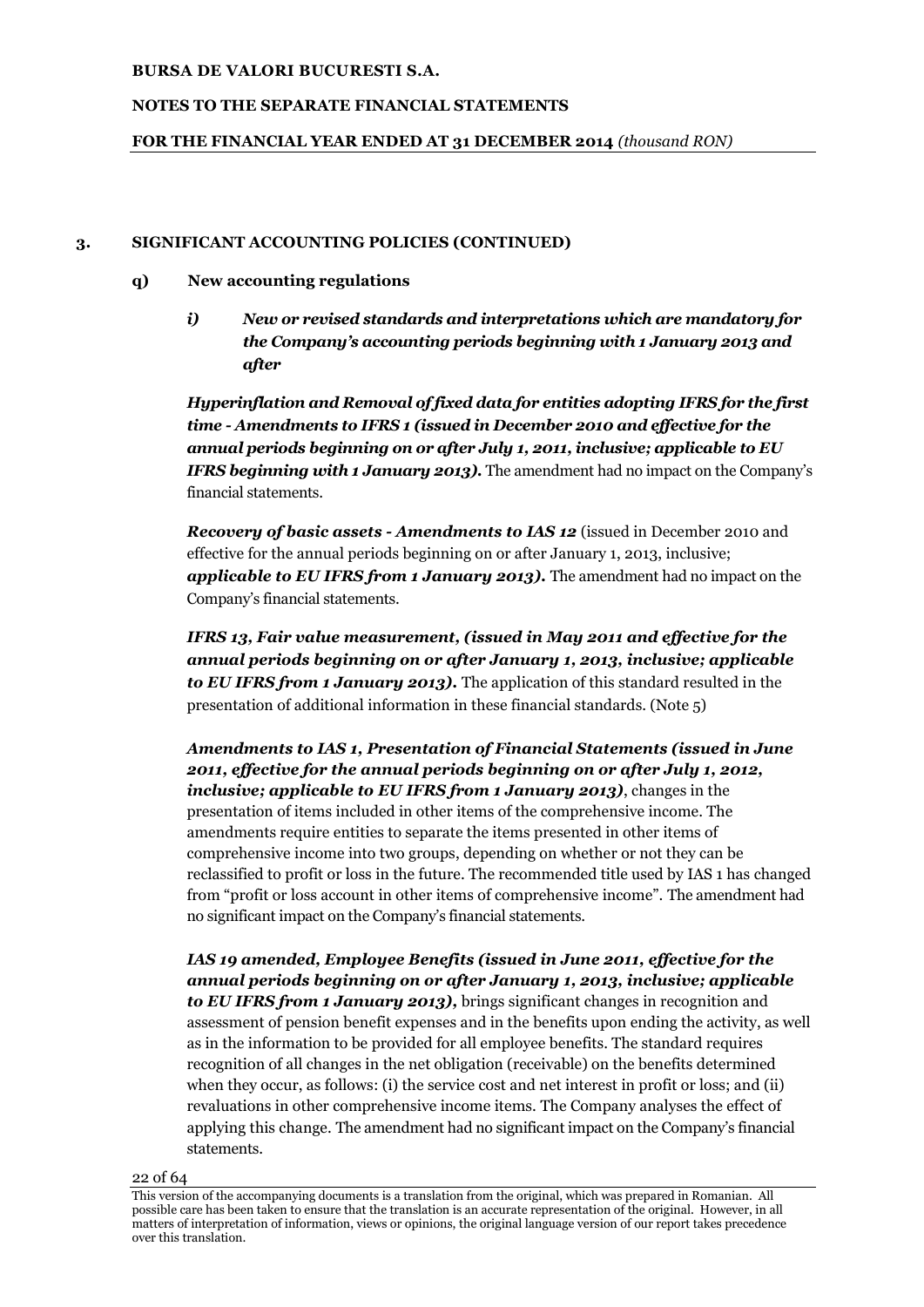# **NOTES TO THE SEPARATE FINANCIAL STATEMENTS**

# **FOR THE FINANCIAL YEAR ENDED AT 31 DECEMBER 2014** *(thousand RON)*

# **3. SIGNIFICANT ACCOUNTING POLICIES (CONTINUED)**

*IFRIC 20, Stripping costs in the production phase of a surface mine, (issued in October 2011 and effective for the annual periods beginning on or after January 1, 2013, inclusive; applicable to EU IFRS from 1 January 2013).* 

Interpretation specifies that benefits from the stripping activity are accounted in accordance with the principles of IAS 2, Inventories, insofar as they are made in the form of stock products. To the extent in which the benefits represent the improved access to the ore, the entity must recognise those costs as "stripping activity asset" within fixed assets, subject to certain criteria. The amendment had no impact on the Company's financial statements.

# *Disclosures – Offsetting Financial Assets and Financial Liabilities - Amendments to IFRS 7 (issued in December 2011 and effective for the annual periods beginning on or after 1 January 2013, including applicable to the EU IFRS from 1 January 2013).*

The amendment stipulates the provision of information which will allow users of financial statements within an entity to assess the effect or the potential effect of the offsetting commitments, including the offsetting rights. The amendment had no impact on the Company's financial statements.

*Amendments to IFRS 1 First-time Adoption of International Financial Reporting Standards – Government loans.* The amendments, which treat state loans with a discounted interest rate, grant the entities adopting IFRS for the first time an exemption from the full retrospective application of IFRS, when they account these loans in transition. The same exemption will be applied both to the entities adopting IFRS for the first time and to those already applying these standards. The amendment had no impact on the Company's financial statements.

*ii) New or revised standards and interpretations which are mandatory for the Company's accounting periods beginning with 1 January 2014 and later, inclusively, but which have not been applied by the Company before.* 

*Recoverable value of non-financial assets – Amendments to IAS 36 (issued on 29 May 2013 and effective for the annual periods beginning on or after 1 January 2014, with allowed retrospective application if IFRS 13 is applied for the same comparative accounting period).* The amendment had no impact on the Company's financial statements.

This version of the accompanying documents is a translation from the original, which was prepared in Romanian. All possible care has been taken to ensure that the translation is an accurate representation of the original. However, in all matters of interpretation of information, views or opinions, the original language version of our report takes precedence over this translation.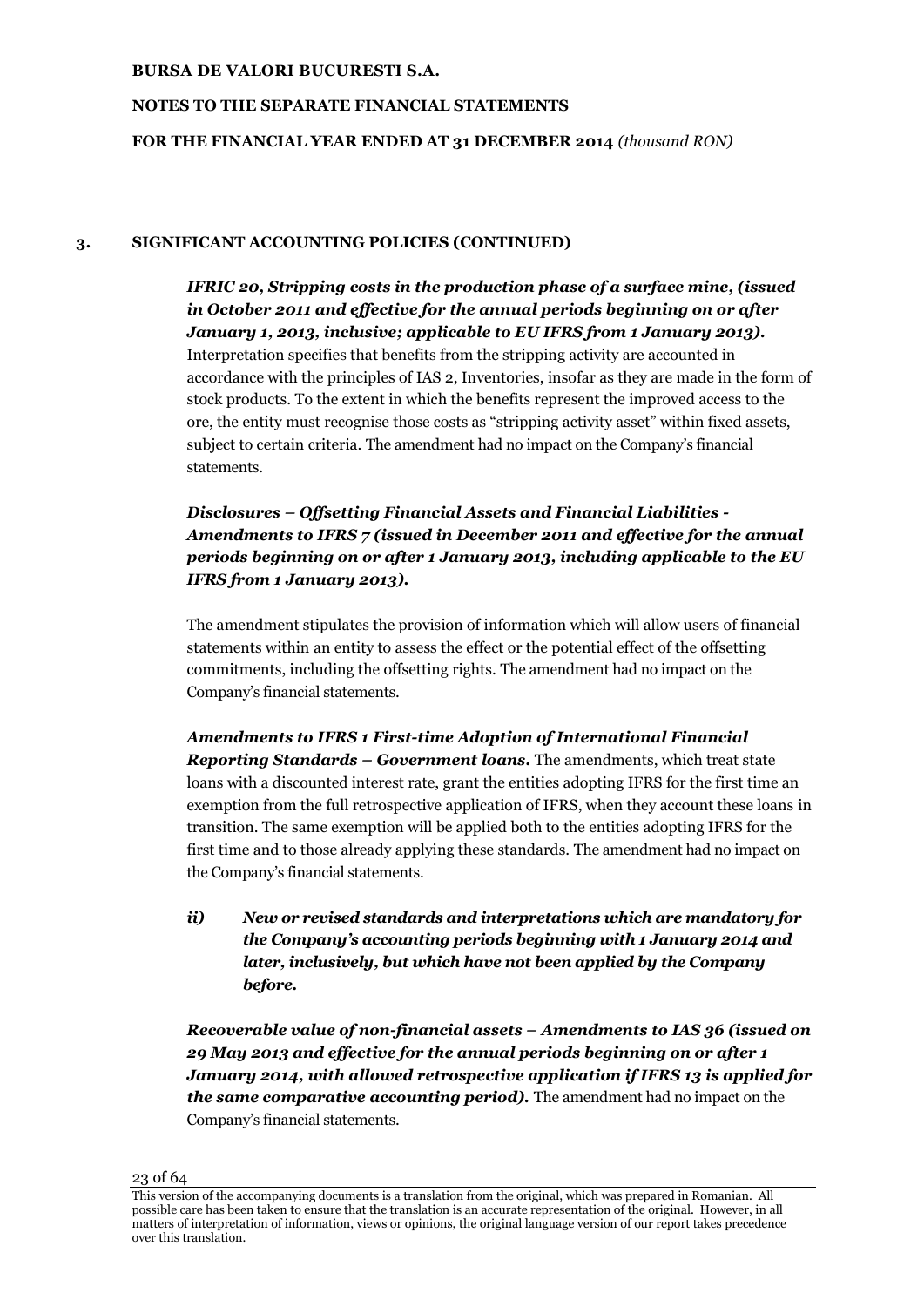# **NOTES TO THE SEPARATE FINANCIAL STATEMENTS**

# **FOR THE FINANCIAL YEAR ENDED AT 31 DECEMBER 2014** *(thousand RON)*

# **3. SIGNIFICANT ACCOUNTING POLICIES (CONTINUED)**

The amendment excluded the requirement of presenting the recoverable amount in the case the CGU includes goodwill or intangible assets with indefinite useful life but at the same time no provisions for impairment have been registered. The amendment had no impact on the Company's financial statements.

*IFRS 10, Consolidated financial statements (issued in May 2011 and effective for the annual periods beginning on or after 1 January 2013, inclusive; applicable to EU IFRS from 1 January 2014).*

The amendment had no impact on the Company's financial statements.

*IFRS 11, Joint commitments, (issued in May 2011 and effective for the annual periods beginning on or after January 1, 2013, inclusive; applicable to EU IFRS from 1 January 2014*) replaces IAS 31 "Interests in Joint Ventures" and SIC-13 "Jointly Controlled Entities-Non-Monetary Contributions by Venturers". The amendment had no impact on the Company's financial statements.

# *IFRS 12, Presentation of interest in other entities (issued in May 2011 and effective for the annual periods beginning on or after January 1, 2013, inclusive; applicable to EU IFRS from 1 January 2014).*

The amendment had no impact on the Company's financial statements.

*IAS 27, Separate Financial Statements (revised in May 2011 and effective for the annual periods beginning on or after January 1, 2013, inclusive; applicable to EU IFRS from 1 January 2014)* was modified and its purpose now is to prescribe the accounting and presentation dispositions for investments in subsidiaries, joint ventures and associates when an entity prepares separate financial statements. Recommendations referring to control and consolidated financial statements have been replaced by IFRS 10, Consolidated Financial Statements The amendment had no impact on the Company's financial statements.

*IAS 28, Investments in associates and joint ventures, (revised in May 2011 and effective for the annual periods beginning on or after January 1, 2013, inclusive; applicable to EU IFRS from 1 January 2014)*. The amendment to IAS 28 resulted from the IASB project referring to joint ventures. When discussing that project, the Council decided to include joint ventures accounting based on the equity method in IAS 28, as this method is applicable both to joint ventures and associates. Apart from this exception, the other recommendations remain unchanged. The amendment had no impact on the Company's financial statements.

This version of the accompanying documents is a translation from the original, which was prepared in Romanian. All possible care has been taken to ensure that the translation is an accurate representation of the original. However, in all matters of interpretation of information, views or opinions, the original language version of our report takes precedence over this translation.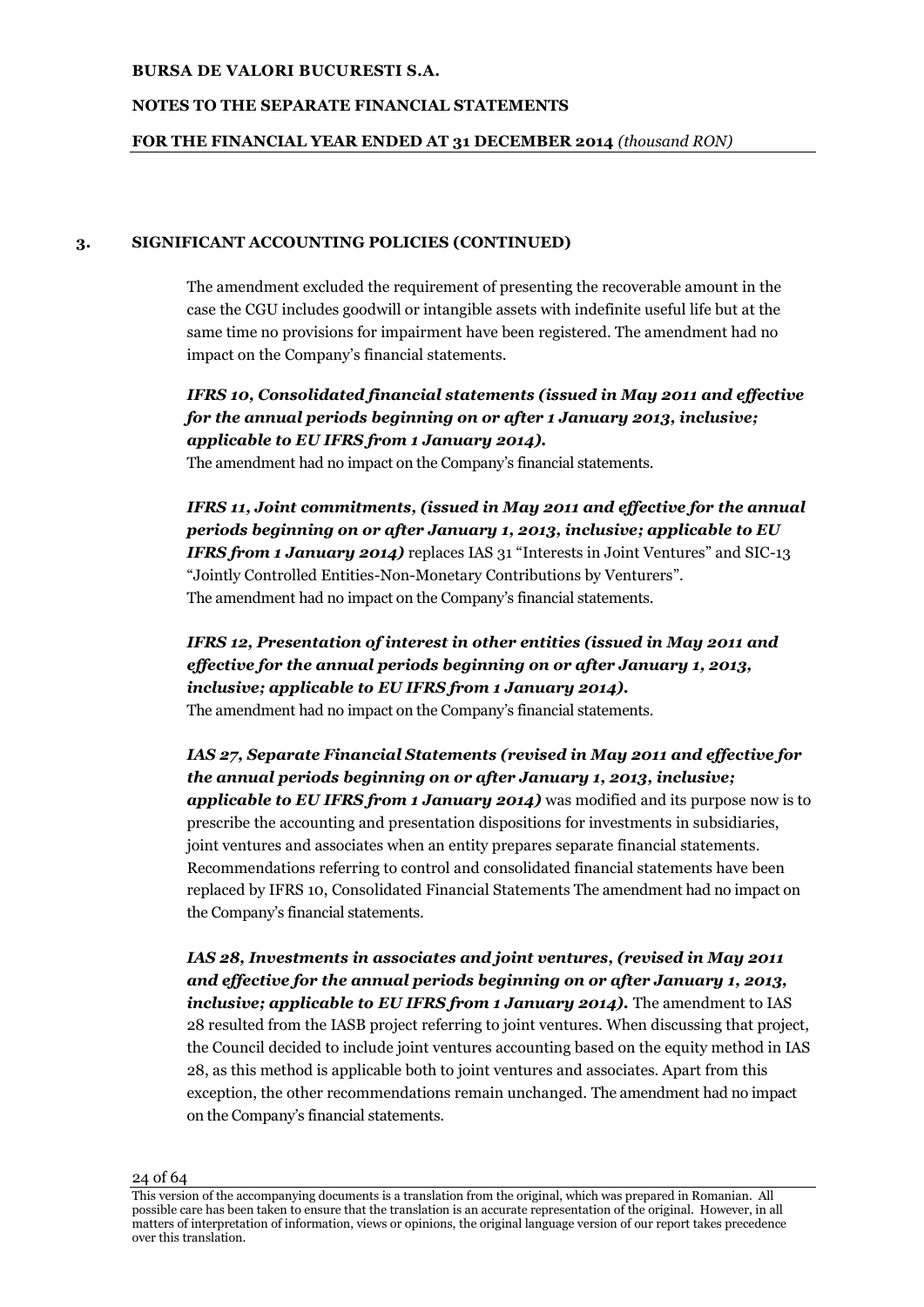# **NOTES TO THE SEPARATE FINANCIAL STATEMENTS**

#### **FOR THE FINANCIAL YEAR ENDED AT 31 DECEMBER 2014** *(thousand RON)*

# **3. SIGNIFICANT ACCOUNTING POLICIES (CONTINUED)**

*Amendments to IFRS 10, IFRS 12 and IAS 27 - Investment Companies (issued on 31 October 2012 and applicable from 1 January 2014).* The amendments had no impact on the Company's financial statements.

*Transitional provisions, amendments to IFRS 10, IFRS 11 and IFRS 12 (issued on 28 June 2012 and applicable from 1 January 2013; applicable to EU IFRS from 1 January 2014).* The amendments had no impact on the Company's financial statements.

*Novation of Derivatives and Continuation of Hedge Accounting – Amendments* to IAS 39 (issued on 27 June 2013 and effective for the annual periods starting January 1, 2014). The changes will allow hedge accounting to continue in certain circumstances in which a derivative that has been designated as a hedging instrument is novated (meaning the parties agree to replace the original counterparty with a new one) in order to perform a compensation with a central counterparty, due to legal provisions, if certain conditions are met. The amendments had no impact on the Company's financial statements.

*Offsetting Financial Assets and Financial Liabilities – Amendments to IAS 32 (issued in December 2011 and effective for the annual periods beginning on or after January 1, 2014, inclusive; applicable to EU IFRS from 1 January*  2014). The amendment added recommendations on implementing IAS 32 in order to correct the inconsistencies identified in applying some of the offsetting criteria. This includes clarifying the meaning of the expression "currently has a legally enforceable right to set-off" and the fact that some gross offsetting systems may be considered equivalent to net offsetting). The amendments had no impact on the Company's financial statements.

*IASB standards or interpretations effective for annual periods beginning on or after January 1, 2015, which were adopted by EU*

*IFRIC 21 - Taxes* (issued on May 20, 2013 and effective for annual periods beginning on 1 January 2014)

*Employee Benefits – Amendments to IAS 19 (issued in November 2013, effective for the annual periods beginning on or after July 1, 2014; not yet adopted by the European Union).* The amendment allows companies to recognize employee contributions as a reduction of the costs during the period the expenses occur, rather than recognizing them during the period the services are rendered. The amendment is applicable in cases when the amount is not dependent on the number of years of service. It is estimated that the amendment will have no significant impact over the Company's financial statements.

This version of the accompanying documents is a translation from the original, which was prepared in Romanian. All possible care has been taken to ensure that the translation is an accurate representation of the original. However, in all matters of interpretation of information, views or opinions, the original language version of our report takes precedence over this translation.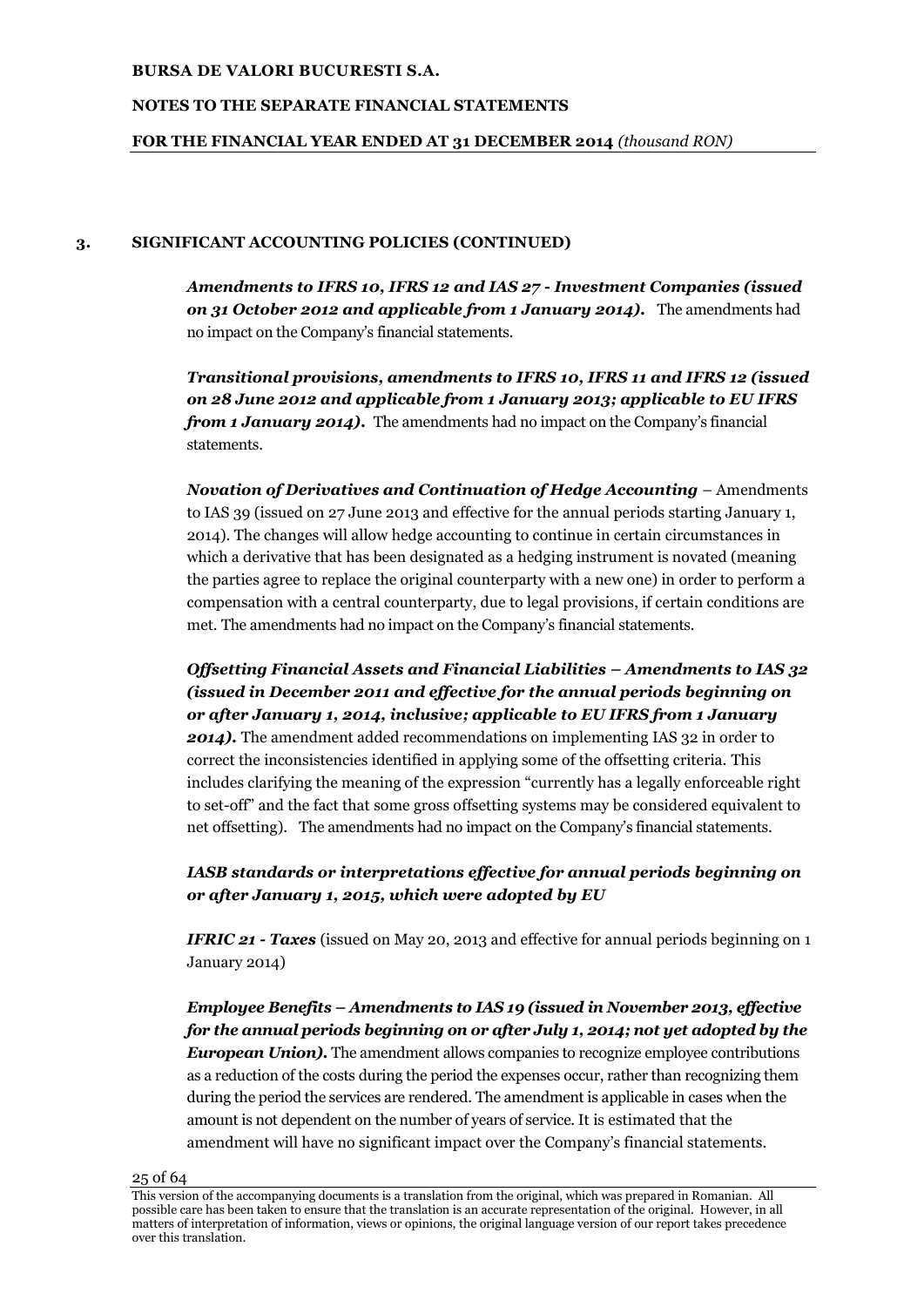# **NOTES TO THE SEPARATE FINANCIAL STATEMENTS**

# **FOR THE FINANCIAL YEAR ENDED AT 31 DECEMBER 2014** *(thousand RON)*

# **3. SIGNIFICANT ACCOUNTING POLICIES (CONTINUED)**

*Improvements to International Financial Reporting Standards 2012 (issued in December 2013 and applicable from January 1, 2013, applicable from July 1, 2014, applicable to the European Union from 1January 2016). The amendments consist of changes made to seven standards.* It is estimated that the amendments will have no significant impact on the Company's financial statements.

- **IFRS 2** was amended to clarify the definition of a 'vesting condition' and to define separately 'performance condition' and 'service condition'; The amendment is effective for share-based payment transactions for which the grant date is on or after 1 July 2014.
- **IFRS 3**. Amendments to IFRS 3 is applicable to business acquisitions where the acquisition date is on or after July 1, 2014.
- **IFRS 8** has been amended to require (1) the presentation of the decisions taken by management regarding the aggregation of operating segments, including a description of the segments that have been aggregated and economic indicators which were assessed in determining the fact that aggregate segments have similar economic characteristics, and (2) a reconciliation of the segments entity's assets at the point when segment assets are reported.
- **The Basis of the Conclusions on IFRS 13** was amended to clarify that removing certain paragraphs of IAS 39, when IFRS 13 was published was not made with the intention to eliminate the possibility of measuring receivables and shortterm debt at the invoice value in case the impact of discounting is immaterial.
- **IAS 16 and IAS 38** were amended to clarify how the gross carrying amount and accumulated depreciation are treated if an entity uses the revaluation model.
- **IAS 24** was amended to include, as a related party, an entity that provides services to key management personnel of the reporting entity or a parent of the reporting entity ("management entity") and to seek to present amounts charged by the management entity for services rendered.

*Improvements to International Financial Reporting Standards 2013 (issued in December 2013 and applicable for annual periods beginning with or from 1 July 2014 IFRS applicable for the EU from 1 January 2015).). The amendments consist of changes made to four standards.* It is estimated that the amendments will have no significant impact on the Company's financial statements.

 **The Basis for the Conclusions on IFRS 1** is amended to clarify that, if a new version of a standard is not yet mandatory but is available for early adoption; a first time adopter may use either the old or the new version provided the same standard applied in all periods presented.

This version of the accompanying documents is a translation from the original, which was prepared in Romanian. All possible care has been taken to ensure that the translation is an accurate representation of the original. However, in all matters of interpretation of information, views or opinions, the original language version of our report takes precedence over this translation.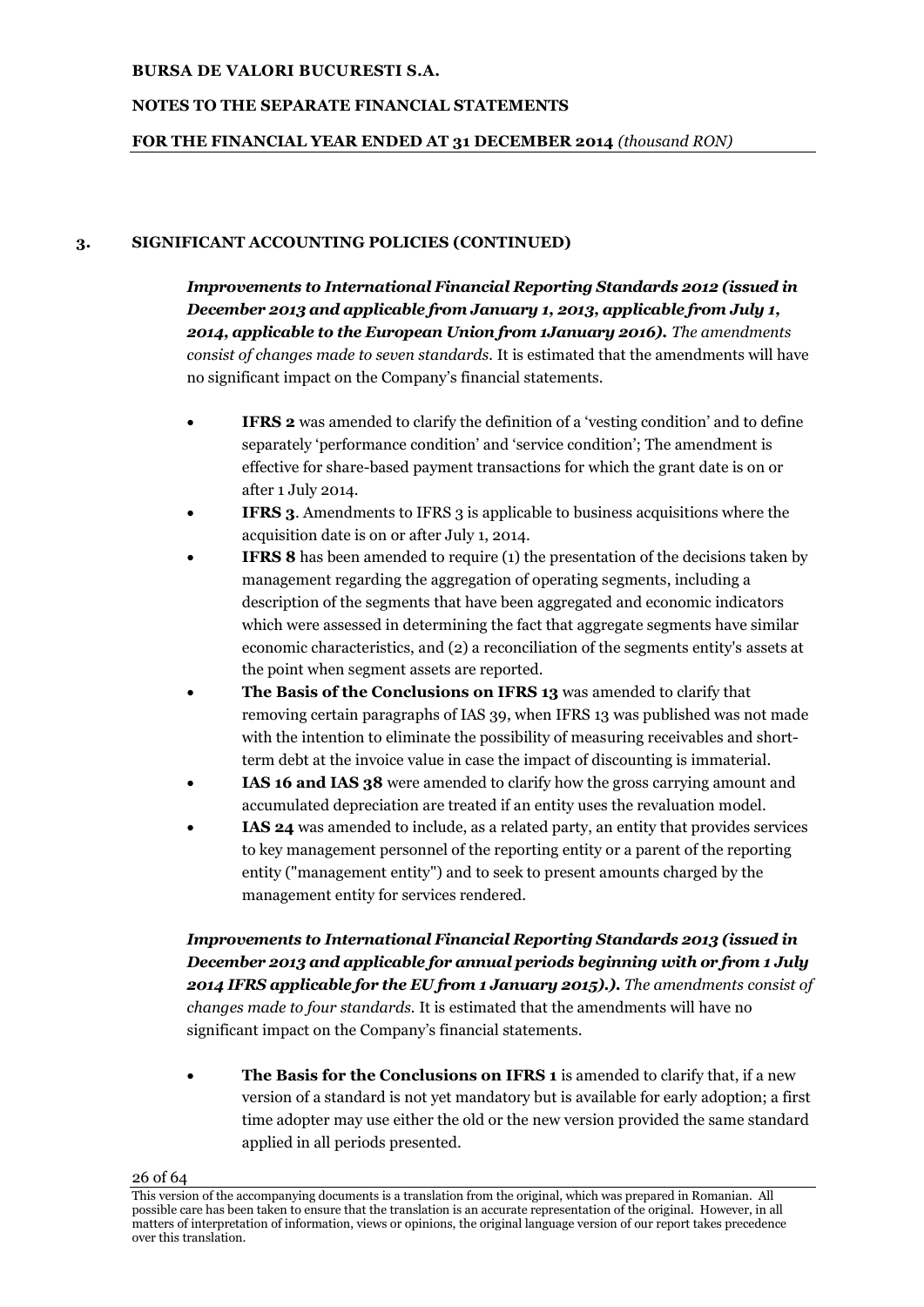# **NOTES TO THE SEPARATE FINANCIAL STATEMENTS**

# **FOR THE FINANCIAL YEAR ENDED AT 31 DECEMBER 2014** *(thousand RON)*

# **3. SIGNIFICANT ACCOUNTING POLICIES (CONTINUED)**

- **IFRS 3** was amended to clarify that it does not apply to the accounting of any joint venture formation in accordance with IFRS 11. The amendment clarifies also that the exemption applies only to financial statements of the joint venture itself.
- **The amendment to IFRS 13** clarifies that the portfolio exemption in IFRS 13, which allows an entity to measure the fair value of a group of financial assets and financial liabilities on a net basis, applies to all contracts (including contracts for the purchase or sale of assets and non-financial liabilities) that fall under IAS 39 and IFRS 9.
- **IAS 40** was amended to clarify the fact that it and IFRS 3 are not mutually exclusive.

# *Improvements to International Financial Reporting Standards 2013 (issued in December 2013 and applicable for annual periods beginning 1 July 2014; not adopted by the European Union).*

- IFRS 14, deferred benefit accounts (issued in January 2014 and effective for annual periods beginning on or after 1 January 2016). Accounting for Acquisitions of interests in joint operations - Amendments to IFRS 11 (issued on May 6, 2014 and effective for periods beginning on or after 1 January 2016). This amendment adds new guidance on how to account for the acquisition of an interest in a joint venture constituting a business.
- Accounting for Acquisitions of Interests in Joint Operations Amendments to IFRS 11 (issued on 6 May 2014 and effective for the periods beginning on or after 1 January 2016). This amendment adds new guidance on how to account for the acquisition of an interest in a joint operation that constitutes a business
- IFRS 9 "Financial Instruments: Classification and measurement" (published in July 2014 and effective for annual periods starting on or after January 1 2018). The main features of the new standards are:

Financial assets are classified into three categories of measurement: those to be measured subsequently at amortized cost, those to be subsequently measured at fair value through other comprehensive income (FVOCI) and those to be measured subsequently at fair value through profit or loss (FVPL).

 Classification of debt securities is driven by the entity's business model for managing financial assets and whether the contractual cash flows represent only payments of principal and interest (SPPI). Debt instruments are held to be collected, they can be recorded at amortized cost if they also meet the SPPI requirement. Debt instruments meeting the SPPI requirement, held in a portfolio

This version of the accompanying documents is a translation from the original, which was prepared in Romanian. All possible care has been taken to ensure that the translation is an accurate representation of the original. However, in all matters of interpretation of information, views or opinions, the original language version of our report takes precedence over this translation.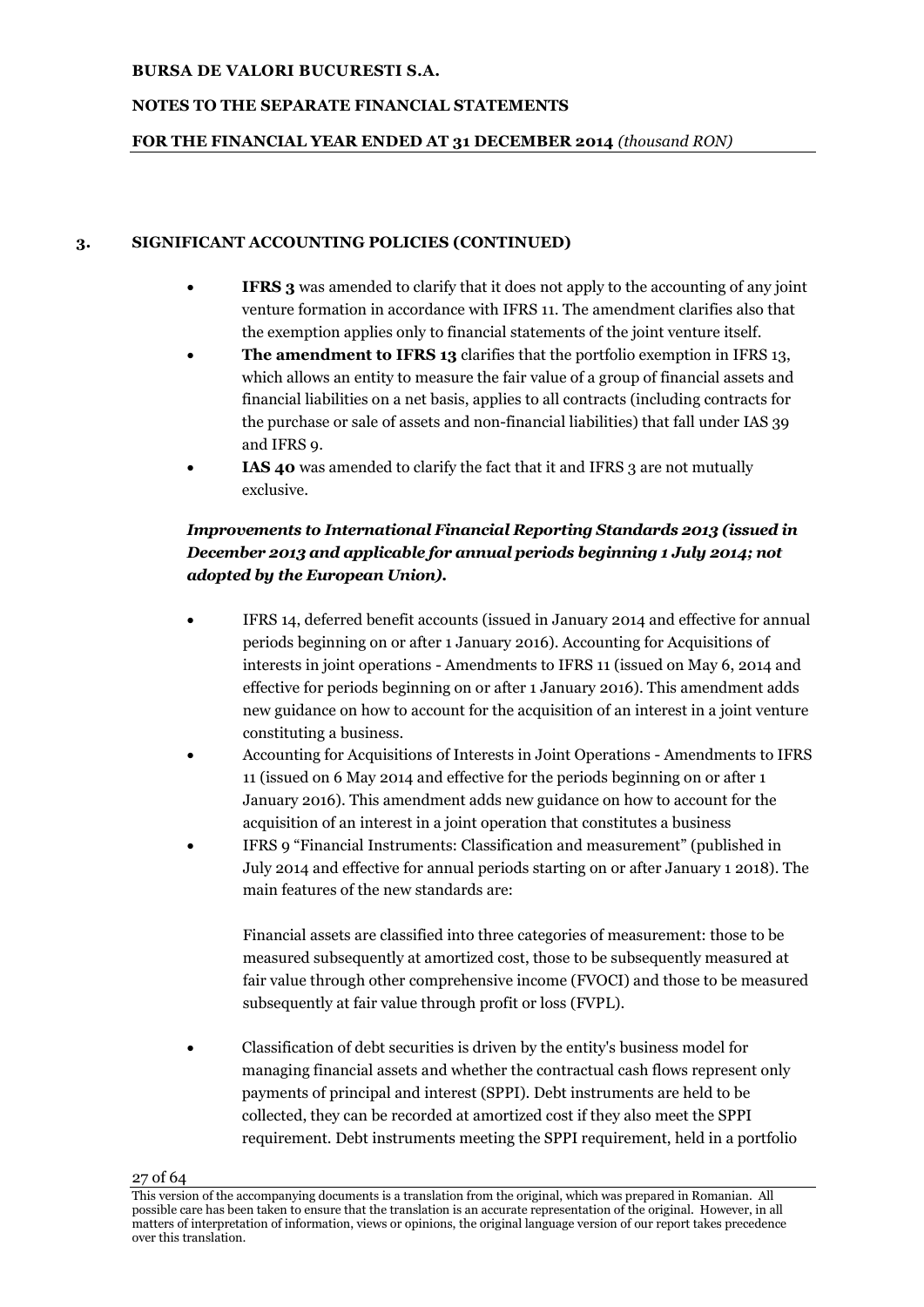# **NOTES TO THE SEPARATE FINANCIAL STATEMENTS**

# **FOR THE FINANCIAL YEAR ENDED AT 31 DECEMBER 2014** *(thousand RON)*

# **3. SIGNIFICANT ACCOUNTING POLICIES (CONTINUED)**

of an entity both in order to collect cash flows of the assets and to sell assets may be classified as FVOCI. Financial assets which do not contain cash flows that are SPPI should be measured at FVPL (e.g. derivatives). Integrated derivatives are no longer separated from financial assets, but will be included in assessing the SPPI state.

- Investments in equity instruments are valued at fair value. However, management may make an irrevocable choice of presenting changes in fair value in other elements of the global income, provided that the instrument is not held for trading. If the equity instrument is held for trading, changes in fair value are presented in the income statement.
- Most of the requirements of IAS 39 for classifying and measuring financial liabilities were transferred unchanged to IFRS 9. The key change is that an entity will be required to present the effects of changes in own credit risk of financial liabilities designated at fair value through profit or loss in other comprehensive income.
- IFRS 9 introduces a new model for recognizing impairment losses Expected Credit Losses (ECL) model. This is a 'three-step' method which is based on the change in the credit quality of financial assets from the initial recognition. In practice, the new rules mean that the entities will have to incur an immediate loss equal to the loss expected in the next 12 months from the initial recognition of the financial assets that are not impaired (or loss expected during the life of the trade receivables). If there was a significant increase in credit risk, impairment is measured using the projected loss of life, compared to the expected loss for the next 12 months. The simplifications include operational leasing and commercial claims.
- Requirements for hedge accounting have been amended to more closely align the accounting with risk management. The standard provides entities an accounting policy choice between applying hedge accounting requirements of IFRS 9 or continue to apply IAS 39 to all hedging instruments (Hedges) as standard addresses not currently accounts for macro coverage.

# *IFRS 15 – Revenue from contracts with clients (issued on 28 May 2014, effective for the annual periods beginning on or after January 1, 2017; not yet adopted by the European Union).*

The standard introduces the core principle of revenue recognition at transfer prices levels, when goods or services are transferred to the client. Any combined goods that can be separated must be recognized separately and any discount from the contract price must be allocated separately.

This version of the accompanying documents is a translation from the original, which was prepared in Romanian. All possible care has been taken to ensure that the translation is an accurate representation of the original. However, in all matters of interpretation of information, views or opinions, the original language version of our report takes precedence over this translation.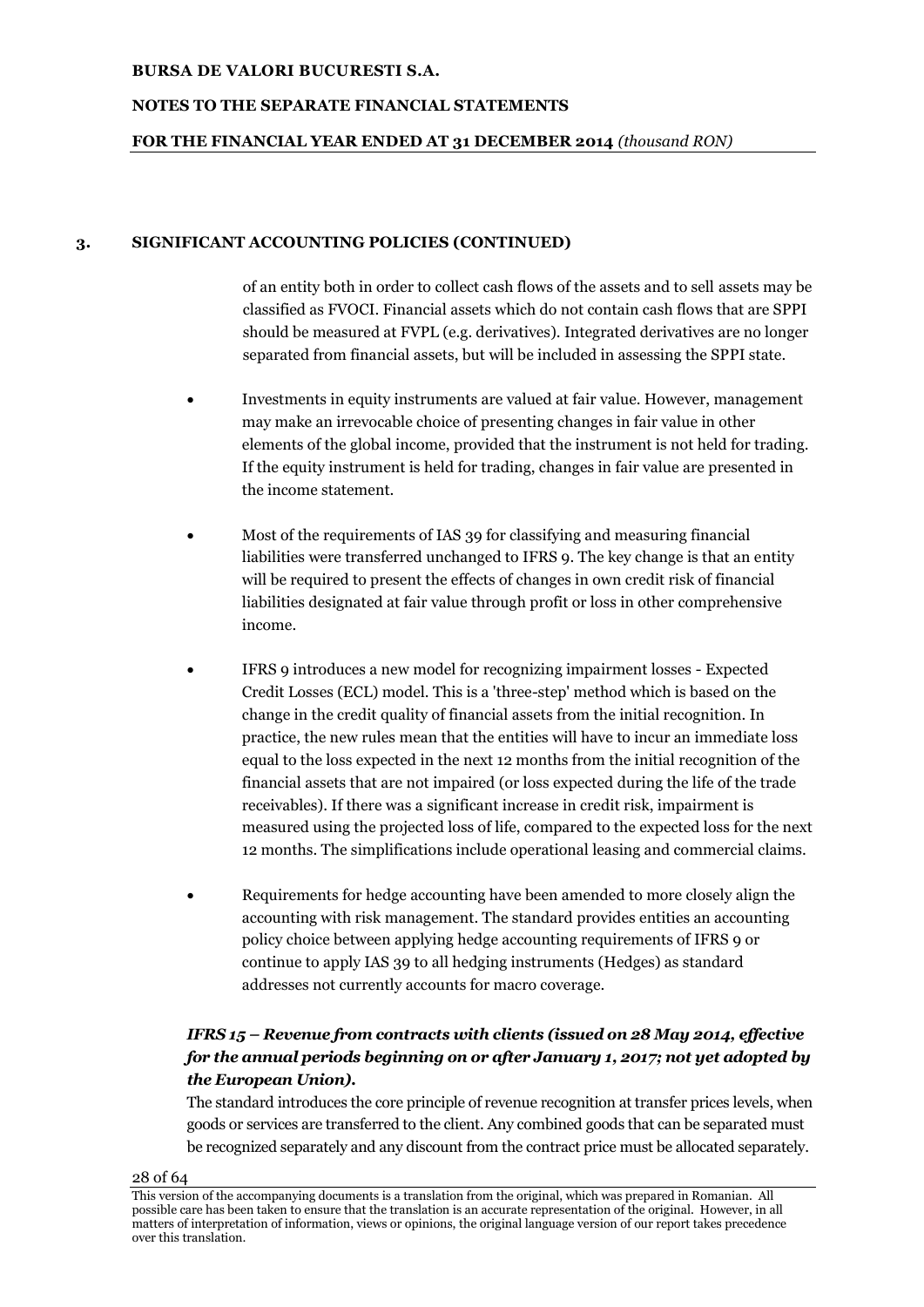# **NOTES TO THE SEPARATE FINANCIAL STATEMENTS**

# **FOR THE FINANCIAL YEAR ENDED AT 31 DECEMBER 2014** *(thousand RON)*

# **3. SIGNIFICANT ACCOUNTING POLICIES (CONTINUED)**

If the price varies, minimum values must be recognized to the extent that it is highly probable that a significant reversal in the amount recognised will not occur. Costs with securing contracts with clients must be capitalized and depreciated over the period the contract will generate benefits. The company analyses the effect of applying this change.

- **Clarifying the acceptable methods of depreciation - Amendments to IAS 16 and IAS 38 (issued on May 12, 2014 and effective for periods beginning on or after 1 January 2016).**
- **IFRS 15**, revenue from contracts with customers (issued on May 28, 2014 and effective for periods beginning on or after January 1, 2017).
- **The equity method in the individual financial statements - Amendments to IAS 27 (issued on August 12, 2014 and effective for annual periods beginning in January 2016).**
- **The sale or contribution of assets between an investor and the associate or joint venture** - Amendments to IFRS 10 and IAS 28 (issued on September 11, 2014 and effective for annual periods beginning on or after 1 January 2016).

# *Annual improvements to IFRS 2014 (issued on 25 September 2014 and effective for the annual periods starting on or after 1 January 2016). The changes affect four standards:*

- **IFRS 5** has been amended to clarify that the change in output mode (reclassification from "held for sale" to "held for distribution" or vice versa) does not constitute as a change of the sales plan and should not be accounted as such.
- **The amendment to IFRS 7** adds instructions in order to help the management establish whether the terms of an agreement for collecting a financial asset that has been transferred constitutes continuous involvement in the sense of the presentation required by IFRS 7.
- **The amendment to IAS 19** clarifies the fact that for post-employment benefit obligations, the decisions regarding the discount rate, the existence of an active market for high quality corporate bonds or government bonds used as a basis should be based on the currency in which the obligations are denominated in, and not in the currency from the country in which they occur.

This version of the accompanying documents is a translation from the original, which was prepared in Romanian. All possible care has been taken to ensure that the translation is an accurate representation of the original. However, in all matters of interpretation of information, views or opinions, the original language version of our report takes precedence over this translation.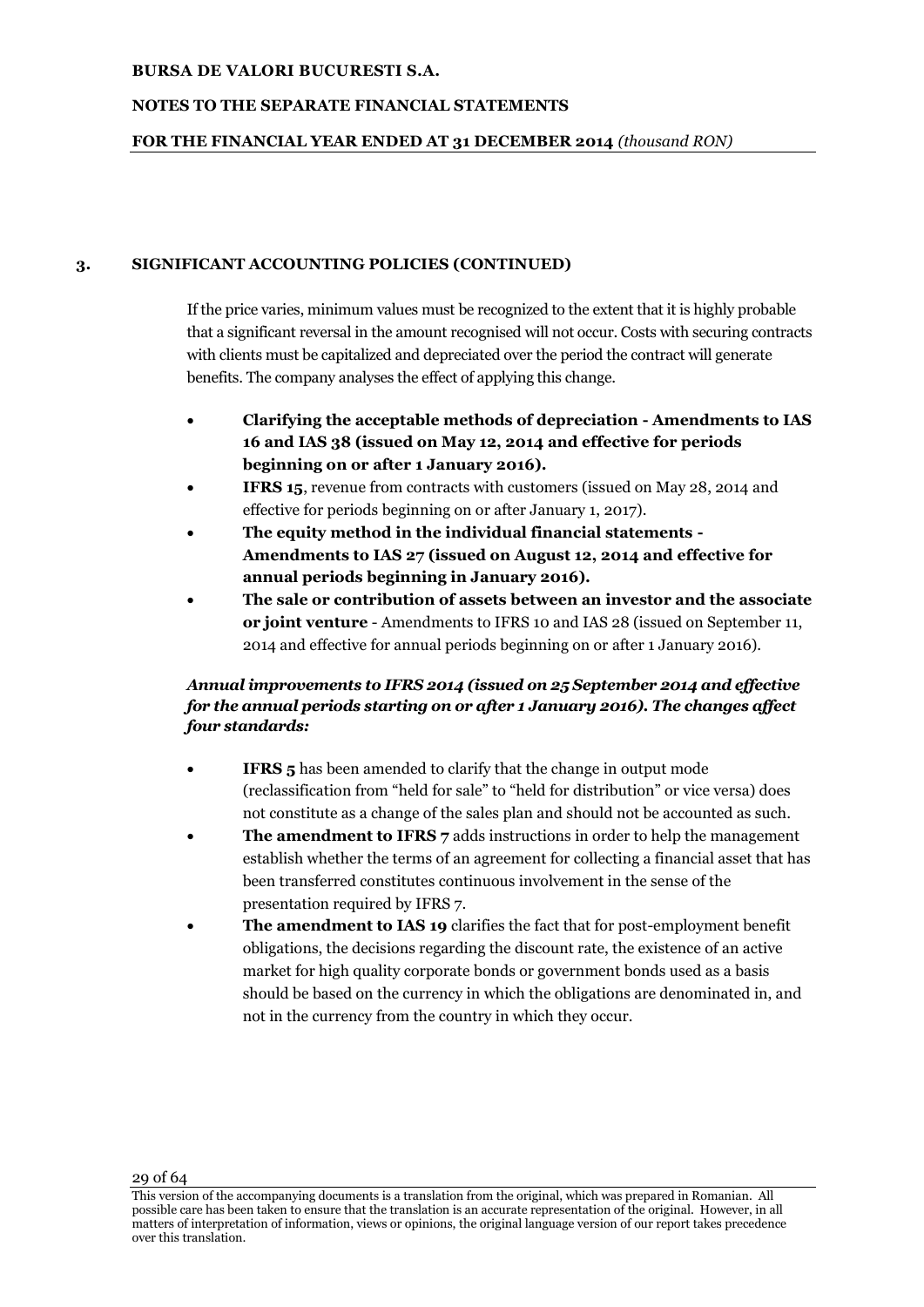# **NOTES TO THE SEPARATE FINANCIAL STATEMENTS**

### **FOR THE FINANCIAL YEAR ENDED AT 31 DECEMBER 2014** *(thousand RON)*

# **3. SIGNIFICANT ACCOUNTING POLICIES (CONTINUED)**

**Amendments to IAS 1 Presentation** (issued in December 2014 and effective for annual periods starting on or after 1 January 2016). The standard was amended to clarify the concept of materiality and explains that an entity does not need to provide specific information required by an IFRS if the information resulting from this presentation are not significant, regardless if the IFRS contains a list of specific requirements or describes them as being minimal requirements. These subtotals (a) must be composed of lines formed from values recognized and measured in accordance with IFRS; (b) to be presented and labeled in a way that makes the subtotal lines to be clear and understandable; (c) to be consistent from one period to another; and (d) not to be displayed more prominent than totals and subtotals requested by IFRS.

**Investment entities**: Application of the exceptional amendment regarding the strengthening of IFRS 10, IFRS 12 and IAS 28 (issued in December 2014 and effective for annual periods starting on or after January 1.

This version of the accompanying documents is a translation from the original, which was prepared in Romanian. All possible care has been taken to ensure that the translation is an accurate representation of the original. However, in all matters of interpretation of information, views or opinions, the original language version of our report takes precedence over this translation.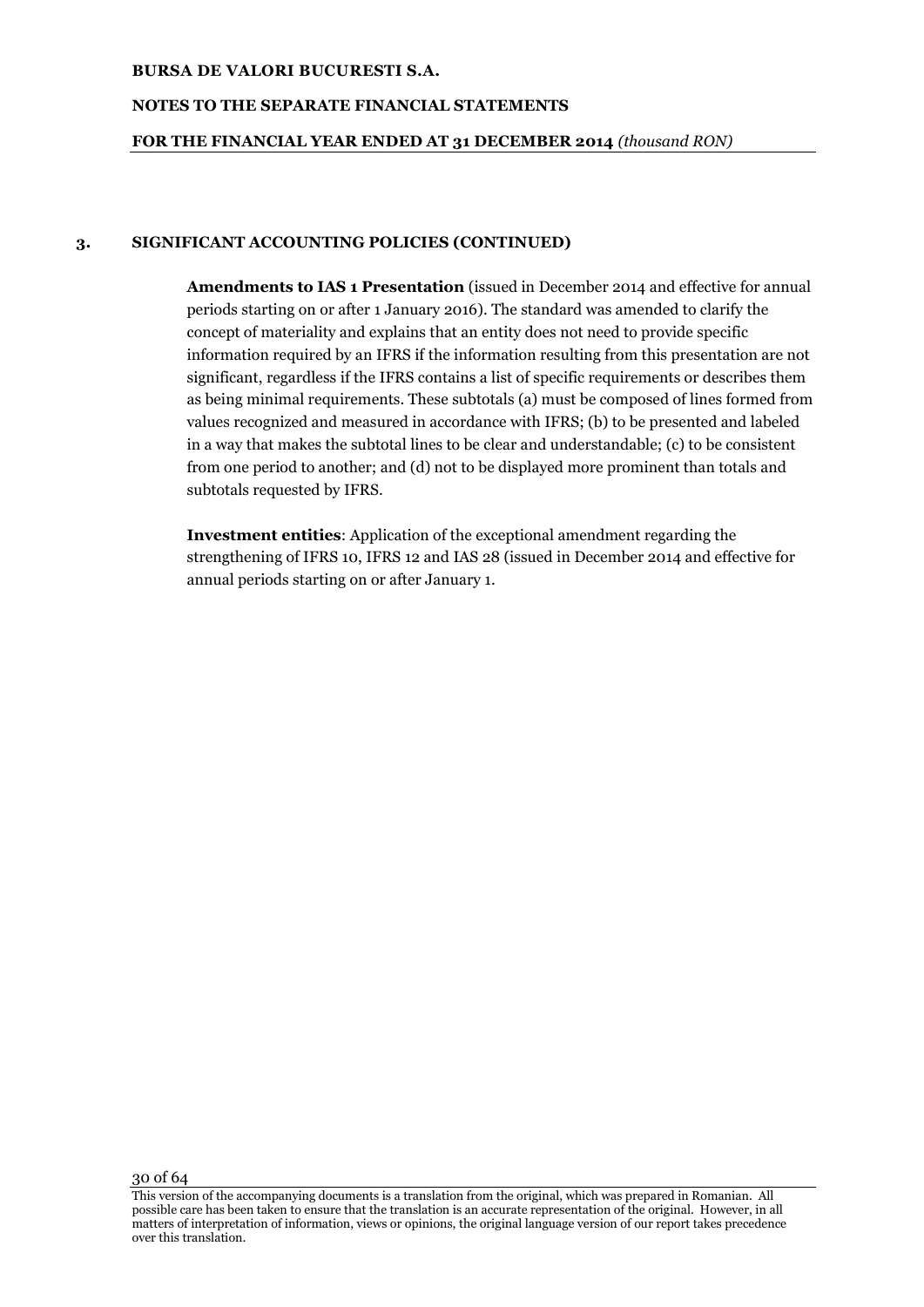# **NOTES TO THE SEPARATE FINANCIAL STATEMENTS**

# **FOR THE FINANCIAL YEAR ENDED AT 31 DECEMBER 2014** *(thousand RON)*

# **4. FAIR VALUE MEASUREMENT**

A number of the Company's accounting policies and disclosures require the determination of fair value, for both financial and non-financial assets and liabilities. Fair values have been determined for measurements and/or disclosures purposes based on the following methods. When applicable, further information about the assumptions made in determining fair values is disclosed in the note specific to that asset or liability.

# **(a) Investments in equity and debt securities**

The fair value of held-to-maturity and available-for-sale equity and debt securities at fair value through profit or loss account is determined by reference to the closing quote of the bid price at the reporting date. The fair value of held-to-maturity investments is determined for disclosure purposes only.

# **(b) Trade and other receivables and other financial liabilities**

The fair value of trade and other receivables and financial liabilities is estimated at the present value of future cash flows, discounted at the market rate of interest at the reporting date. This fair value is determined for disclosure purposes. For financial instruments such as short-term receivables and liabilities, the management believes that the carrying amount is a reasonable approximation of fair value.

# **(c) Fair value hierarchy**

The Company measures the fair value of financial instruments using one of the following hierarchy methods:

- Level 1: Quoted prices in active markets for similar instruments.
- Level 2: Measurement techniques based on observable market data. This category includes instruments measured using: quoted prices in active markets for similar instruments; market quotations for similar instruments in markets that are considered less active; or other measurement techniques where all significant inputs are directly or indirectly observable in market inputs.
- Level 3: Measurements techniques that are not based on observable market data. This category includes all instruments whose valuation method is not based on observable and unobservable inputs and have a significant influence on the instrument measurement. This category includes instruments that are measured based on market quotations for similar instruments where unobservable adjustments or assumptions are required to reflect differences between the instruments.

This version of the accompanying documents is a translation from the original, which was prepared in Romanian. All possible care has been taken to ensure that the translation is an accurate representation of the original. However, in all matters of interpretation of information, views or opinions, the original language version of our report takes precedence over this translation.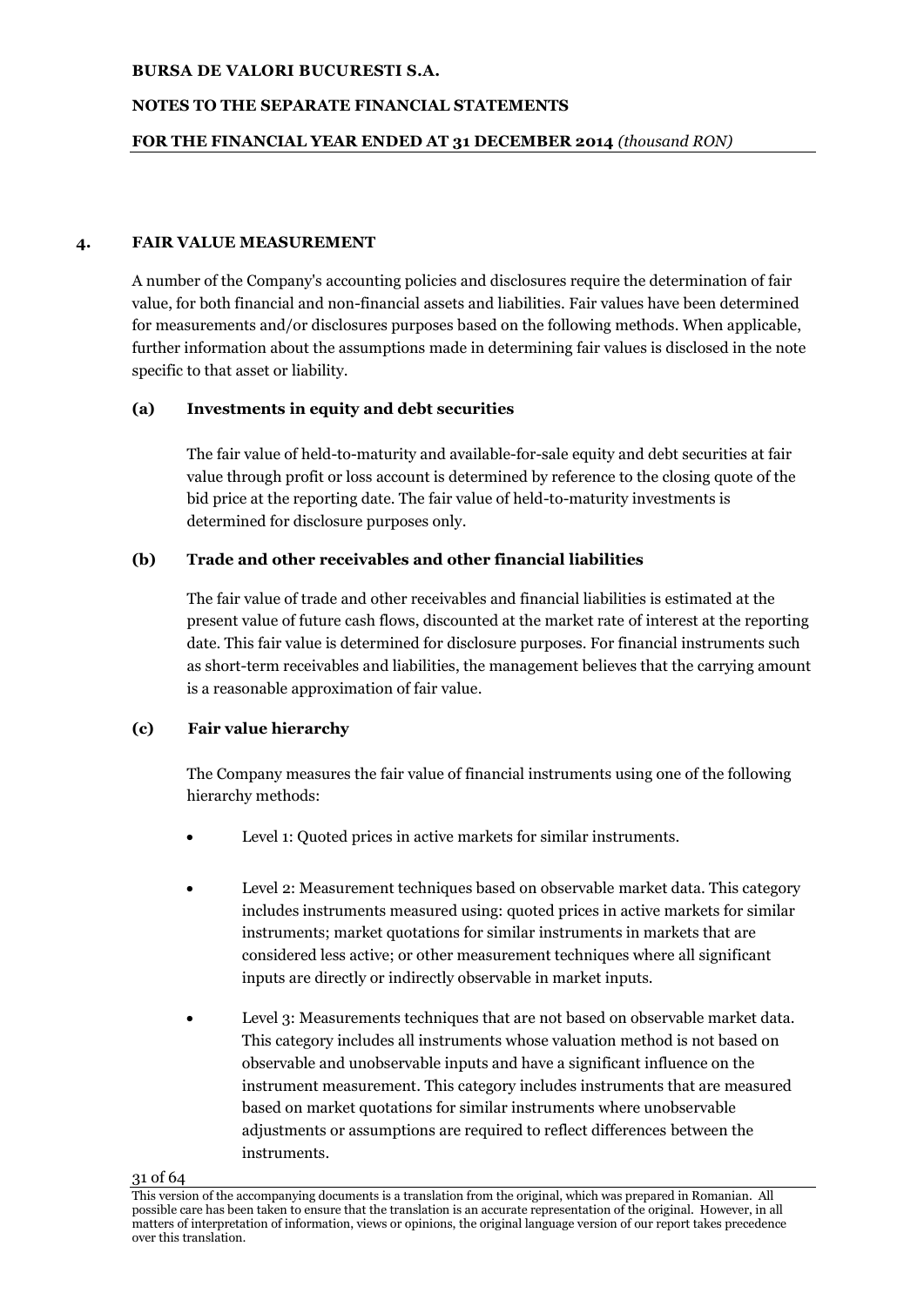# **NOTES TO THE SEPARATE FINANCIAL STATEMENTS**

# **FOR THE FINANCIAL YEAR ENDED AT 31 DECEMBER 2014** *(thousand RON)*

# **4. FAIR VALUE MEASUREMENT (CONTINUED)**

Fair values of financial assets and financial liabilities together with the carrying amounts included in the statement of financial position are as follows:

|                                       | 31 December 2013 |        | 31 December 2014 |          |
|---------------------------------------|------------------|--------|------------------|----------|
|                                       | Carrying<br>Fair |        | Carrying         | Fair     |
|                                       | amount           | value  | amount           | value    |
| Assets carried at fair value          |                  |        |                  |          |
| Available-for-sale financial assets   | 1,358            | 1,358  | 1,391            | 1,391    |
| Assets carried at amortised cost      |                  |        |                  |          |
| Trade and other receivables           | 4,632            | 4,632  | 7,026            | 7,026    |
| Bank deposits                         | 34,770           | 34,770 | 26,279           | 26,279   |
| Held-to-maturity financial assets     |                  |        |                  |          |
| with maturity less than one year      | 29,316           | 29,316 | 38,376           | 40.684   |
| Cash and cash equivalents             | $-3,291$         | 3,291  | $-2,0.37$        | $-2,037$ |
| Total                                 | 72,009           | 72,009 | <u>73,718</u>    | 76,026   |
| Liabilities carried at amortised cost |                  |        |                  |          |
| <b>Financial liabilities</b>          | .3.305           | 3,305  | 2,209            | 2,209    |
| <b>Total</b>                          | 3,305            | 3,305  | 2,209            | 2,209    |

All available-for-sale financial instruments representing shares quoted on different markets, amounting to 1,391 thousand lei (31 December 2013: 1,358 thousand lei) are classified at Level 1: quoted prices in active markets.

Held-to-maturity financial assets representing government securities are classified at Level 1, quoted prices in active markets. Government securities denominated in Euro, RON and USD included in Held-to-maturity financial assets, with maturities above one year, were acquired from the banking secondary market and we consider that their fair value approximates the book value.

This version of the accompanying documents is a translation from the original, which was prepared in Romanian. All possible care has been taken to ensure that the translation is an accurate representation of the original. However, in all matters of interpretation of information, views or opinions, the original language version of our report takes precedence over this translation.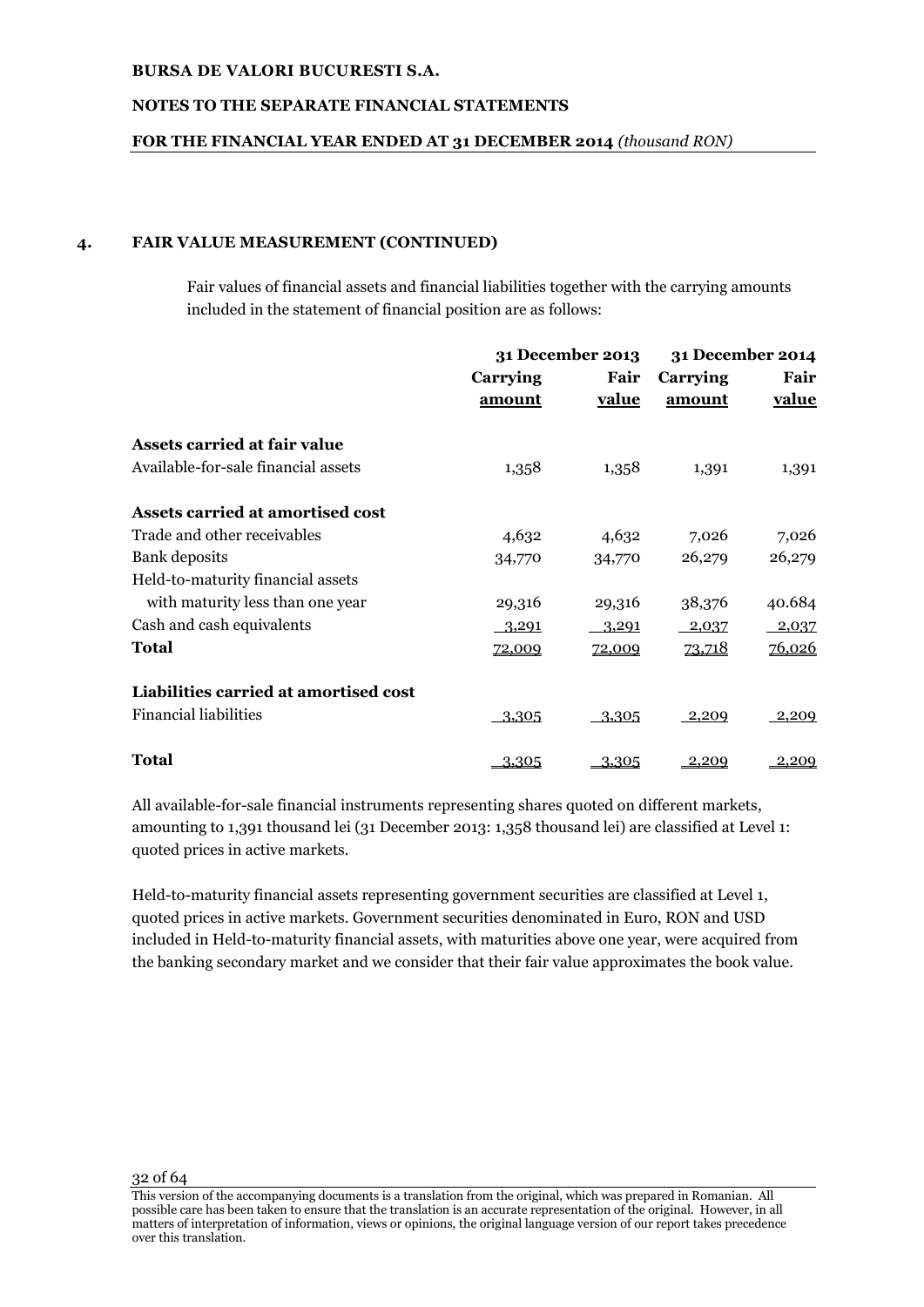# **NOTES TO THE SEPARATE FINANCIAL STATEMENTS**

# **FOR THE FINANCIAL YEAR ENDED AT 31 DECEMBER 2014** *(thousand RON)*

# **5. FINANCIAL RISK MANAGEMENT**

The Company has exposure to the following risks:

- Credit risk;
- Liquidity risk;
- Market risk, including interest risk and currency risk;
- Tax risk;
- Operational risk.

This note presents information about the Company's exposure to each of the above risks, the Company's objectives, policies and processes for measuring and managing risk and the Company's procedures for managing of capital.

The Board of Governors of BVB has overall responsibility for the establishment and oversight of the Company's risk management framework. The Board of Governors of BVB is assisted in this endeavour by special committees which have an advisory role.

The activity of special of BVB activity is governed by the following principles:

- a) principle of delegation of powers from Exchange Council, as steering committee;
- b) principle of decision-making autonomy;
- c) principle of objectivity;
- d) principle of investor protection;
- e) principle of promoting stock market development;
- f) principle of active role.

# **(a) Risk management framework**

The Board of Governors is also responsible for examining and approving the strategic, operational and financial plan of BVB, as well as the corporate structure of the Company. The Company's risk management policies are defined to ensure the identification and analysis of risks facing the Company, setting appropriate limits and controls, and monitoring of risks and compliance with the limits established. Risk management systems and policies are reviewed regularly to reflect the changes in market conditions and in the Company's activities. The Company, through its training and management standards and procedures, aims to develop an orderly and constructive control environment in which all employees understand their roles and obligations. Internal audit of the Company's entities oversees how the management monitors compliance with management risk policies and procedures and reviews the adequacy of the risk management framework in relation to the risks faced by the entities.

This version of the accompanying documents is a translation from the original, which was prepared in Romanian. All possible care has been taken to ensure that the translation is an accurate representation of the original. However, in all matters of interpretation of information, views or opinions, the original language version of our report takes precedence over this translation.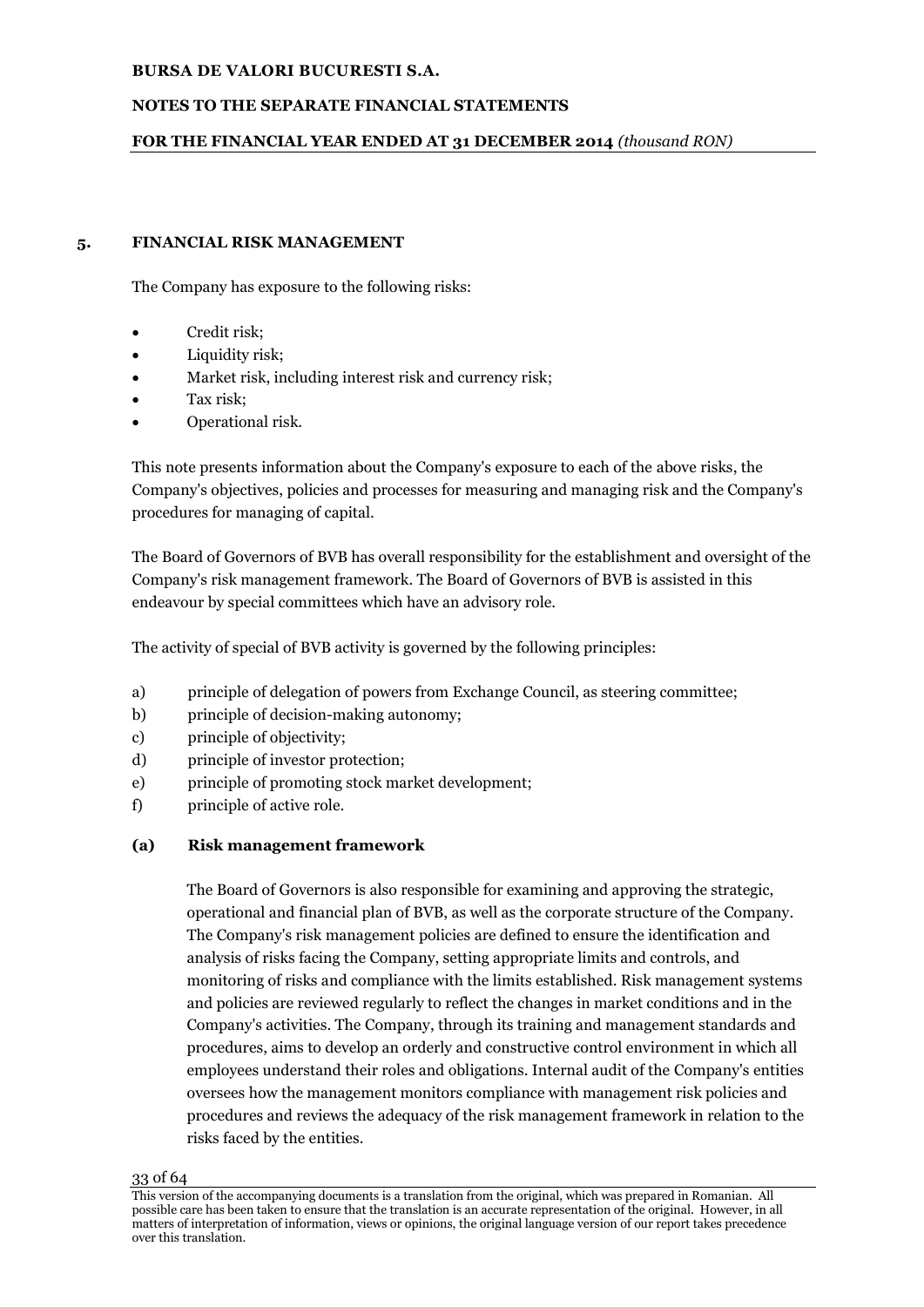# **NOTES TO THE SEPARATE FINANCIAL STATEMENTS**

# **FOR THE FINANCIAL YEAR ENDED AT 31 DECEMBER 2014** *(thousand RON)*

# **5. FINANCIAL RISK MANAGEMENT (CONTINUED)**

# **(b) Credit risk**

Credit risk is the risk of financial loss of the Company if a customer or counterparty to a financial instrument fails to meet its contractual obligations, and arises mainly from the Company's receivables from customers and investment securities.

# *(i) Trade and other receivables*

The Company's exposure to credit risk is influenced mainly by the individual characteristics of each customer and of the country where it operates. The majority of the company's customers are doing business in Romania. The Company's customer base is comprised of issuers of securities, financial investment services companies and other financial institutions participating in Bucharest Stock Exchange. The Company establishes a provision for receivable impairment that represents its estimate of incurred losses in respect of trade and other liabilities and investments. The main component of this adjustment is the specific loss component related to doubtful customers for whom the receivable recovery process has begun. The second is the collective loss component corresponding to losses that have been incurred but not yet identified, calculated on the basis of the maturity of receivables, after the application of the contamination principle, using historical loss rates.

# *(ii) Financial investments*

The Company limits its exposure to credit risk by investing only in liquid instruments issued by counterparties who have a satisfactory credit quality. The Company's management constantly monitors the credit quality and, given that the Company has invested only in instruments with high credit quality, its management does not expect the counterparties to fail to meet their contractual obligations. The table below shows the ratings given by rating agencies to banks in which the Company has cash and deposits at the end of financial reporting periods:

|                                    | 31 December 2013 31 December 2014 |        | <b>Rating</b><br>agency |
|------------------------------------|-----------------------------------|--------|-------------------------|
| BRD - Groupe Societe Generale S.A. | $BBB+$                            | $BBB+$ | <b>Fitch Ratings</b>    |
| Banca Transilvania S.A.            | $BB-$                             | BB-    | <b>Fitch Ratings</b>    |
| PIRAEUS BANK ROMANIA S.A.          | $B-$                              | $B-$   | <b>Fitch Ratings</b>    |
| RAIFFEISEN BANK S.A.               | Ba1                               | Ba1    | Moody's                 |
| Banca Comerciala Romana S.A.       | $BBB+$                            | $BBB+$ | <b>Fitch Ratings</b>    |
| ALPHA BANK ROMANIA S.A.            | $B-$                              | $B-$   | <b>Fitch Ratings</b>    |

34 of 64

This version of the accompanying documents is a translation from the original, which was prepared in Romanian. All possible care has been taken to ensure that the translation is an accurate representation of the original. However, in all matters of interpretation of information, views or opinions, the original language version of our report takes precedence over this translation.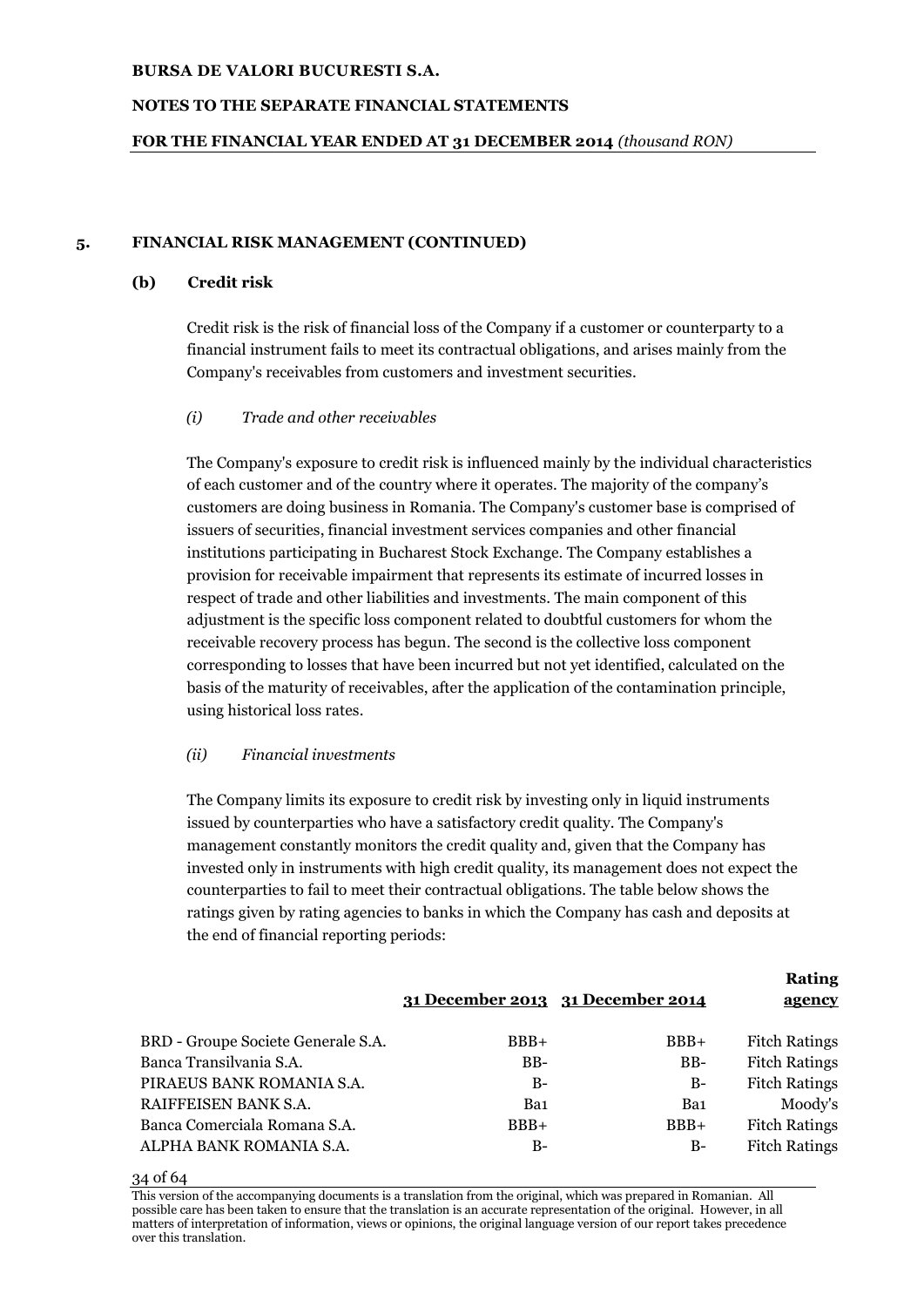# **NOTES TO THE SEPARATE FINANCIAL STATEMENTS**

# **FOR THE FINANCIAL YEAR ENDED AT 31 DECEMBER 2014** *(thousand RON)*

# **5. FINANCIAL RISK MANAGEMENT (CONTINUED)**

# *Exposure to credit risk*

The maximum exposure to credit risk is equal to the exposure in the balance sheet at the reporting date and it was:

| <b>Name</b>                                 |        | 31 December 2013 31 December 2014 |
|---------------------------------------------|--------|-----------------------------------|
| Long-term held-to-maturity financial assets | 29,316 | 38,376                            |
| Available-for-sale financial assets         | 1,358  | 1,391                             |
| Trade and other receivables                 | 4,632  | 7,026                             |
| Prepayments                                 | 175    | 134                               |
| Bank deposits                               | 34,770 | 26,279                            |
| Cash and cash equivalents                   | 3,291  | 2,037                             |
| Other assets                                |        | - 31                              |
| <b>Total</b>                                |        | 75,274                            |

The Company monitors the exposure to credit risk by analysing the maturity of the liabilities that it owns, as reflected in the table below:

This version of the accompanying documents is a translation from the original, which was prepared in Romanian. All possible care has been taken to ensure that the translation is an accurate representation of the original. However, in all matters of interpretation of information, views or opinions, the original language version of our report takes precedence over this translation.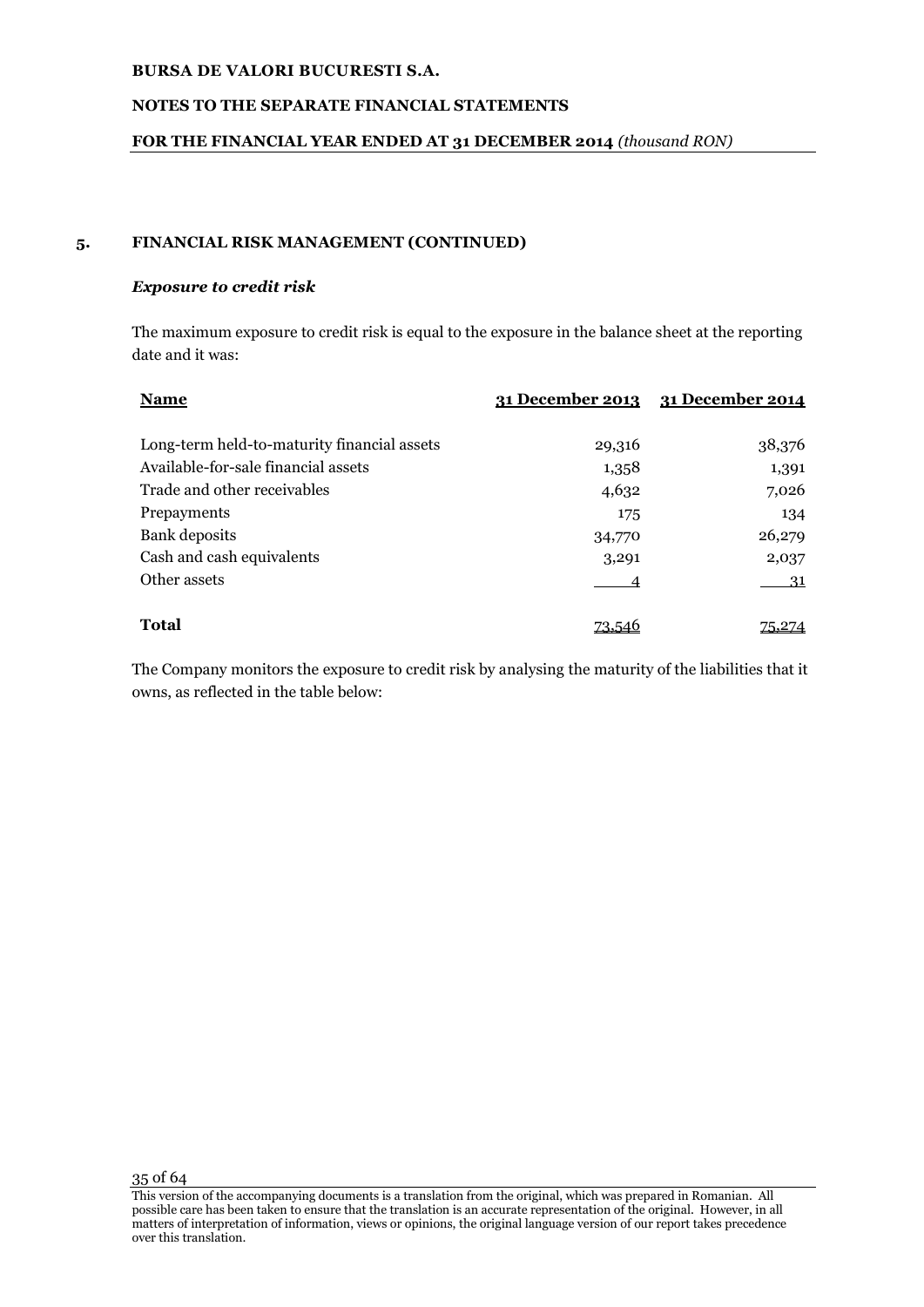#### **NOTES TO THE SEPARATE FINANCIAL STATEMENTS**

#### **FOR THE FINANCIAL YEAR ENDED AT 31 DECEMBER 2014** *(thousand RON)*

# **5. FINANCIAL RISK MANAGEMENT (CONTINUED)**

| <b>Name</b>                                                     |                | <b>Trade and other</b><br>receivables |                         | <b>Held-to-maturity</b><br>financial assets |                | Cash and cash<br>equivalents |                | Available-for-<br>sale financial<br>assets |                  | <b>Bank deposits</b> |
|-----------------------------------------------------------------|----------------|---------------------------------------|-------------------------|---------------------------------------------|----------------|------------------------------|----------------|--------------------------------------------|------------------|----------------------|
|                                                                 | 2013           | 2014                                  | 2013                    | 2014                                        | 2013           | 2014                         | 2013           | 2014                                       | 2013             | 2014                 |
| <b>Individually impaired</b>                                    |                |                                       |                         |                                             |                |                              |                |                                            |                  |                      |
| Significant risk                                                | 461            | 461                                   |                         |                                             |                |                              |                |                                            |                  |                      |
| <b>Gross amount</b>                                             | 461            | 461                                   |                         |                                             |                |                              |                |                                            |                  |                      |
| Adjustment for impairment                                       | 461            | 461                                   |                         |                                             |                |                              |                |                                            |                  |                      |
| <b>Net amount</b>                                               |                |                                       |                         |                                             |                |                              |                |                                            |                  |                      |
| <b>Outstanding, individually</b><br>non-impaired                |                |                                       |                         |                                             |                |                              |                |                                            |                  |                      |
| Outstanding less than 90 days<br>Outstanding between 90 and 180 |                |                                       |                         |                                             |                |                              |                |                                            |                  |                      |
| days<br>Outstanding between 180 and                             |                |                                       |                         |                                             |                |                              |                |                                            |                  |                      |
| 360 days                                                        |                |                                       |                         |                                             |                |                              |                |                                            |                  |                      |
| <b>Gross amount</b>                                             |                |                                       |                         |                                             |                |                              |                |                                            |                  |                      |
| Adjustment for impairment                                       |                |                                       |                         |                                             |                |                              |                |                                            |                  |                      |
| <b>Net amount</b>                                               |                |                                       |                         |                                             |                |                              |                |                                            |                  |                      |
| Current, non-impaired                                           |                |                                       |                         |                                             |                |                              |                |                                            |                  |                      |
| Without a significant risk                                      | 4,632          | 7,026                                 | 29,316                  | 38,376                                      | 3,291          | 2,037                        | 1,358          | 1,391                                      | 34,770           | 26,279               |
| <b>Gross amount</b>                                             | 4,632          | 7,026                                 | 29,316                  | 38,376                                      | 3,291          | 2,037                        | 1,358          | 1,391                                      | 34,770           | 26,279               |
| Adjustment for impairment                                       |                |                                       |                         |                                             |                |                              |                |                                            |                  |                      |
| <b>Net amount</b>                                               | 4,632          | 7,026                                 | 29,316                  | 38,376                                      | 3,291          | 2,037                        | 1,358          | 1,391                                      | 34,770           | 26,279               |
| <b>Total gross amount</b><br><b>Total net amount</b>            | 5,093<br>4,632 | 7,487<br>7,026                        | <u>29,316</u><br>29,316 | 38,376<br>38,376                            | 3,291<br>3,291 | 2,037<br>2,037               | 1,358<br>1,358 | 1,391<br>1,391                             | 34,770<br>34,770 | 26,279<br>26,279     |

# 36 of 64

This version of the accompanying documents is a translation from the original, which was prepared in Romanian. All possible care has been taken to ensure that the translation is an accurate representation of the original. However, in all matters of interpretation of information, views or opinions, the original language version of our report takes precedence over this translation.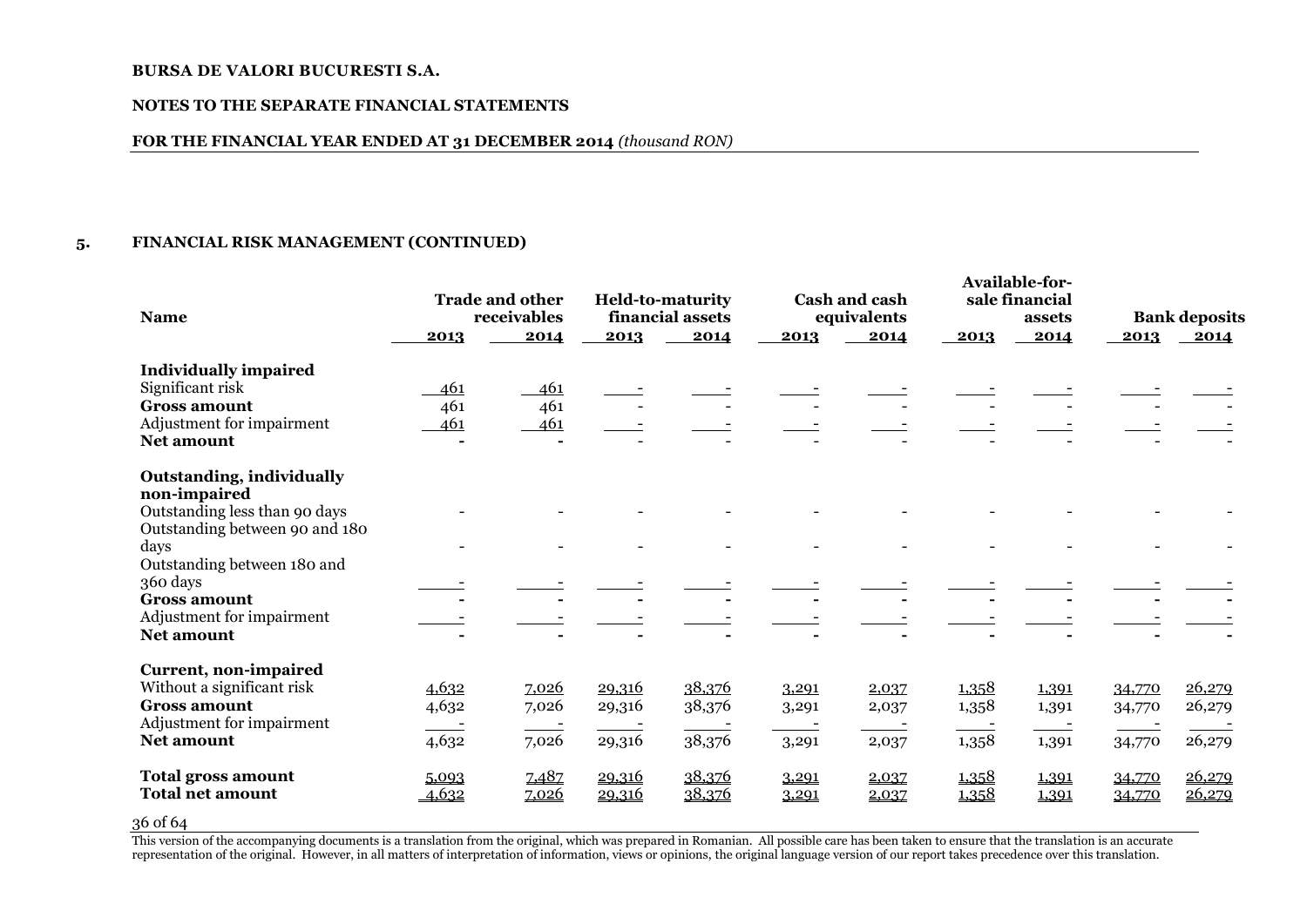# **NOTES TO THE SEPARATE FINANCIAL STATEMENTS**

# **FOR THE FINANCIAL YEAR ENDED AT 31 DECEMBER 2014** *(thousand RON)*

# **5. FINANCIAL RISK MANAGEMENT (CONTINUED)**

# **(c) Liquidity risk**

Liquidity risk is the risk that the Company will encounter difficulties in meeting the obligations associated with its financial liabilities that are settled by delivering cash or another financial asset. The Company's approach to liquidity risk is to ensure, as far as possible, that it will always have sufficient liquidity to meet its liabilities when due, under both normal and stressed conditions, without incurring unacceptable losses and risking damage to the Company's reputation.

The Company does not have loans and needs cash only to cover its current operating expenses. Given that a significant percentage of the Company's assets consist of investments with high liquidity, the liquidity risk faced by the Company is low.

The following are the contractual maturities of financial liabilities, including estimated interest payments and excluding the impact of netting agreements:

| 31 December 2014<br>Non-derivative financial liabilities                       | <b>Carrying</b><br>amount          | <b>Contractual</b><br>cash flows 6 months 6 months          | <b>Less</b><br>than          | More<br>than |
|--------------------------------------------------------------------------------|------------------------------------|-------------------------------------------------------------|------------------------------|--------------|
| Financial liabilities*                                                         | 2,209                              | 2,209                                                       | 2,209                        |              |
| Total                                                                          | 2,209                              | 2,209                                                       | 2,209                        |              |
| 31 December 2013<br>Non-derivative financial liabilities<br>Financial payables | <b>Carrying</b><br>amount<br>3,305 | <b>Contractual</b><br>cash flows 6 months 6 months<br>3,305 | <b>Less</b><br>than<br>3,305 | More<br>than |
| Total                                                                          | 3,305                              | 3,305                                                       | 3,305                        |              |

\* Contains the following balance sheet items: Trade payables, credit balances from transactions, ASF fee, dividends payable, part of management debts. Details in Note 17.

It is not anticipated that the cash flows included in the maturity analysis to occur significantly earlier or at significantly different values.

The Company maintains sufficient liquid assets (residual maturity of less than 3 months) to cover all liabilities as they become due.

This version of the accompanying documents is a translation from the original, which was prepared in Romanian. All possible care has been taken to ensure that the translation is an accurate representation of the original. However, in all matters of interpretation of information, views or opinions, the original language version of our report takes precedence over this translation.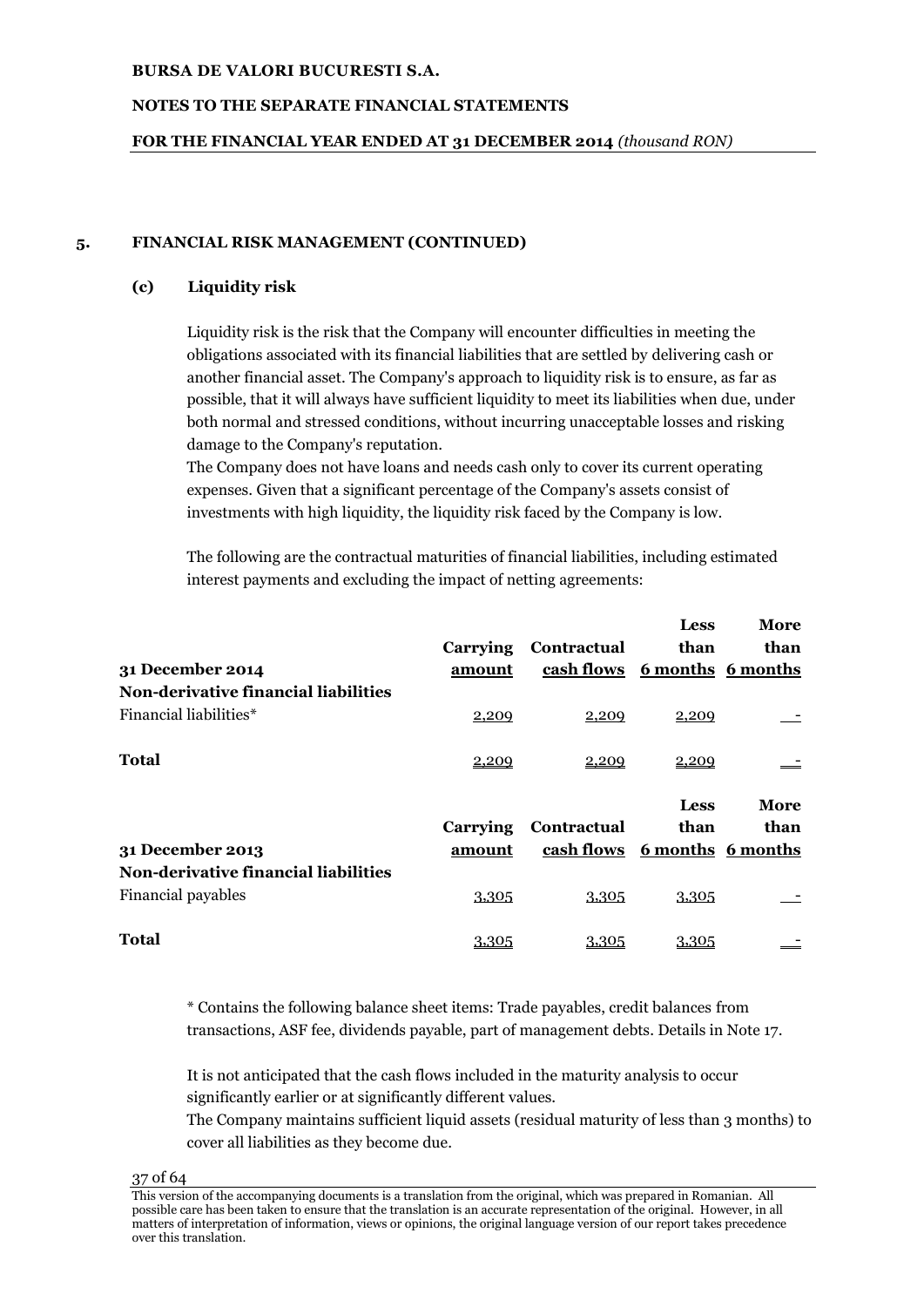# **NOTES TO THE SEPARATE FINANCIAL STATEMENTS**

# **FOR THE FINANCIAL YEAR ENDED AT 31 DECEMBER 2014** *(thousand RON)*

# **5. FINANCIAL RISK MANAGEMENT (CONTINUED)**

# **(d) Market risk**

Market risk is the risk that changes in market prices, such as foreign exchange rates, interest rates and equity prices will affect the Company's income or the value of its holdings of financial instruments.

The objective of market risk management is to manage and control market risk exposures within acceptable payments, while optimising the return on investment.

# *Exposure to currency risk*

The Company's exposure to currency risk is presented below, based on notional amounts in RON equivalent:

| 31 December 2014                        | <b>EUR</b> | <b>USD</b>     | <b>RON</b> | Total          |
|-----------------------------------------|------------|----------------|------------|----------------|
| <b>Financial assets</b>                 |            |                |            |                |
| Trade and other receivables             | 391        | $\overline{2}$ | 6,633      | 7,026          |
| Securities (government securities, bank |            |                |            |                |
| deposits, cash and cash equivalents)*   | 13,483     | 11,379         | 41,830     | 66,692         |
| <b>Total financial assets</b>           | 13,874     | 11,381         | 48,463     | <u>-73,718</u> |
| <b>Financial liabilities</b>            |            |                |            |                |
| <b>Financial liabilities</b>            | 170        | 20             | 2,019      | 2,209          |
| <b>Total financial liabilities</b>      | 170        | 20             | 2,019      | 2,209          |
| Net financial assets/(liabilities)      | 13,704     | 11,361         | 46,444     | 71,509         |

\* It contains balance sheet positions: held-to-maturity financial assets above and below one year, bank deposits, cash and cash equivalents.

This version of the accompanying documents is a translation from the original, which was prepared in Romanian. All possible care has been taken to ensure that the translation is an accurate representation of the original. However, in all matters of interpretation of information, views or opinions, the original language version of our report takes precedence over this translation.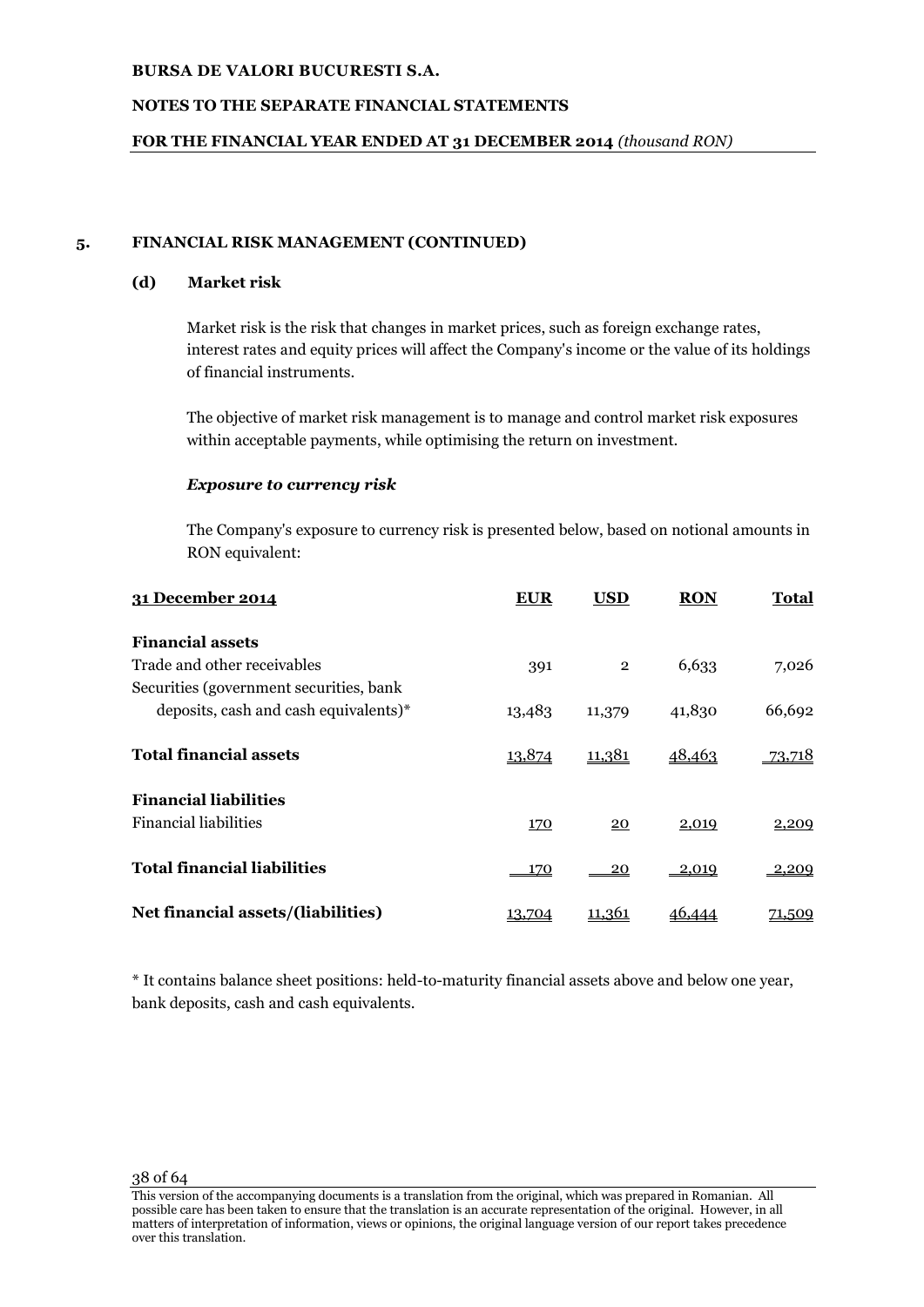# **NOTES TO THE SEPARATE FINANCIAL STATEMENTS**

# **FOR THE FINANCIAL YEAR ENDED AT 31 DECEMBER 2014** *(thousand RON)*

# **5. FINANCIAL RISK MANAGEMENT (CONTINUED)**

| 31 December 2013                         | <b>EUR</b> | <b>USD</b>   | <b>RON</b>    | Total  |
|------------------------------------------|------------|--------------|---------------|--------|
| <b>Financial assets</b>                  |            |              |               |        |
| Trade and other receivables              | 418        | $\mathbf{1}$ | 4,213         | 4,632  |
| Securities (government securities, bank) |            |              |               |        |
| deposits, cash and cash equivalents)*    | 13,536     | 9,970        | 43,871        | 67,377 |
| <b>Total financial assets</b>            | 13,954     | 9,971        | 48,084        | 72,009 |
| <b>Financial liabilities</b>             |            |              |               |        |
| Financial payables                       | 157        | 612          | 2,536         | 3,305  |
| <b>Total financial liabilities</b>       | 157        | <u>612</u>   | 2,536         | 3,305  |
| Net financial assets/(liabilities)       | 13,797     | 9.359        | <u>45.548</u> | 68,704 |

\* It contains balance sheet positions: held-to-maturity financial assets above and below one year, bank deposits, cash and cash equivalents.

# *Sensitivity analysis*

A depreciation of the RON on 31 December as indicated below against EUR and USD would have caused an increase in the Company's income, with values listed below. This analysis assumes that all other variables, in particular interest rates, remain constant.

|                                                                            | 31 December 2013    | 31 December 2014 |
|----------------------------------------------------------------------------|---------------------|------------------|
| RON depreciation by 10% against EUR<br>RON depreciation by 10% against USD | 1,380<br><u>936</u> | 1,370<br>1,136   |
| Total                                                                      | 2,316               | 2,506            |

An appreciation of the RON on December 31 against other currencies would have the same effect, but opposite, on the amounts shown above, assuming that all other variables remain constant.

This version of the accompanying documents is a translation from the original, which was prepared in Romanian. All possible care has been taken to ensure that the translation is an accurate representation of the original. However, in all matters of interpretation of information, views or opinions, the original language version of our report takes precedence over this translation.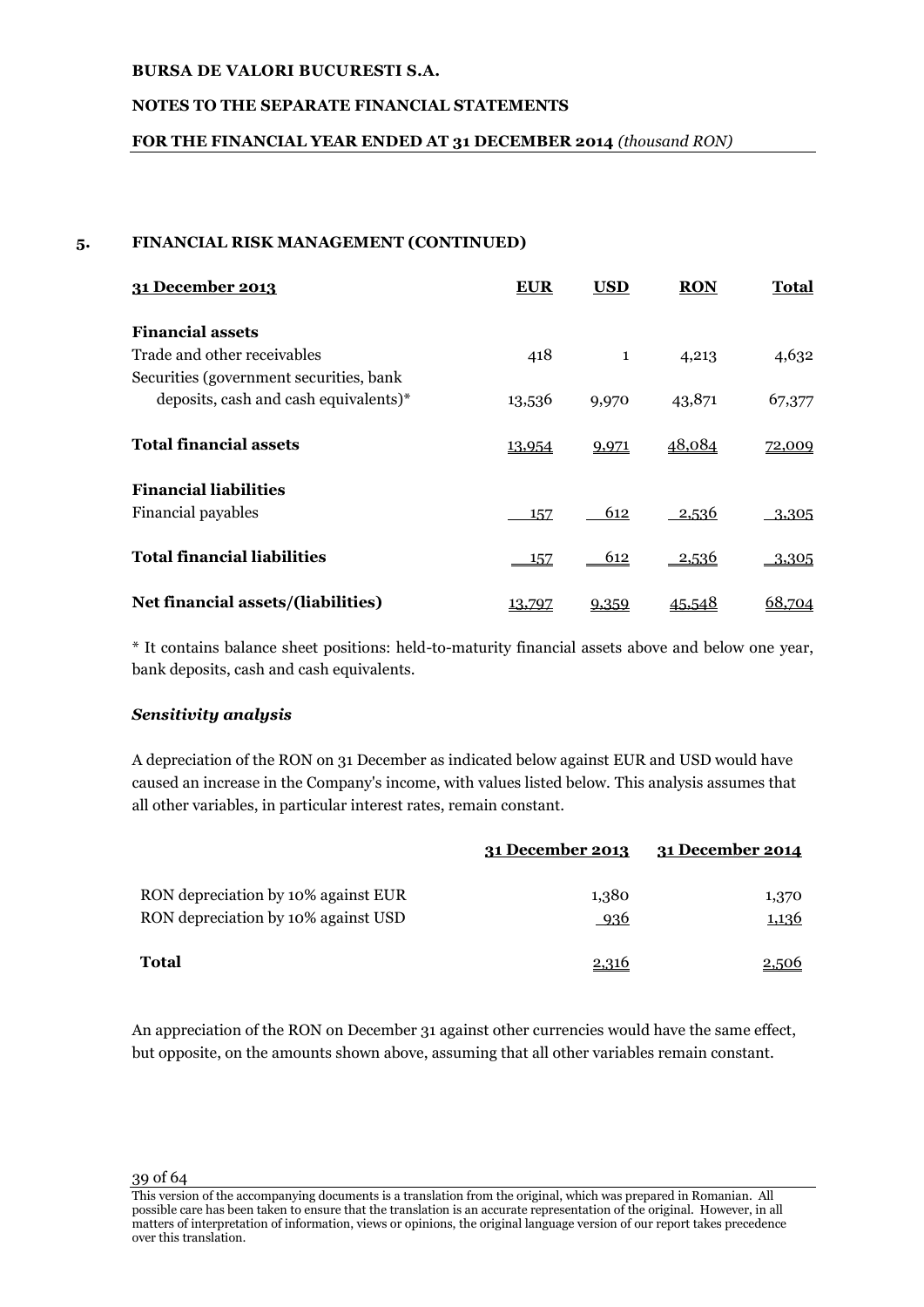# **NOTES TO THE SEPARATE FINANCIAL STATEMENTS**

# **FOR THE FINANCIAL YEAR ENDED AT 31 DECEMBER 2014** *(thousand RON)*

# **5. FINANCIAL RISK MANAGEMENT (CONTINUED)**

# *Exposure to interest rate risk*

The Company does not hold financial instruments with variable interest rates. Held-tomaturity financial instruments are not affected by interest rate variation. Therefore, a change in interest rates at the reporting date would not affect the profit or loss account nor equity.

# **(e) Operational risk**

Operational risk is the risk of direct or indirect loss arising from a wide variety of causes associated to Company's processes, personnel, technology and infrastructure and from external factors other than credit, market and liquidity risk, such as the loss arising from legal and regulatory requirements and generally accepted standards concerning organizational behaviour. Operational risks arise from all Company's operations. The main responsibility of the Company's management is to develop and implement operational riskrelated controls. Responsibility is based on the development of the Company's general standards of operational risk management in the following areas:

- Segregation of duties requirements, including independent authorisation of transactions
- Requirements for the reconciliation and monitoring of the transactions
- Alignment with regulatory and legal requirements
- Documentation of controls and procedures
- Requirements for periodic review of operational risks faced by the Company and the adequacy of controls and procedures to address the risks identified
- Reporting requirements of operational losses and proposals for remedy the causes that generated them
- Development of business continuity plans
- Vocational development and training
- Setting ethical standards
- Prevent the risk of litigation, including insurance where applicable
- Risk mitigation, including efficient use of insurances where appropriate.

# **(f) Capital management**

The Board's policy is to maintain a strong capital base so as to maintain the investor, creditor and market confidence and to support future development of the business. The Board of Governors monitors the return on capital, defined as net income resulting from operations divided by total equity.

This version of the accompanying documents is a translation from the original, which was prepared in Romanian. All possible care has been taken to ensure that the translation is an accurate representation of the original. However, in all matters of interpretation of information, views or opinions, the original language version of our report takes precedence over this translation.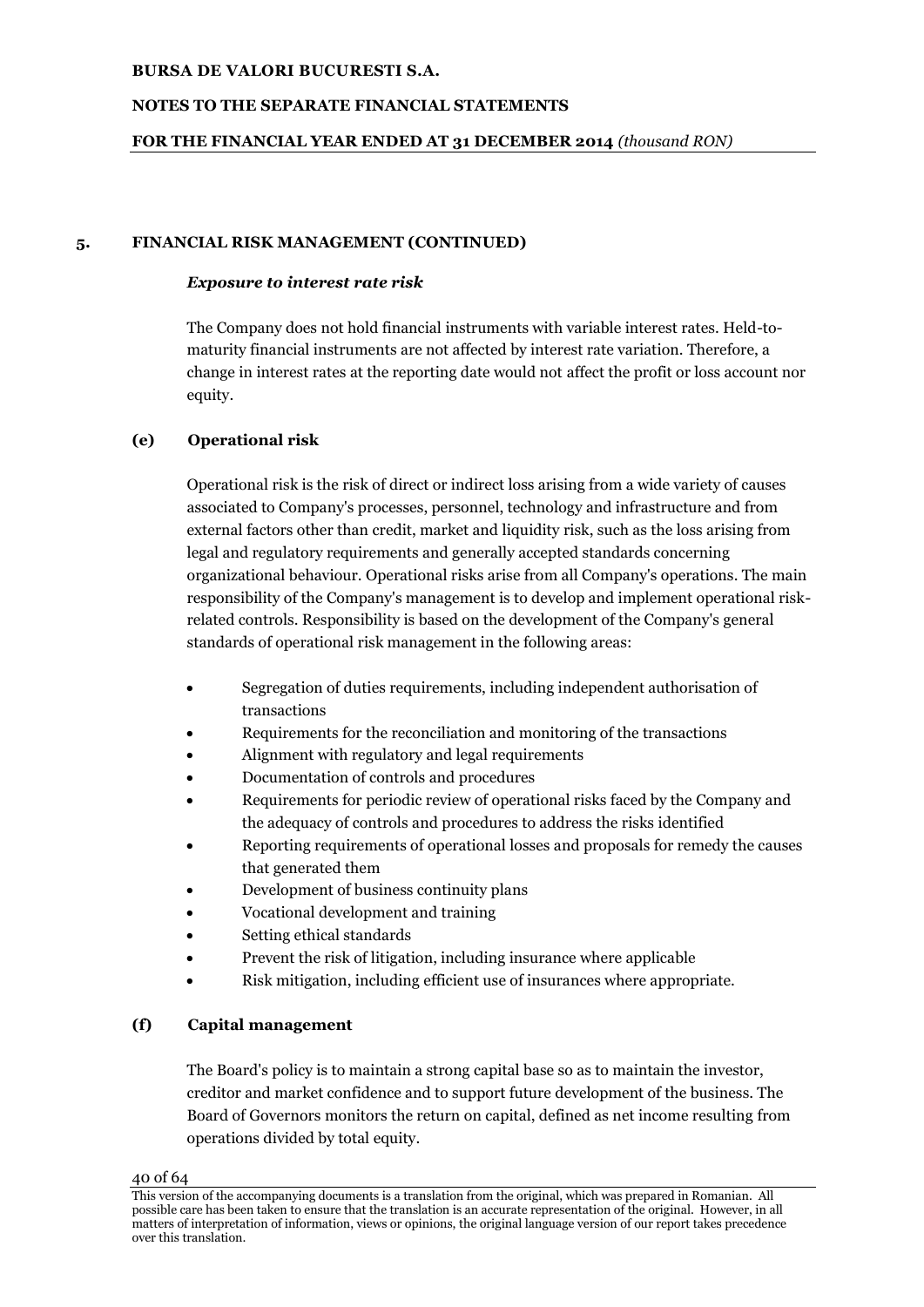# **NOTES TO THE SEPARATE FINANCIAL STATEMENTS**

### **FOR THE FINANCIAL YEAR ENDED AT 31 DECEMBER 2014** *(thousand RON)*

# **5. FINANCIAL RISK MANAGEMENT (CONTINUED)**

The Company's net debt to adjusted equity ratio at the reporting date was as follows:

|                           | 2013      | 2014     |
|---------------------------|-----------|----------|
| <b>Total liabilities</b>  | 6,573     | 5,807    |
| Cash and cash equivalents | (3,291)   | (2,0.37) |
| Net debt                  | 3,282     | 3,770    |
| <b>Total equity</b>       | $-95,415$ | 98,262   |
| <b>Gearing ratio</b>      | 3%        | 4%       |

# **(g) Economic environment risk**

Over the past year, the European financial sector faced a public debt crisis, triggered by major fiscal imbalances and high public debts in several European countries. Current fears, such as deterioration of financial conditions that could contribute in a later stage to further reduce investor's confidence, led to a joint effort of governments and central banks to adopt special measures to counter the vicious circle of rising risk aversion and to ensure normal functioning of the market.

Identification and assessment of the influence of market liquidity shortages, analysis of compliance with loan agreements and other contractual obligations, evaluation of significant uncertainties, including uncertainties related to the ability of an entity to continue to operate for a reasonable period of time, all bringing their own challenges.

Their effects on the financial market in Romania were decreases in prices and liquidity in the capital markets and increases in long-term interest rates due to international liquidity conditions.

The Company's borrowers may also be affected by the liquidity crisis that might affect their ability to meet their current liabilities. The deterioration of creditors' operating conditions affects also the management of the cash flow forecasts and the assessment of the impairment of financial and non-financial assets. To the extent that information is available, the Company's management has reflected revised estimates of future cash flows in its impairment policy.

This version of the accompanying documents is a translation from the original, which was prepared in Romanian. All possible care has been taken to ensure that the translation is an accurate representation of the original. However, in all matters of interpretation of information, views or opinions, the original language version of our report takes precedence over this translation.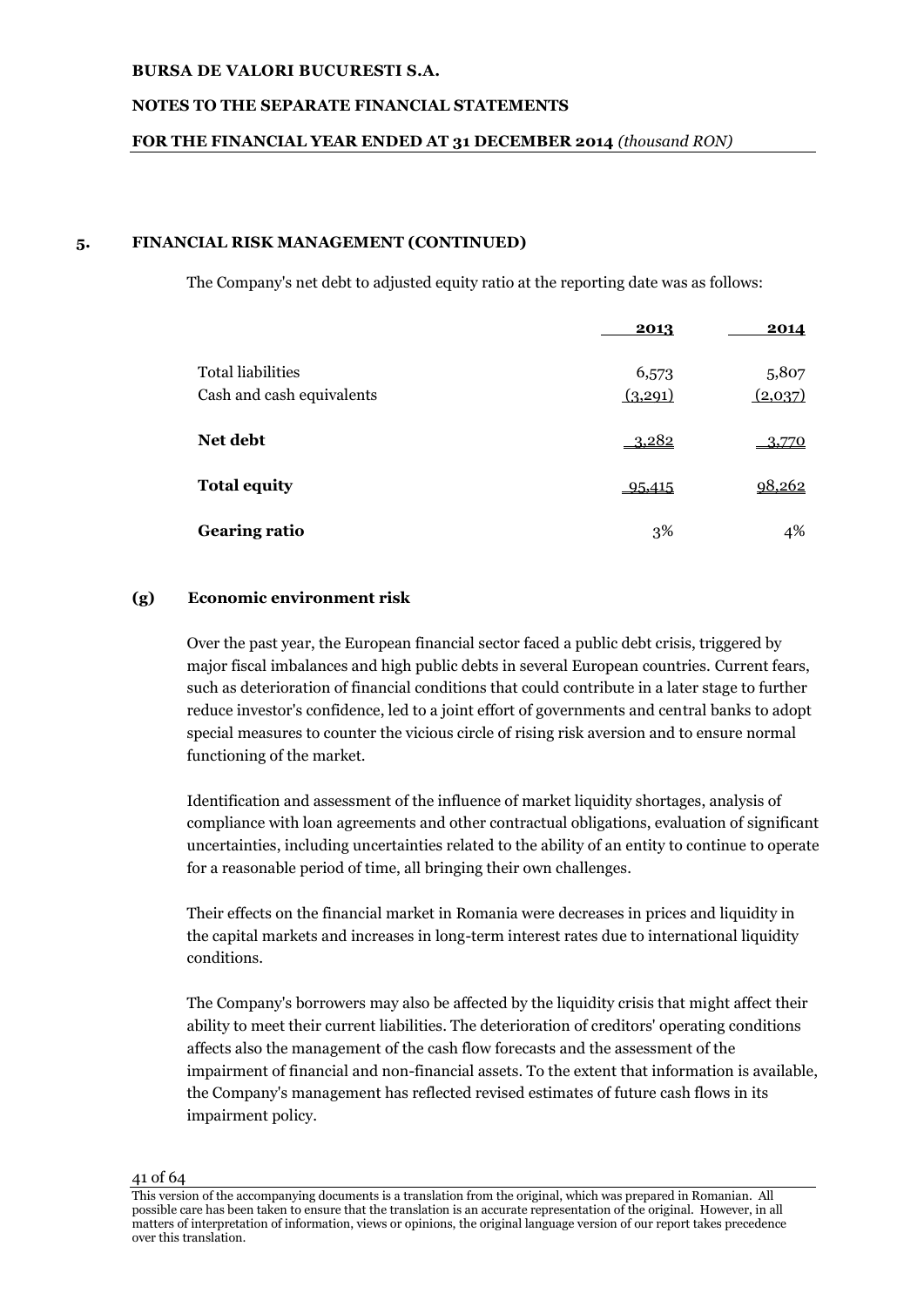# **NOTES TO THE SEPARATE FINANCIAL STATEMENTS**

# **FOR THE FINANCIAL YEAR ENDED AT 31 DECEMBER 2014** *(thousand RON)*

# **5. FINANCIAL RISK MANAGEMENT (CONTINUED)**

The Company's management is unable to estimate reliably the effects on the Company's financial statements resulting from financial market liquidity deterioration, depreciation of financial assets influenced by illiquid market conditions and high volatility of national currency and financial markets. The Company's management believes that it takes all necessary measures to support the Company's business growth in current market conditions by:

- developing the liquidity management strategies and establishing specific measures of liquidity management in crisis situations;
- making forecasts of current liquidity;
- daily monitoring the cash flows and estimating their effects on Company's borrowers, due to limited access to finance and possibility to support business growth in Romania;
- carefully examining the conditions and clauses included in the existing and future clearing and settlement commitments.

# **(h) Tax risk**

Since 1 January 2007, following the accession of Romania to European Union, the Company had to undergo EU regulations and therefore it prepared to implement the changes brought by European legislation. The Company has implemented these changes, but how the approach on this implementation remains open to fiscal audit for 5 years.

Interpretation of texts and practical implementation of new tax regulation procedures applicable and harmonized with European legislation may vary from entity to entity and there is a risk that in some cases the tax authorities to adopt a different position from that of the Company.

In addition, the Romanian Government has a number of agencies authorised to conduct audits (controls) for companies operating in Romania. These controls are similar to tax audits in other countries and may cover not only tax issues but also other legal and regulatory issues of interest to these agencies. It is possible that the Company continues to be subject to tax audits as the issue of new tax regulations.

This version of the accompanying documents is a translation from the original, which was prepared in Romanian. All possible care has been taken to ensure that the translation is an accurate representation of the original. However, in all matters of interpretation of information, views or opinions, the original language version of our report takes precedence over this translation.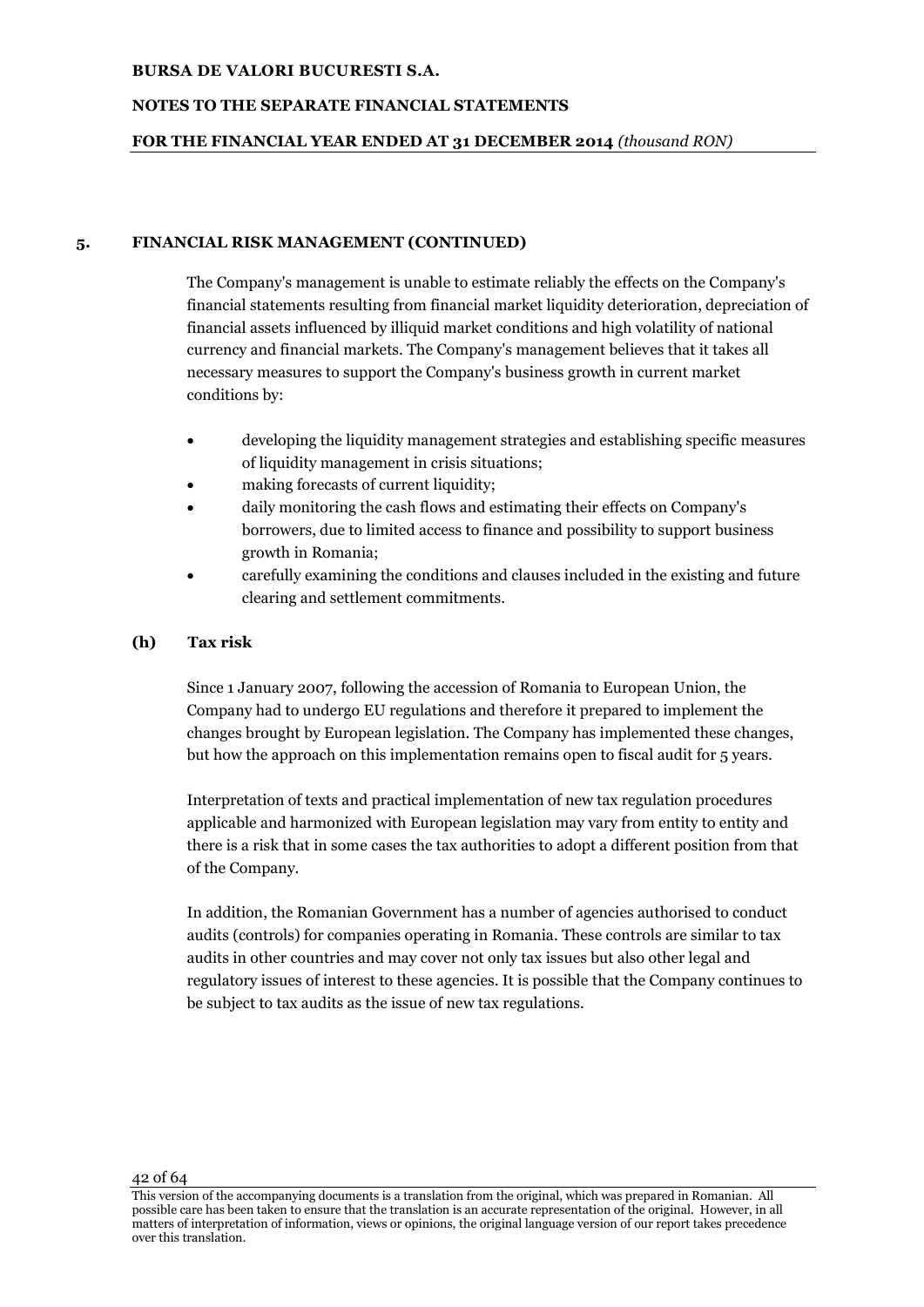# **NOTES TO THE SEPARATE FINANCIAL STATEMENTS**

# **FOR THE FINANCIAL YEAR ENDED AT 31 DECEMBER 2014** *(thousand RON)*

# **6. INVESTMENTS IN SUBSIDIARIES**

In the year 2014, the Company's participation to the group entities remained unchanged.

|                                            |        |                              | 1 January 2014 Increases 31 December 2014 |
|--------------------------------------------|--------|------------------------------|-------------------------------------------|
| Depozitarul Central S.A.                   | 20,244 | $\qquad \qquad \blacksquare$ | 20,244                                    |
| Casa de Compensare Bucuresti S.A.          | 3,651  |                              | 3,651                                     |
| Fondul de Compensare a Investitorilor S.A. | 215    | -                            | 215                                       |
| <b>BVB Corporate Governance</b>            |        |                              |                                           |
| <b>Institute Foundation</b>                | 50     |                              | 50                                        |
|                                            |        |                              |                                           |
| Total                                      |        |                              |                                           |

The Company's participation in subsidiaries is presented in note 21.

The Company acquired control of Depozitarul Central S.A. (Central Depository S.A.) on 11 May 2006, by subscription of capital increase and the contribution in kind to the share capital of the subsidiary.

The Company acquired control of Casa de Compensare Bucuresti S.A. (Bucharest Clearing House S.A.) in the year ended on 31 December 2007, by subscription of capital increase and the contribution in kind to the capital of the subsidiary.

The Company acquired control of Fondul de Compensare a Investitorilor S.A. (Investors Compensation Fund S.A.) in the year ended 31 December 2006, by subscribing to the share capital of the subsidiary.

Following the evaluation of the Bucharest Clearing House S.A. within the project of transforming it into a central counterparty, factors have been identified pointing towards the depreciation of the value of BVB's participation as at 31 December 2014 and an adjustment to the investment value was registered, of 710 thousand RON. The value of the adjustment accounts for 100% of the decline in value of BCH's net assets below the holding value booked in BVB's accounting records.

Changes in adjustments for the depreciation of BVB's investment in subsidiaries during 2014 are:

|                                                         | 2014  |
|---------------------------------------------------------|-------|
| <b>Balance as at 1 January</b>                          | 342   |
| Increase of adjustments for depreciation of investments | 710   |
| <b>Balance as at 31 December</b>                        | 1,052 |

#### 43 of 64

This version of the accompanying documents is a translation from the original, which was prepared in Romanian. All possible care has been taken to ensure that the translation is an accurate representation of the original. However, in all matters of interpretation of information, views or opinions, the original language version of our report takes precedence over this translation.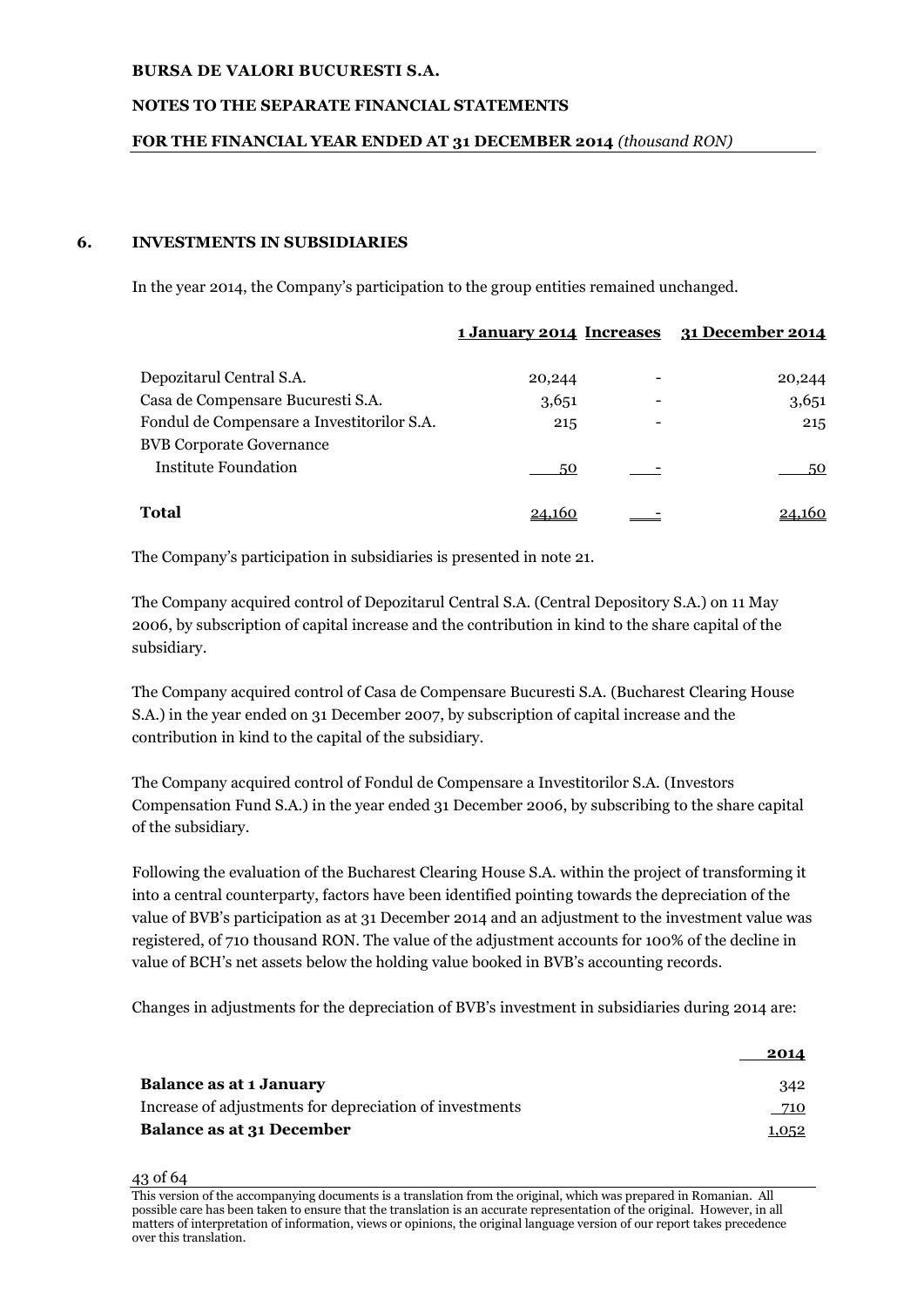# **NOTES TO THE SEPARATE FINANCIAL STATEMENTS**

### **FOR THE FINANCIAL YEAR ENDED AT 31 DECEMBER 2014** *(thousand RON)*

# **7. OPERATING EXPENSES**

The operating expenses comprise the following:

# **7.1 Staff costs and benefits of the Board of Governors include:**

|                                                                   | 2013  | 2014  |
|-------------------------------------------------------------------|-------|-------|
| Salaries expense – management and personnel                       | 7,341 | 6,720 |
| Benefits of the members of the Board of Governors                 | 568   | 628   |
| Estimations of leave days not taken – net                         |       | (190) |
| Other expenses/(revenues) from provisions of the<br>Board members | 100   | 300   |
| Contributions and taxes related to personnel                      |       |       |
| and benefits                                                      | 1,779 | 1,490 |
| Total                                                             |       |       |

Expenses with the management and personnel include the amount of 1,817 thousand RON representing performance bonuses paid to the management and personnel for 2014.

The number of Company's employees was:

|                                 |            | 2013    |                   | 2014    |
|---------------------------------|------------|---------|-------------------|---------|
|                                 | At the end |         |                   |         |
|                                 | of         |         | Annual end of the | Annual  |
|                                 | the year   | average | <u>year</u>       | average |
|                                 |            |         |                   |         |
| <b>Bucharest Stock Exchange</b> | 40         | 50      | 43                | 42      |

# **7.2 Services provided by third parties include:**

|                                                      | 2013 | 2014            |
|------------------------------------------------------|------|-----------------|
| Services provided by Bucharest Clearing House S.A.   | 86   |                 |
| <b>Recruitment Services and Business Consultancy</b> | 541  |                 |
| Financial, IT and internal Audit Services            | 152  | 18 <sub>5</sub> |
| Commissions fees (legal, contributions, etc.)        | 824  | 282             |
| Services provided by third parties                   | 648  | 1,284           |
| <b>Total</b>                                         | 2,25 |                 |

#### 44 of 64

This version of the accompanying documents is a translation from the original, which was prepared in Romanian. All possible care has been taken to ensure that the translation is an accurate representation of the original. However, in all matters of interpretation of information, views or opinions, the original language version of our report takes precedence over this translation.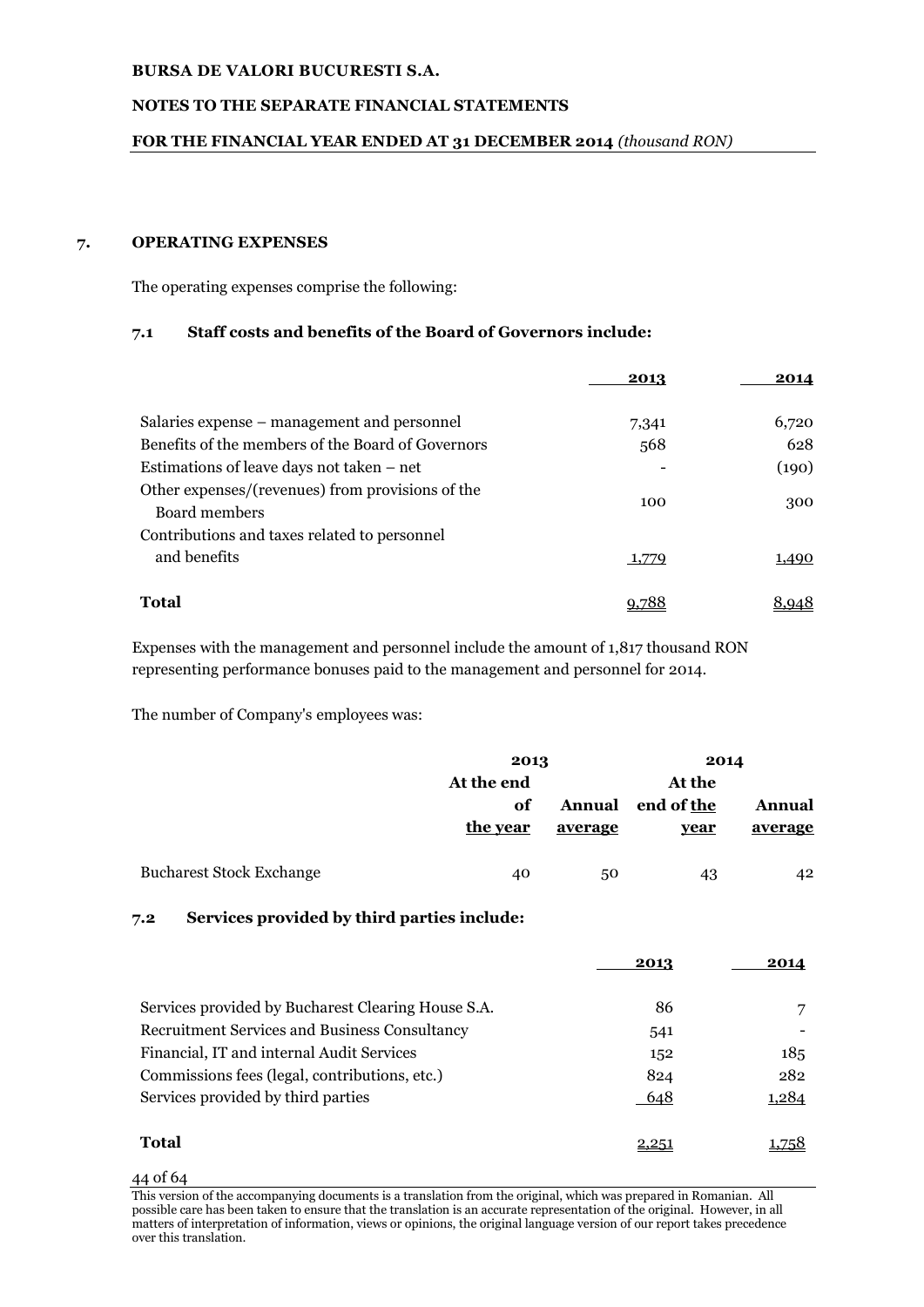# **NOTES TO THE SEPARATE FINANCIAL STATEMENTS**

# **FOR THE FINANCIAL YEAR ENDED AT 31 DECEMBER 2014** *(thousand RON)*

# **7 OPERATING EXPENSES (CONTINUED)**

#### **7.3 Other operating expenses:**

|                                                        | 2013  | 2014  |
|--------------------------------------------------------|-------|-------|
|                                                        |       |       |
| Rent and office utilities                              | 902   | 1,040 |
| Intangible asset depreciation ( <i>Note 11</i> )       | 328   | 354   |
| Tangible asset depreciation (Note 10)                  | 352   | 412   |
| Non-deductible VAT and ASF taxes                       | 1,145 | 1,126 |
| Consumables                                            | 105   | 106   |
| IT Maintenance, service and repairs                    | 386   | 436   |
| Insurance for professional equipment, etc.             | 61    | 64    |
| Protocol                                               | 150   | 132   |
| Entertainment, Marketing and Advertising               | 817   | 630   |
| Transport of goods and personnel                       | 439   | 786   |
| Postage and telecommunications                         | 153   | 166   |
| Adjustments of customer receivables ( <i>Note 14</i> ) | 320   |       |
| <b>Bank</b> charges                                    | 20    | 36    |
| Other expenses                                         | 82    | 97    |
|                                                        |       |       |
| Total                                                  | 5,260 | 5.385 |

# **8. FINANCIAL INCOME AND FINANCIAL COSTS**

Financial income and expenses recognised in profit or loss account include:

|                                                         | 2013        | 2014  |
|---------------------------------------------------------|-------------|-------|
| Interest income for held-to-maturity financial assets   |             |       |
| and bank deposits i)                                    | 2,770       | 2,682 |
| Net gain from exchange rate differences                 |             | 1,317 |
| Dividends income                                        | <u>_388</u> | - 57  |
| <b>Financial income</b>                                 | 3,158       | 4,056 |
| Net loss from exchange rate differences                 | (136)       |       |
| Expenses from premium amortization for government bonds | (46)        | (379) |
| <b>Financial expense</b>                                | (182        |       |

This version of the accompanying documents is a translation from the original, which was prepared in Romanian. All possible care has been taken to ensure that the translation is an accurate representation of the original. However, in all matters of interpretation of information, views or opinions, the original language version of our report takes precedence over this translation.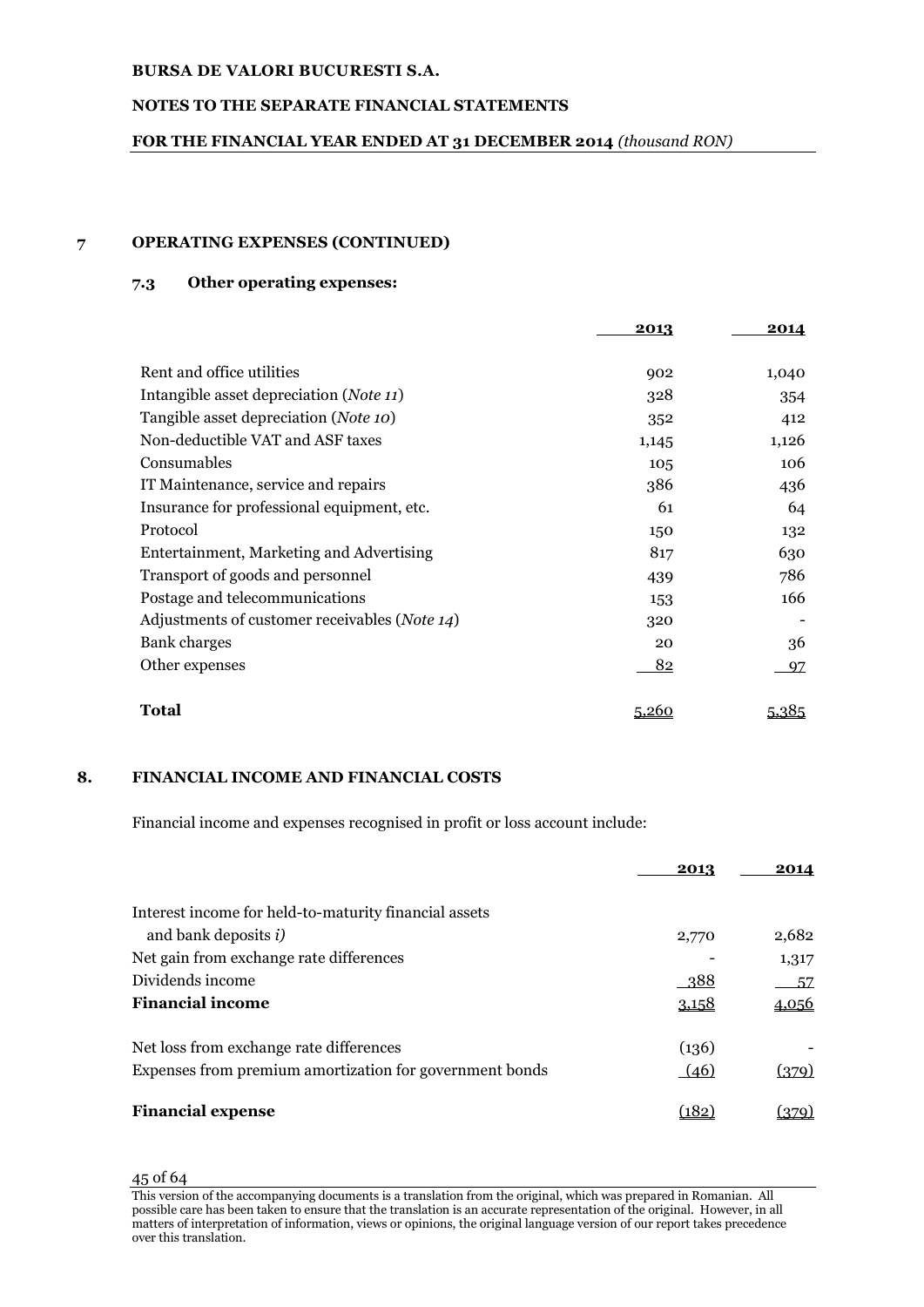# **NOTES TO THE SEPARATE FINANCIAL STATEMENTS**

# **FOR THE FINANCIAL YEAR ENDED AT 31 DECEMBER 2014** *(thousand RON)*

# **8 FINANCIAL INCOME AND FINANCIAL COSTS (CONTINUED)**

Financial income and expenses recognised in other comprehensive income:

|                                            | 2013 | 2014 |
|--------------------------------------------|------|------|
| Change in fair value of available-for-sale |      |      |
| financial assets                           | 222  | 44   |
| Total                                      | 222  | 44   |

*i)* Interest income from held-to-maturity financial assets and bank deposits include accrued interest on investments made in government securities and deposits.

# **9. CORPORATE INCOME TAX EXPENSE**

# *Reconciliation of profit before tax to corporate income tax expense in profit or loss account*

|                                                | 2013    | 2014     |
|------------------------------------------------|---------|----------|
| Before-tax accounting profit                   | 9,747   | 14,097   |
| Non-taxable and similar income                 | (2,550) | (1,263)  |
| Non-deductible and similar expenses            | 1,589   | 1,705    |
| Impact of EU IFRS adjustments                  | 1,281   | 56       |
| Profit before tax                              | 10,067  | 14,595   |
| Corporate income tax (16%)                     | - 1,611 | $-2,335$ |
| Sponsorship deducted from corporate income tax | (64)    | (81)     |
| Current tax expense                            | 1,547   | 2,254    |
| Deferred tax expense                           |         |          |
| Total corporate income tax expense             |         | 2,254    |

The impact of IFRS EU adjustments was determined by restatements of statutory figures in line with IFRS EU, such as: the value of the adjustment of the land included in IFRS EU figures in 2013 and the impact of deferred tax related to this adjustment.

This version of the accompanying documents is a translation from the original, which was prepared in Romanian. All possible care has been taken to ensure that the translation is an accurate representation of the original. However, in all matters of interpretation of information, views or opinions, the original language version of our report takes precedence over this translation.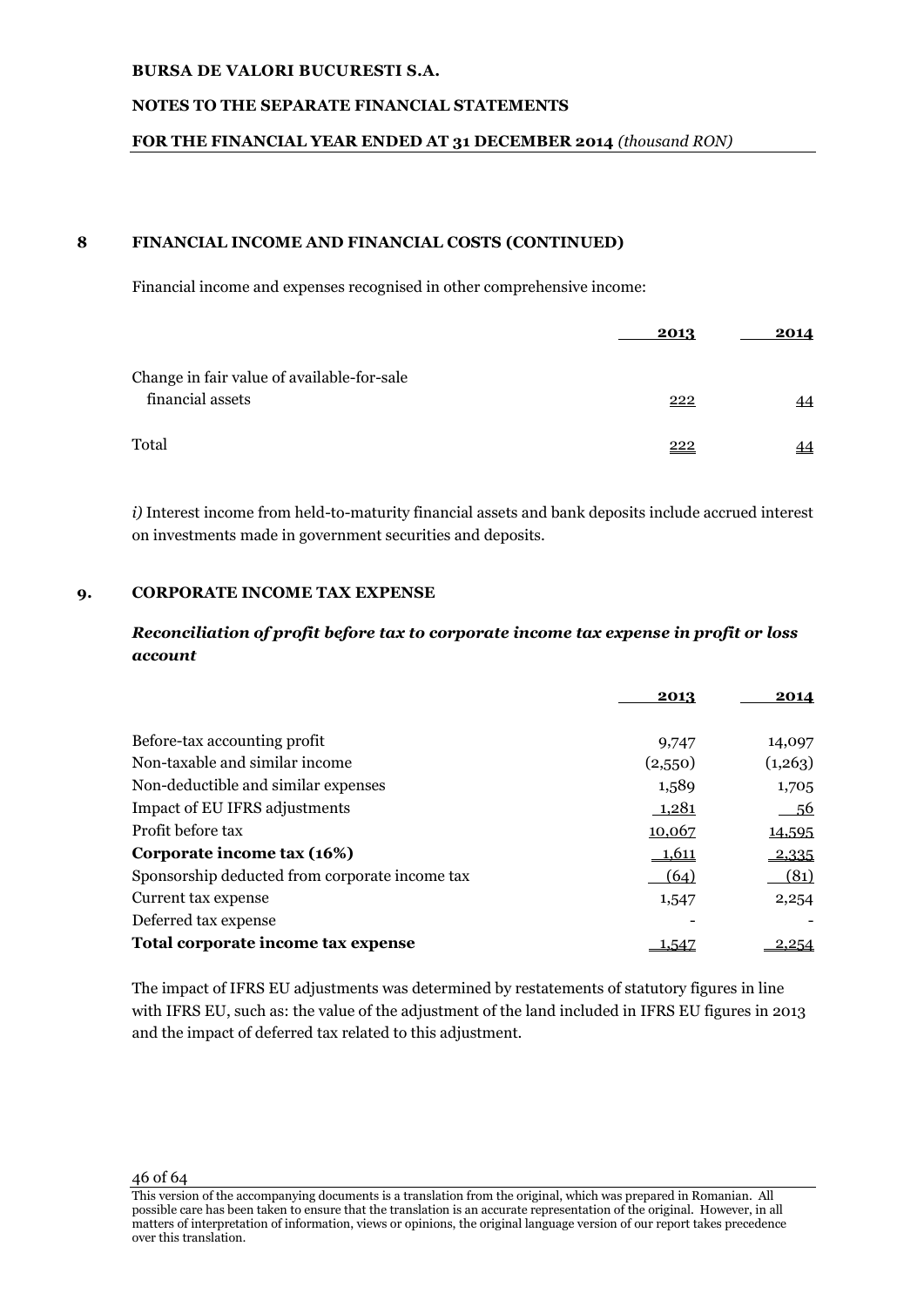# **NOTES TO THE SEPARATE FINANCIAL STATEMENTS**

# **FOR THE FINANCIAL YEAR ENDED AT 31 DECEMBER 2014** *(thousand RON)*

# **10. PROPERTY, PLANT AND EQUIPMENT**

|                                     | Land $i$ ) | <b>Plant and</b><br><u>equipment</u> | IT and office<br>equipment and<br>furniture <i>ii</i> ) | <b>Total</b>  |
|-------------------------------------|------------|--------------------------------------|---------------------------------------------------------|---------------|
| Cost                                |            |                                      |                                                         |               |
| Balance as at 1 January 2013        | 2,171      | 6,129                                | 1,075                                                   | 9,375         |
| Purchases                           |            | 702                                  | 4                                                       | 706           |
| Revaluation                         | 1,174      |                                      |                                                         | 1,174         |
| <b>Outflows</b>                     |            | (185)                                | (24)                                                    | (209)         |
| Balance as at 31 December 2013      | 3,345      | 6,646                                | 1,055                                                   | <u>11,046</u> |
| <b>Depreciation</b>                 |            |                                      |                                                         |               |
| Balance as at 1 January 2013        |            | 5,750                                | 612                                                     | 6,362         |
| Depreciation during the year        |            | 275                                  | 77                                                      | 352           |
| <b>Transfers</b>                    |            |                                      |                                                         |               |
| Outflows                            |            | (185)                                | (24)                                                    | (209)         |
| Balance as at 31 December 2013      |            | 5,840                                | 665                                                     | 6,505         |
| Net carrying amounts                |            |                                      |                                                         |               |
| <b>Balance as at 1 January 2013</b> | 2,171      | 379                                  | 463                                                     | 3,013         |
| Balance as at 31 December 2013      | -3.345     | 806                                  | <u>390</u>                                              | 4,541         |

|                                            | <b>Land and</b>  |                  | IT and office         | <b>Assets</b> |              |
|--------------------------------------------|------------------|------------------|-----------------------|---------------|--------------|
|                                            | <b>buildings</b> | <b>Plant and</b> | equipment and         | in            |              |
|                                            | <u>i)</u>        | equipment        | furniture <i>ii</i> ) | progress      | <b>Total</b> |
| Cost                                       |                  |                  |                       |               |              |
| Balance as at 1 January 2014               | 3,345            | 6,646            | 1,055                 |               | 11,046       |
| Purchases                                  |                  | 374              | 122                   |               | 496          |
| <b>Transfers</b>                           |                  |                  |                       |               |              |
| Outflows                                   |                  | 201              | <u>246</u>            |               | 447          |
| Balance as at 31 December 2014             | 3,345            | 6,819            | $-931$                |               | 11,905       |
| Depreciation                               |                  |                  |                       |               |              |
| Balance as at 1 January 2014               |                  | 5,840            | 665                   |               | 6,505        |
| Depreciation during the year               |                  | 317              | 95                    |               | 412          |
| <b>Transfers</b>                           |                  |                  |                       |               |              |
| Outflows                                   |                  | 201              | <u>. 246</u>          |               | 447          |
| Balance as at 31 December 2014             |                  | 5,956            | $-514$                |               | 6,470        |
| <b>Net carrying amounts</b>                |                  |                  |                       |               |              |
| Balance as at 1 January 2014               | <u>3,345</u>     | 806              | 390                   |               | 4,541        |
| Balance as at 31 December 2014<br>47 of 64 | 3,345            | 863              | 417                   |               | 4,625        |

This version of the accompanying documents is a translation from the original, which was prepared in Romanian. All possible care has been taken to ensure that the translation is an accurate representation of the original. However, in all matters of interpretation of information, views or opinions, the original language version of our report takes precedence over this translation.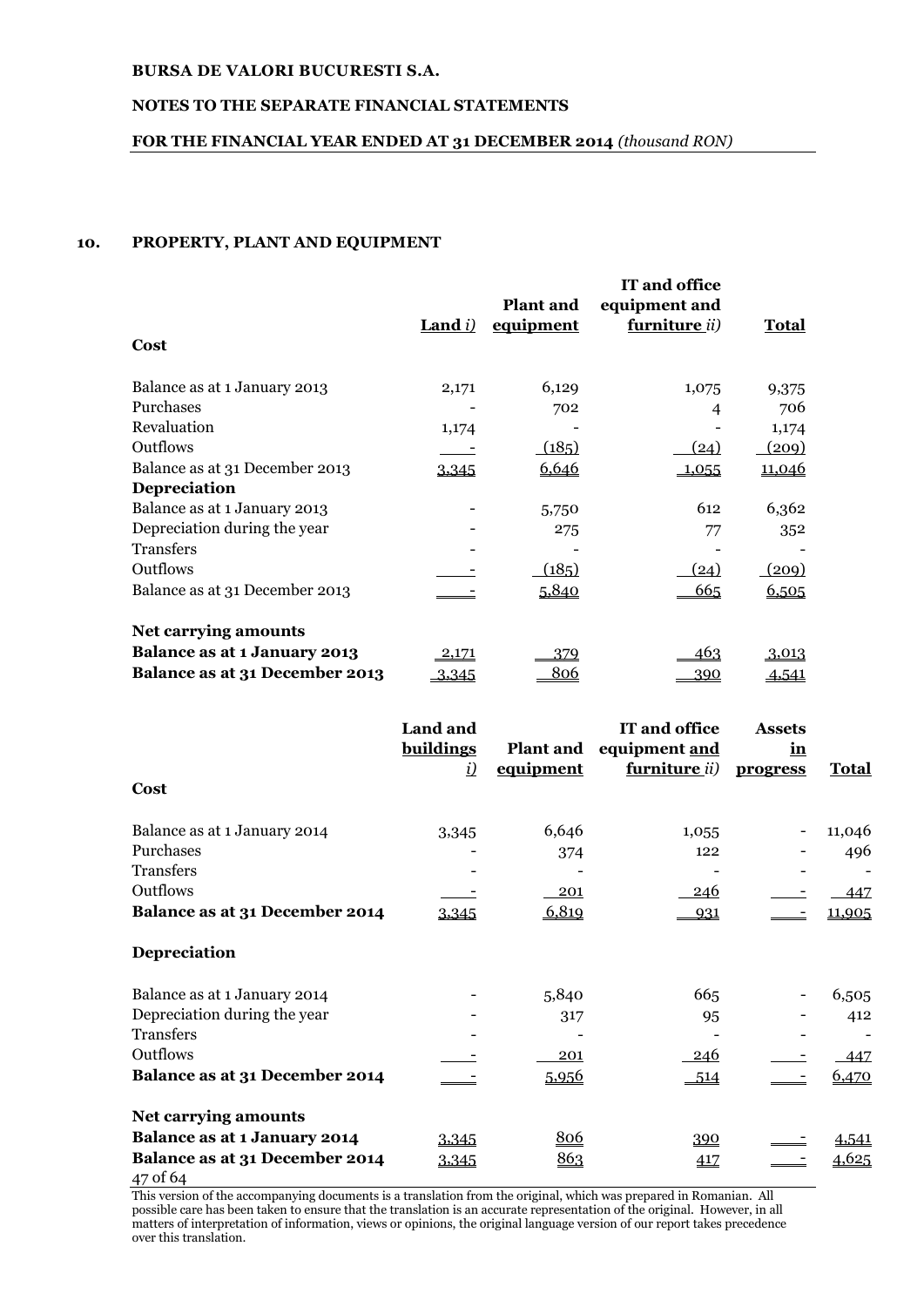# **NOTES TO THE SEPARATE FINANCIAL STATEMENTS**

# **FOR THE FINANCIAL YEAR ENDED AT 31 DECEMBER 2014** *(thousand RON)*

# **10 PROPERTY, PLANT AND EQUIPMENT** *(***CONTINUED)**

- *i)* During 2013, the land owned by BVB was revalued at 30 June 2013 by an authorized ANEVAR expert that has resulted in the increase of the gross value of the land by 1,174 thousand RON. BVB's management considers that the fair value as at 31 December 2013 and 31 December 2014 does not differ significantly from the fair value determined as at 30 June 2013, based on the valuation report.
- *ii)* IT, office equipment and furniture costs mainly include the value of servers and specialized equipment used in specific activities of trading, settlement, etc.

# **11. INTANGIBLE ASSETS**

|                                | Licenses, software |
|--------------------------------|--------------------|
| Cost                           |                    |
| Balance as at 1 January 2014   | 4,202              |
| Purchases                      | 1,327              |
| Outflows                       | 435                |
| Balance as at 31 December 2014 | 5,094              |
| Depreciation                   |                    |
| Balance as at 1 January 2014   | 4,132              |
| Depreciation during the year   | 354                |
| Outflows                       | 435                |
| Balance as at 31 December 2014 | 4,051              |
| Net carrying amounts           |                    |
| Balance as at 1 January 2014   | 70                 |
| Balance as at 31 December 2014 | 1,043              |

This version of the accompanying documents is a translation from the original, which was prepared in Romanian. All possible care has been taken to ensure that the translation is an accurate representation of the original. However, in all matters of interpretation of information, views or opinions, the original language version of our report takes precedence over this translation.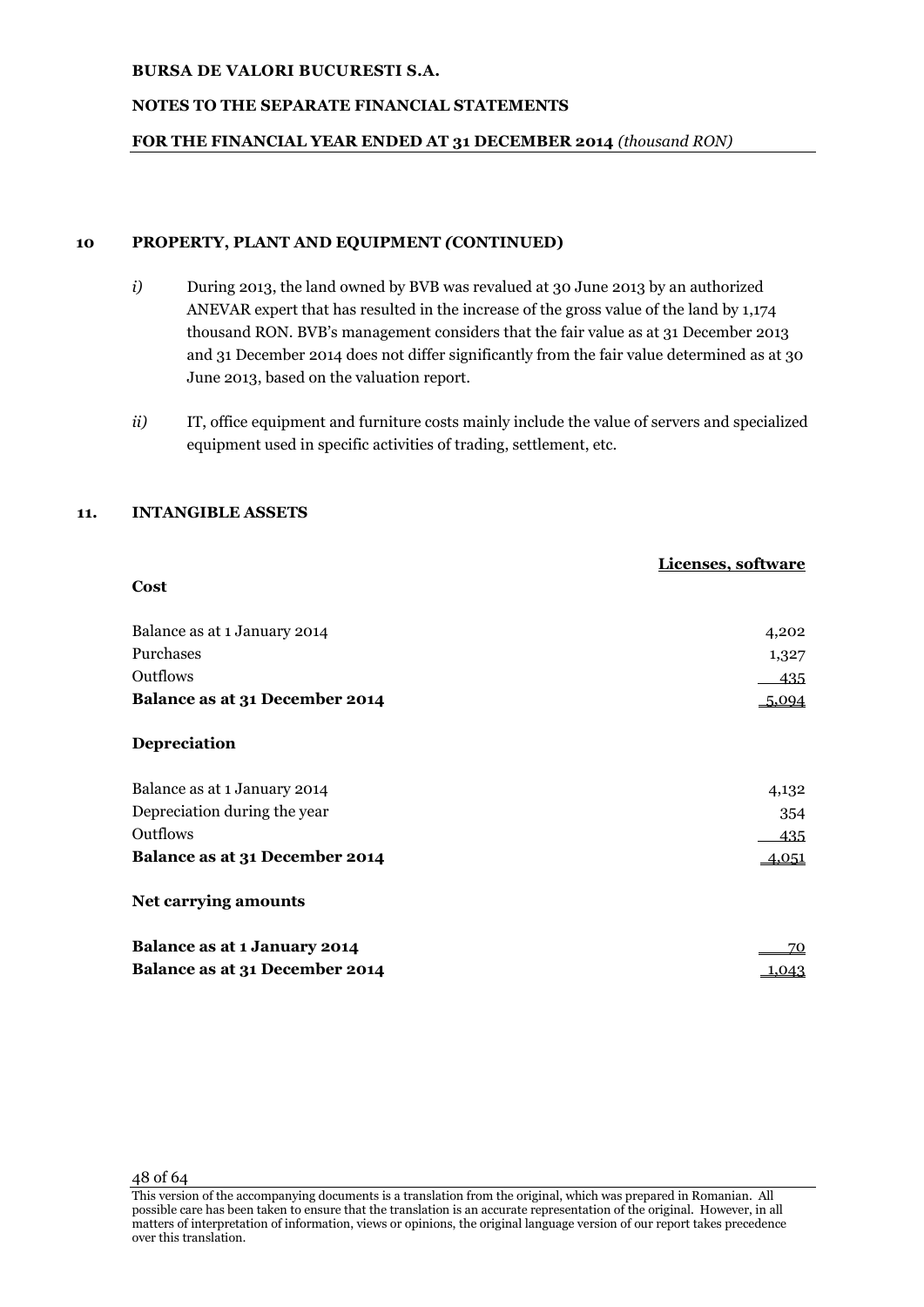# **NOTES TO THE SEPARATE FINANCIAL STATEMENTS**

# **FOR THE FINANCIAL YEAR ENDED AT 31 DECEMBER 2014** *(thousand RON)*

# **11. INTANGIBLE ASSETS (CONTINUED)**

|                                     | Licenses, software |
|-------------------------------------|--------------------|
| Cost                                |                    |
| Balance as at 1 January 2013        | 3,951              |
| Purchases                           | 321                |
| Outflows                            | (70)               |
| Balance as at 31 December 2013      | 4,202              |
| <b>Depreciation</b>                 |                    |
| Balance as at 1 January 2013        | 3,874              |
| Depreciation during the year        | 328                |
| Outflows                            | (70)               |
| Balance as at 31 December 2013      | 4,132              |
| <b>Net carrying amounts</b>         |                    |
| <b>Balance as at 1 January 2013</b> |                    |
| Balance as at 31 December 2013      | 70                 |

Software and license costs include mainly the value of trading systems used by the company for the specific activities they carry out.

The Company registered investments and acquisitions of intangible assets in 2014 amounting to RON 1,327 thousand (2013: RON 321 thou). Such increase is mainly due to the completion of projects related to the development of the trading system ARENA (the book value of ARENA increased by RON 446 thousand following the capitalisation of internal costs) and following the completion and the commissioning of the new BVB website; such assets will be depreciated throughout the next three years.

This version of the accompanying documents is a translation from the original, which was prepared in Romanian. All possible care has been taken to ensure that the translation is an accurate representation of the original. However, in all matters of interpretation of information, views or opinions, the original language version of our report takes precedence over this translation.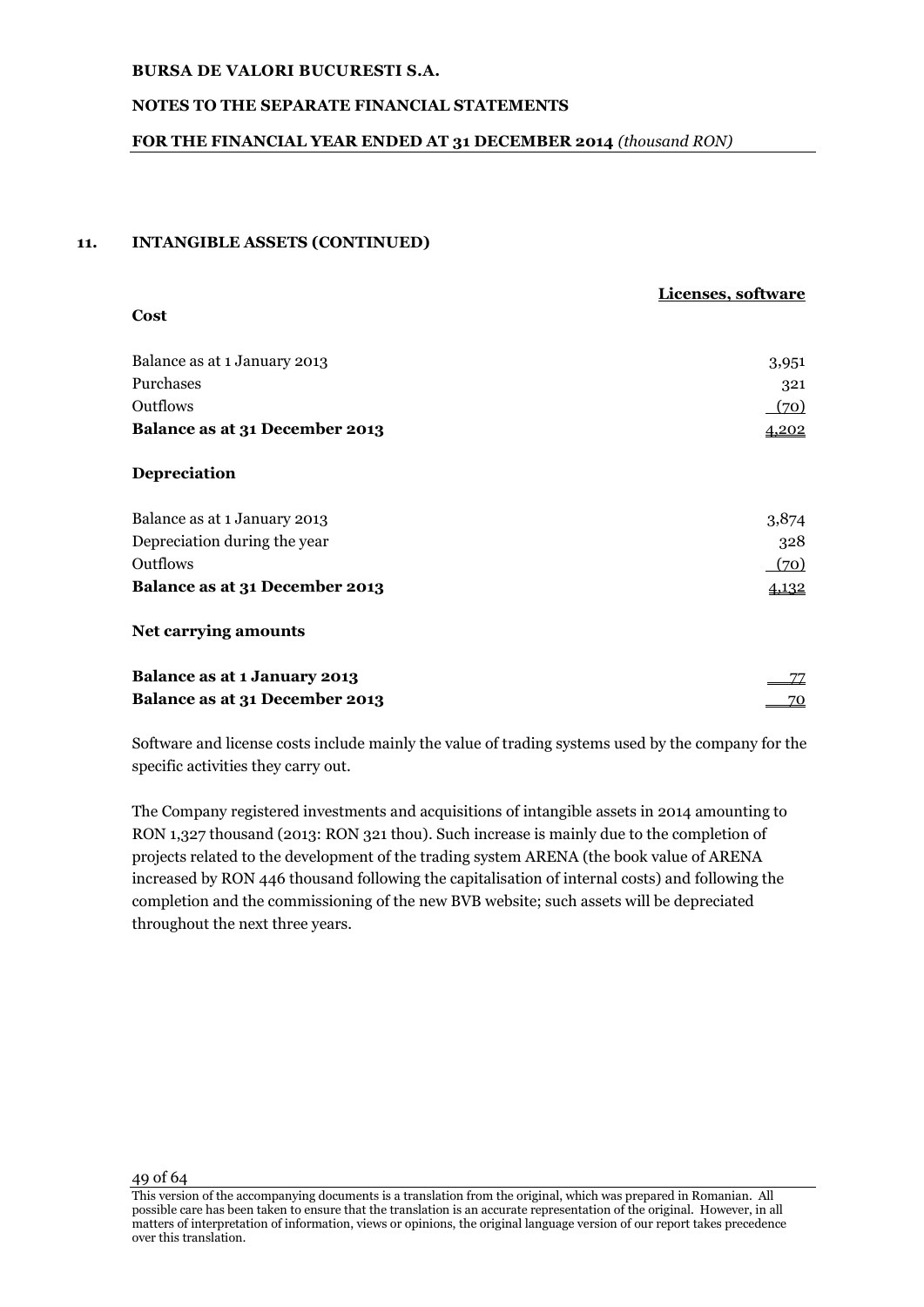# **NOTES TO THE SEPARATE FINANCIAL STATEMENTS**

### **FOR THE FINANCIAL YEAR ENDED AT 31 DECEMBER 2014** *(thousand RON)*

# **12. DEFERRED TAX RECEIVABLES AND LIABILITIES**

Deferred tax receivables and liabilities are attributable to the following items:

|                                                        |    | 31 December 2013 31 December 2014 |
|--------------------------------------------------------|----|-----------------------------------|
| Available-for-sale financial assets<br>Tangible assets | 13 |                                   |
| Total receivables (debt)                               | 12 |                                   |

Variation of temporary differences during the year:

|                                | assets | Tangible Available-for-sale<br>financial assets subsidiaries | <b>Investments</b><br>in | Total       |
|--------------------------------|--------|--------------------------------------------------------------|--------------------------|-------------|
| Balance as at 1 January 2013   | (184)  | 55                                                           |                          | (129)       |
| Recognised in                  |        |                                                              |                          |             |
| profit or loss account         |        |                                                              |                          |             |
| Recognised in other items of   |        |                                                              |                          |             |
| comprehensive income           | 184    | (42)                                                         |                          | <u> 142</u> |
| Balance as at 31 December 2013 |        | $\frac{13}{2}$                                               |                          | <u>13</u>   |
| Balance as at 1 January 2014   |        | 13                                                           |                          | 13          |
| Recognised in other items of   |        |                                                              |                          |             |
| comprehensive income           |        | (13)                                                         |                          | (13)        |
| Balance as at 31 December 2014 |        |                                                              |                          |             |

This version of the accompanying documents is a translation from the original, which was prepared in Romanian. All possible care has been taken to ensure that the translation is an accurate representation of the original. However, in all matters of interpretation of information, views or opinions, the original language version of our report takes precedence over this translation.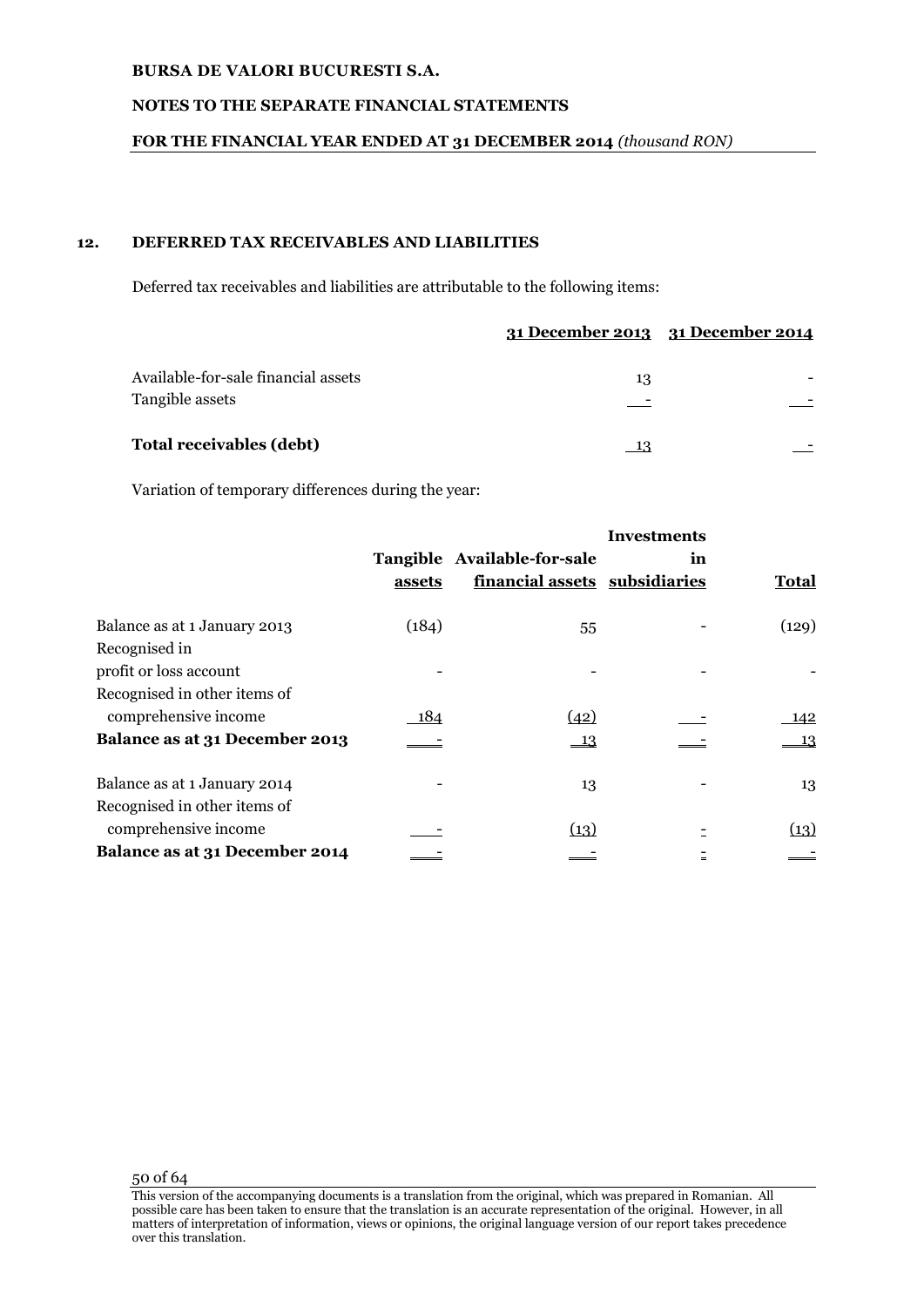# **NOTES TO THE SEPARATE FINANCIAL STATEMENTS**

# **FOR THE FINANCIAL YEAR ENDED AT 31 DECEMBER 2014** *(thousand RON)*

#### **13. FINANCIAL INSTRUMENTS**

The Company's financial instruments are:

|                                                                                                    |                 | 31 December 2014 31 December 2014 |
|----------------------------------------------------------------------------------------------------|-----------------|-----------------------------------|
| Held-to-maturity financial assets, long-term i)<br>Available-for-sale financial assets <i>ii</i> ) | 29,316<br>1,358 | 38,376<br>1,391                   |
| <b>Total non-current assets</b>                                                                    | 30,674          | 39.767                            |
| Bank deposits with maturity between 3 months<br>and one year <i>iii</i> )                          | 34,770          | 26,279                            |
| <b>Total current assets</b>                                                                        |                 |                                   |

*i*) Held-to-maturity financial assets include:

|                                                        |        | 31 December 2013 31 December 2014 |
|--------------------------------------------------------|--------|-----------------------------------|
| Government securities with maturity above one.<br>year | 29,316 | 38,376                            |
|                                                        |        |                                   |
| <b>Total</b>                                           | 29,316 | 38.376                            |

During 2014, following the declining interest rate environment for RON and foreign currency denominated bank deposits, higher yielding financial instruments were purchased.

Thus, BVB acquired RON-denominated government securities issued by the Ministry of Finance, worth of 2,979 thousand RON, maturing in 2019 and offering a 4.75% p.a. yield, and EURdenominated government securities worth of EUR 1,253 thousand, maturing in 2020 and offering a 4.63% p.a. yield.

This version of the accompanying documents is a translation from the original, which was prepared in Romanian. All possible care has been taken to ensure that the translation is an accurate representation of the original. However, in all matters of interpretation of information, views or opinions, the original language version of our report takes precedence over this translation.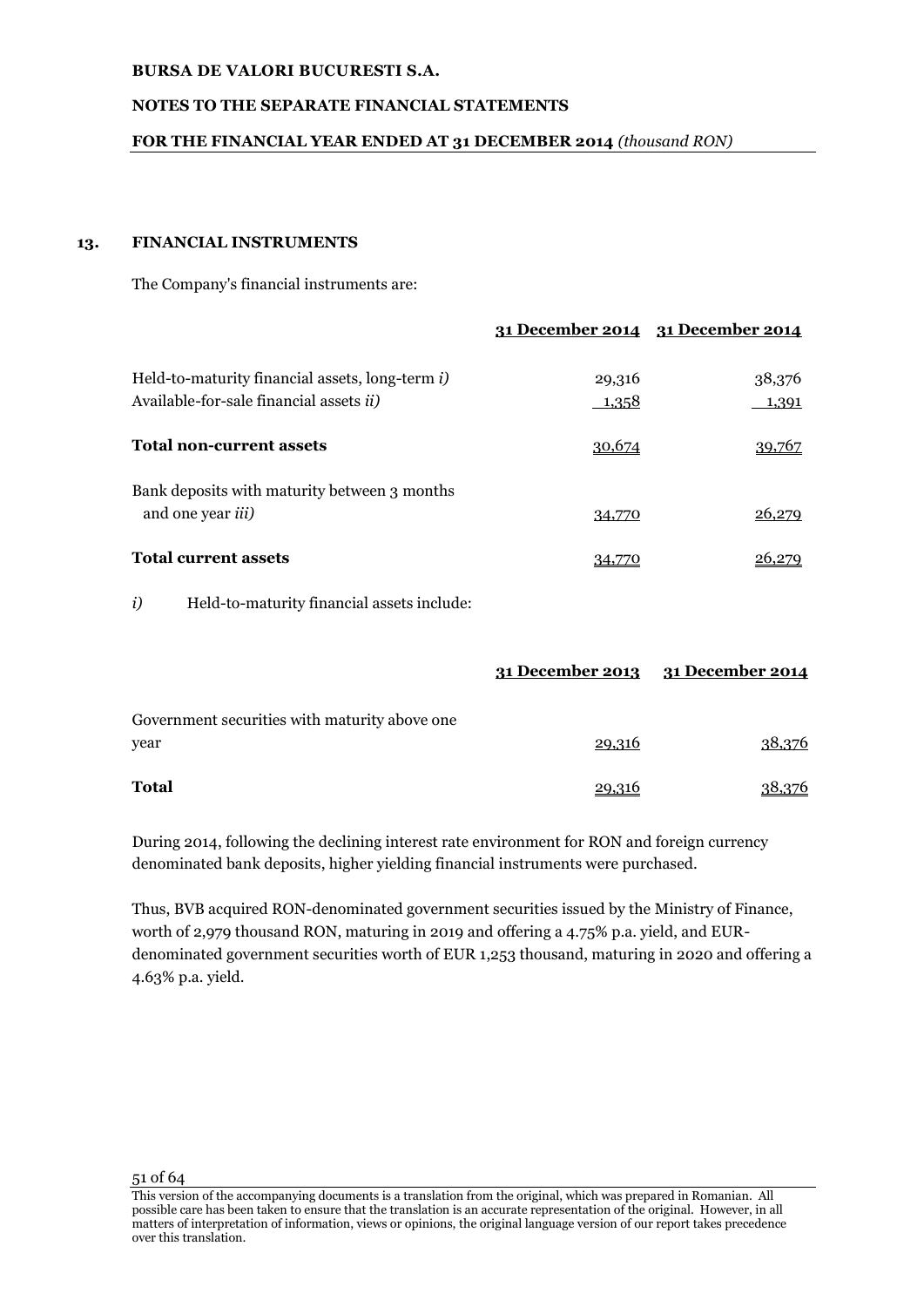# **NOTES TO THE SEPARATE FINANCIAL STATEMENTS**

# **FOR THE FINANCIAL YEAR ENDED AT 31 DECEMBER 2014** *(thousand RON)*

#### **13. FINANCIAL INSTRUMENTS (CONTINUED)**

# **Held-to-maturity financial assets**

| 1 January 2013                  |         |
|---------------------------------|---------|
| Acquisitions                    | 29.207  |
| Interest computed and purchased | 1.485   |
| Interest collected (cashed -in) | (1.331) |
| Depreciation acquisition cost   | (46)    |
| 31 December 2013                | 29.316  |
| Acquisitions                    | 9.278   |
| Interest computed and purchased | 1.974   |
| Interest collected (cashed -in) | (1.813) |
| Depreciation acquisition cost   | (379)   |
|                                 |         |

# **31 December 2014** 32.376

*ii*) The available-for-sale financial assets are shares listed on foreign stock markets international and shares in Sibiu Clearing House and Chisinau Stock Exchange. Listed shares are valued at the closing price of the stock exchanges that are listed on the last trading day before the balance sheet date.

Variation of available-for-sale financial instruments is shown below:

|                                                                      | <b>Available-for-sale</b><br>financial assets |
|----------------------------------------------------------------------|-----------------------------------------------|
| <b>1 January 2013</b>                                                | 1,124                                         |
| Purchases                                                            | 234                                           |
| Value increase after revaluation at fair value (before deferred tax) | 263                                           |
| <b>Sales</b>                                                         | (263)                                         |
| 31 December 2013                                                     | 1,358                                         |
| Purchases                                                            |                                               |
| Value increase after revaluation at fair value (before deferred tax) | 33                                            |
| <b>Sales</b>                                                         |                                               |
| 31 December 2014                                                     | <u>1.391</u>                                  |

This version of the accompanying documents is a translation from the original, which was prepared in Romanian. All possible care has been taken to ensure that the translation is an accurate representation of the original. However, in all matters of interpretation of information, views or opinions, the original language version of our report takes precedence over this translation.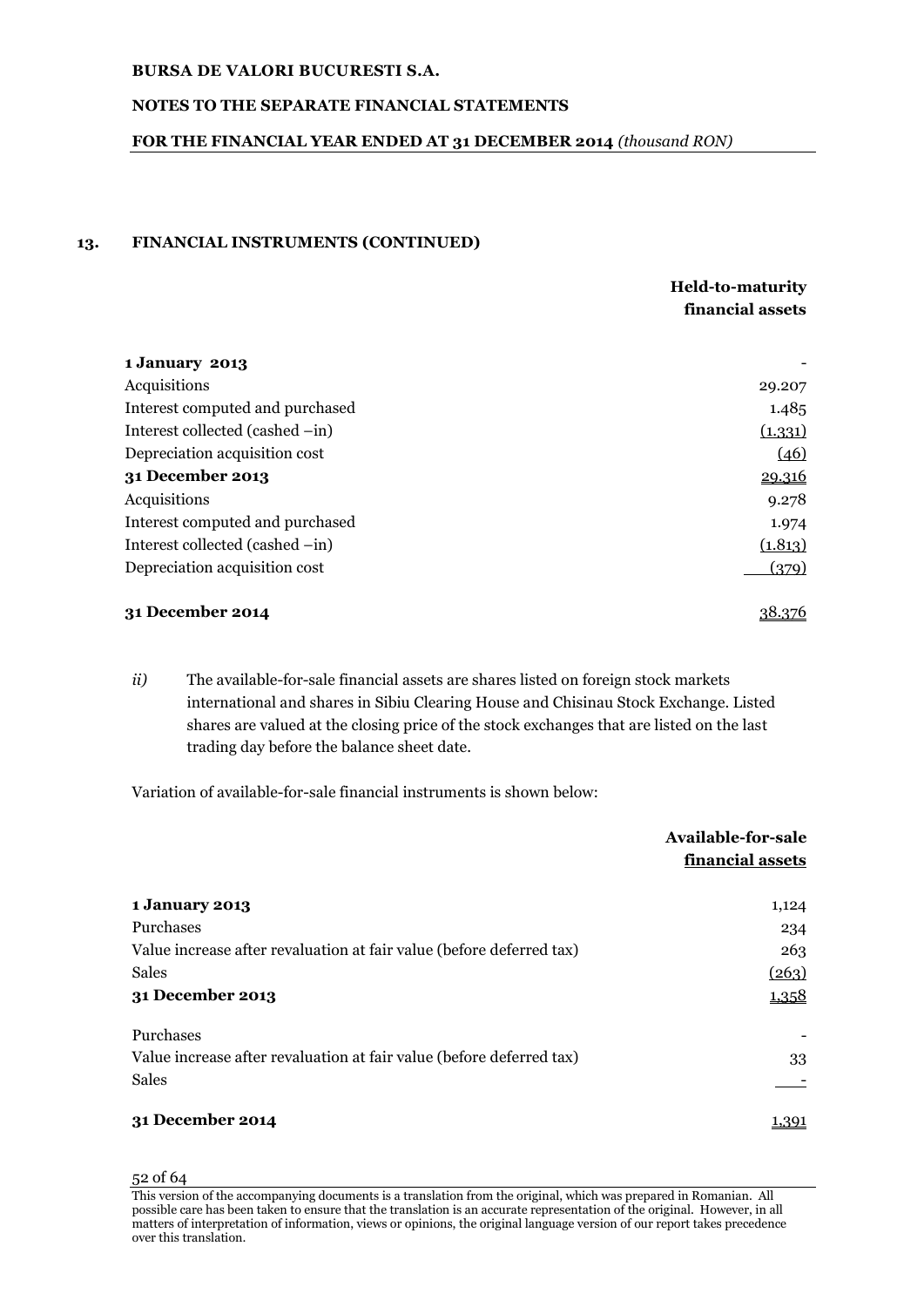# **NOTES TO THE SEPARATE FINANCIAL STATEMENTS**

### **FOR THE FINANCIAL YEAR ENDED AT 31 DECEMBER 2014** *(thousand RON)*

#### **13. FINANCIAL INSTRUMENTS (CONTINUED)**

*iii*) Bank deposits with maturity between 3 months and one year include:

|                                              |        | 31 December 2013 31 December 2014 |
|----------------------------------------------|--------|-----------------------------------|
| Bank deposits with maturity between 3 months |        |                                   |
| and one year                                 | 34,770 | 26,279                            |
| Total                                        | 34.770 | 26.279                            |

Term deposits with Romanian banks are made in RON with original maturities between 3 months and 1 year at interest rates between 2.3% and 4% depending on period, for deposits in RON, between 2.05% and 2.2% for deposits in EURO and 1.8% for deposits in USD.

# **14. TRADE AND OTHER RECEIVABLES**

The Company's trade and other receivables comprise the following:

|                                                 |       | 31 December 2013 31 December 2014 |
|-------------------------------------------------|-------|-----------------------------------|
| Trade receivables – gross value $i$ )           | 2,894 | 6,492                             |
| Adjustment after trade receivable               |       |                                   |
| impairment <i>ii</i> )                          | (461) | (461)                             |
| Debit balance of trading - ASF fee <i>iii</i> ) | 1,766 | 522                               |
| VAT under settlement                            | 44    | (3)                               |
| Other receivables                               | -389  | 476                               |
| <b>Total</b>                                    |       | 7,026                             |

Trade and other receivables considered financial assets and presented in Note 5 Management of financial risk amount to RON 7,026 thousand as at 31 December 2014 and RON 4,632 thousand as at 31 December 2013 and represent net trade receivables, debit balances from trading – ASF fee and other receivables.

This version of the accompanying documents is a translation from the original, which was prepared in Romanian. All possible care has been taken to ensure that the translation is an accurate representation of the original. However, in all matters of interpretation of information, views or opinions, the original language version of our report takes precedence over this translation.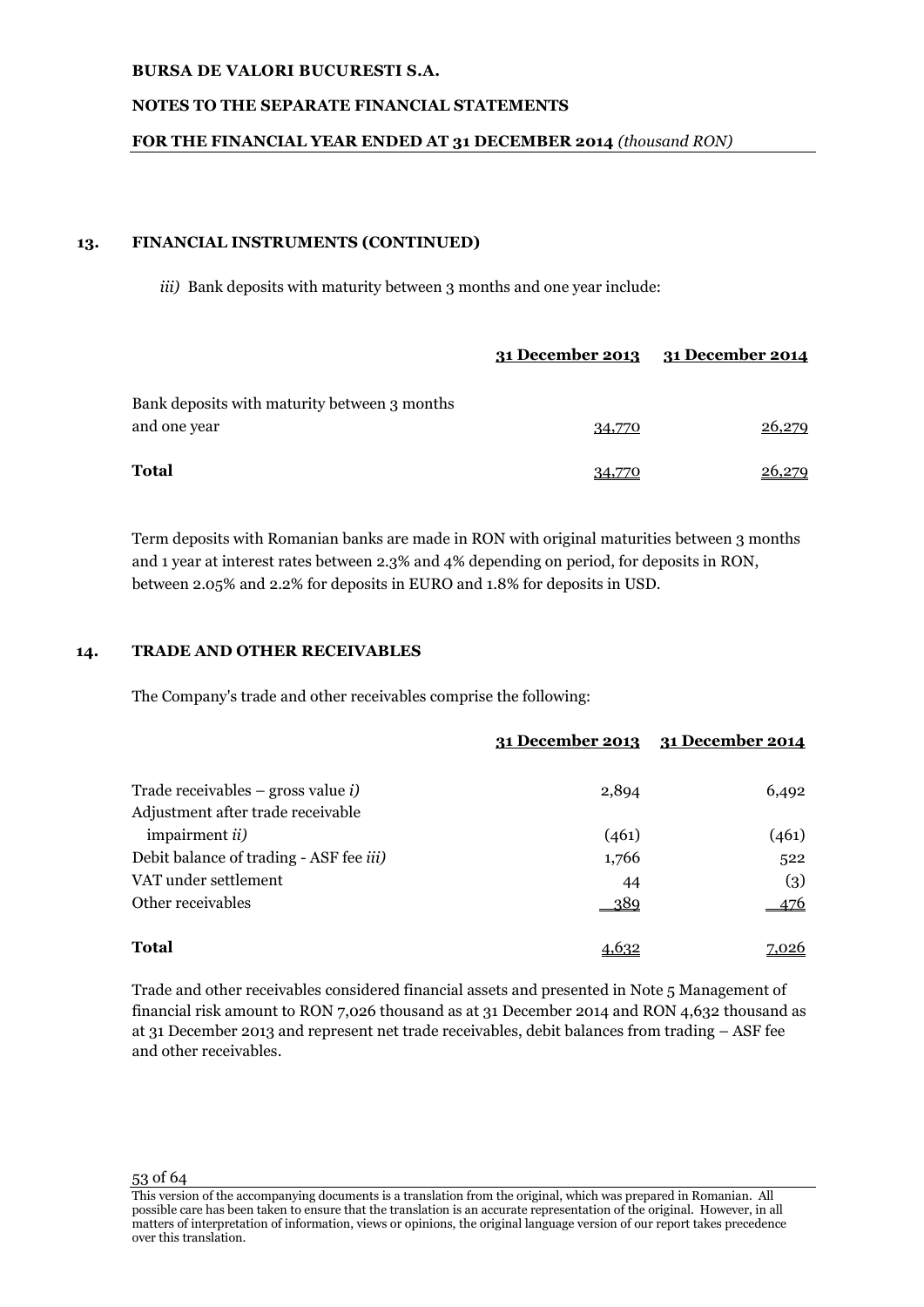# **NOTES TO THE SEPARATE FINANCIAL STATEMENTS**

# **FOR THE FINANCIAL YEAR ENDED AT 31 DECEMBER 2014** *(thousand RON)*

# **14. TRADE AND OTHER RECEIVABLES (CONTINUED)**

*i*) Trade receivables are mostly receivables from financial investment services companies whose services provided in the last month of the financial year were invoiced, and receivables for services invoiced to issuers listed on the stock and other clients: maintenance fee for trading system, use fee for additional terminal, online sale of information, charges for providing license indices, fee for data dissemination and other.

*ii)* Adjustment for receivable impairment is divided as follows:

# **31 December 2013 31 December 2014**

| Adjustment after receivable impairment – |     |     |
|------------------------------------------|-----|-----|
| individual component                     | 461 | 461 |
| Adjustment after receivable impairment – |     |     |
| general component                        |     |     |
|                                          |     |     |
| <b>Total</b>                             |     | 461 |

*iii*) Debit balances from trading – ASF fees represent the payment obligations of financial investment services companies to the Financial Supervisory Authority (ASF), to be received by the Company and to be further transferred to the ASF, thus acting as agent.

Adjustment variations after the receivables impairment during the year was as follows:

|                                    | 2013       | 2014 |
|------------------------------------|------------|------|
| <b>Adjustment for Impairment -</b> |            |      |
| <b>Individual component</b>        |            |      |
| Balance as at 1 January            | 141        | 461  |
| <b>Impairment</b> losses           | 330        |      |
| Impairment reversal                | (10)       |      |
| <b>Balance as at 31 December</b>   | <u>461</u> |      |

# **15. ACCRUED EXPENSES**

Prepayments amounting to RON 134 thousand (31 December 2013: RON 175 thousand ) are primarily prepaid rent, insurance premiums for equipment, IT equipment maintenance, insurance premiums for liability insurance for administrators and various subscriptions.

 $\frac{54 \text{ of } 64}{54}$ This version of the accompanying documents is a translation from the original, which was prepared in Romanian. All possible care has been taken to ensure that the translation is an accurate representation of the original. However, in all matters of interpretation of information, views or opinions, the original language version of our report takes precedence over this translation.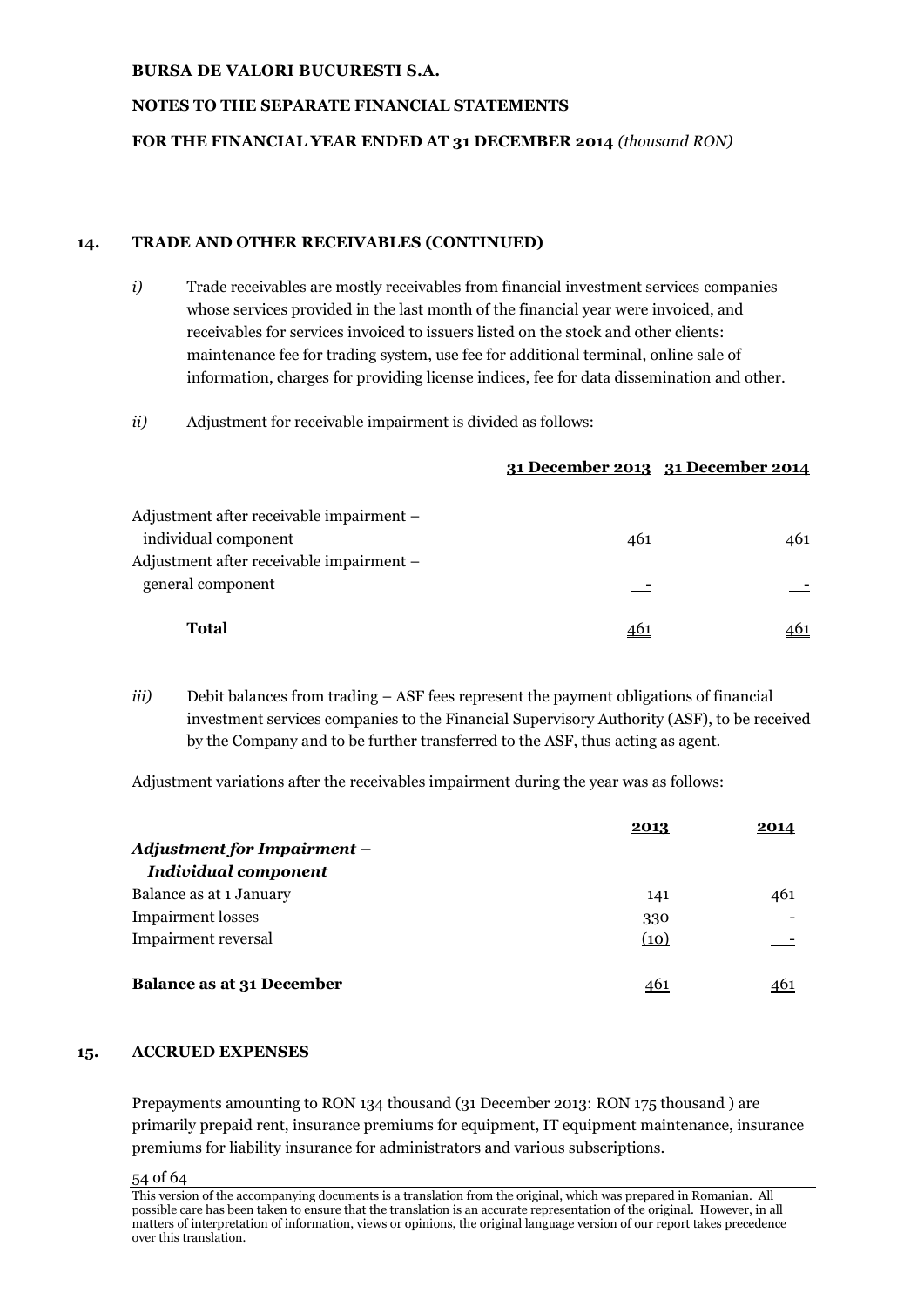# **NOTES TO THE SEPARATE FINANCIAL STATEMENTS**

### **FOR THE FINANCIAL YEAR ENDED AT 31 DECEMBER 2014** *(thousand RON)*

#### **16. CASH AND CASH EQUIVALENTS**

The cash and cash equivalents comprise the following:

|                                               |       | 31 December 2013 31 December 2014 |
|-----------------------------------------------|-------|-----------------------------------|
| Deposits at banks with original maturity less |       |                                   |
| than 3 months                                 | 959   | 948                               |
| Bank current accounts                         | 2,316 | 1,074                             |
| Petty cash                                    | 16    | - 15                              |
| <b>Total</b>                                  | 3,291 |                                   |

# **17. TRADE LIABILITIES AND OTHER LIABILITIES**

The Company's trade and other liabilities comprise the following:

|                                               |        | 31 December 2013 31 December 2014 |
|-----------------------------------------------|--------|-----------------------------------|
| Trade liabilities <i>i</i> )                  | 668    | 911                               |
| Credit balance of trading - ASF fee ii)       |        |                                   |
|                                               | 1,915  | 522                               |
| Salary contributions due                      | 159    | 228                               |
| Taxes due                                     | 50     | 51                                |
| Dividends payable                             | 584    | 691                               |
| Prepayments received from customers           | 108    | 8                                 |
| Estimates for leave days not taken            | 270    | 179                               |
| Board debts (provision) <i>iii</i> )          | 100    | 300                               |
| Other debt to management and personnel $iv$ ) | 925    | 1,533                             |
| Other liabilities                             | $-334$ | <u> 208</u>                       |
| <b>Total</b>                                  | 5,113  | 4,631                             |

Commercial and other debts considered financial debt and presented in Note 5 - Management of financial risk - amount to RON 2,209 thousand as at 31 December 2014 and RON 3,305 thousand as at 31 December 2013 and consist of commercial debts, credit balances arising from trading - ASF tax, dividends payable and other payables to lenders.

This version of the accompanying documents is a translation from the original, which was prepared in Romanian. All possible care has been taken to ensure that the translation is an accurate representation of the original. However, in all matters of interpretation of information, views or opinions, the original language version of our report takes precedence over this translation.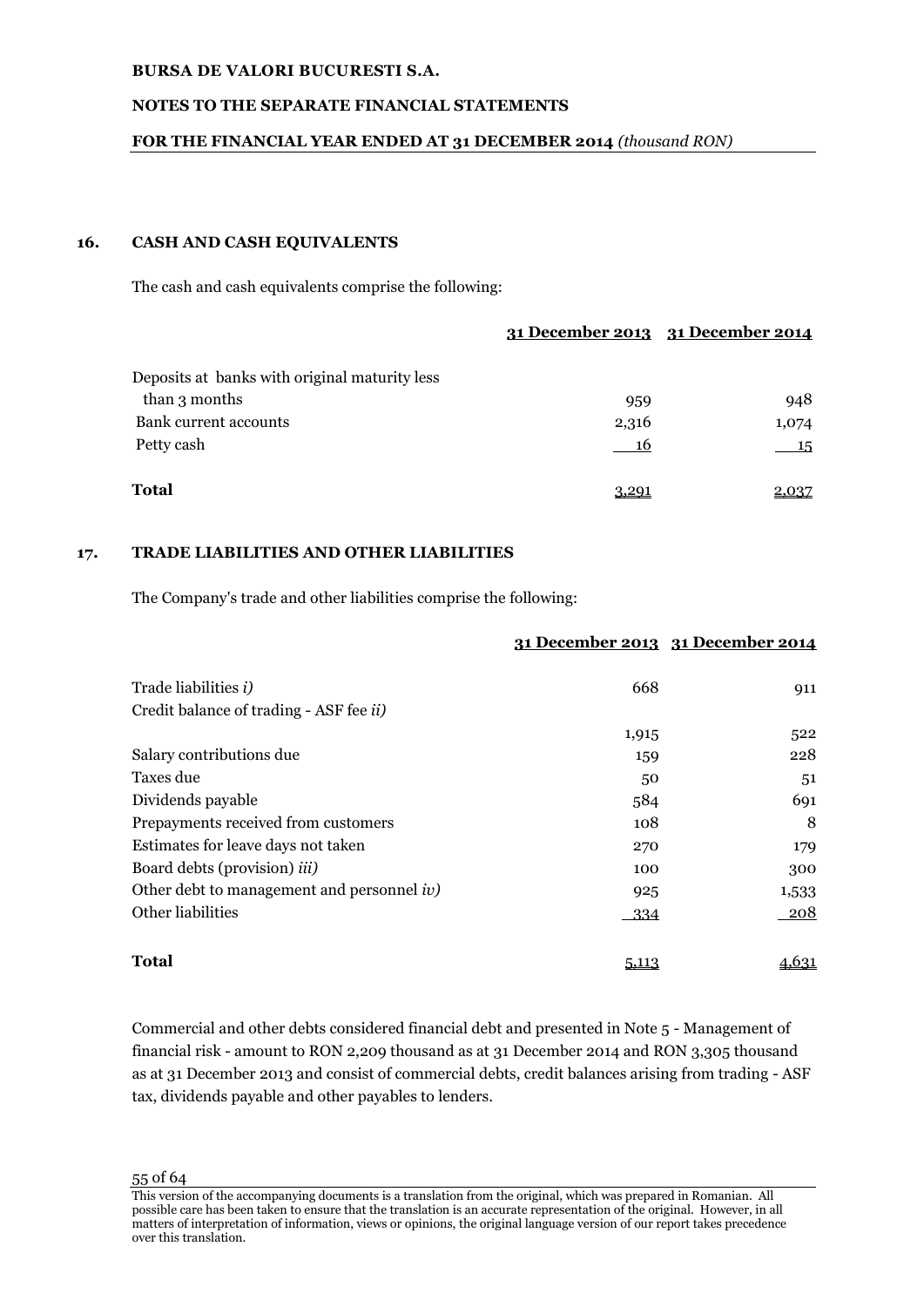# **NOTES TO THE SEPARATE FINANCIAL STATEMENTS**

# **FOR THE FINANCIAL YEAR ENDED AT 31 DECEMBER 2014** *(thousand RON)*

# **17. TRADE LIABILITIES AND OTHER LIABILITIES (CONTINUED)**

- *i)* Trade payables are mainly obligations to internal suppliers, some of them with a maturity less than 30 days, paid in early 2014.
- *ii)* Credit balance of trading ASF fee represents the obligations to the Financial Supervisory Authority (ASF) of financial investment services companies, payable by the Company, acting as agent.
- *iii*) The debts to the members of Board of Governors include amounts representing indemnity for the remuneration thereof;
- *iv*) Other debt to the management and personnel represent the performance bonuses granted to the management and personnel for 2014 and paid during 2015.

# **18. DEFERRED INCOME**

Deferred income/revenue include:

|                                                           |     | 31 December 2013 31 December 2014 |
|-----------------------------------------------------------|-----|-----------------------------------|
| Revenues from fees for continuance of trading<br>activity | 662 | 695                               |
| <b>Total</b>                                              | 662 | 695                               |

Revenues in advance represent amounts not earned with regard to the fees for trading activity to the trading system of listed issuers and are registered as revenues over 12 months.

This version of the accompanying documents is a translation from the original, which was prepared in Romanian. All possible care has been taken to ensure that the translation is an accurate representation of the original. However, in all matters of interpretation of information, views or opinions, the original language version of our report takes precedence over this translation.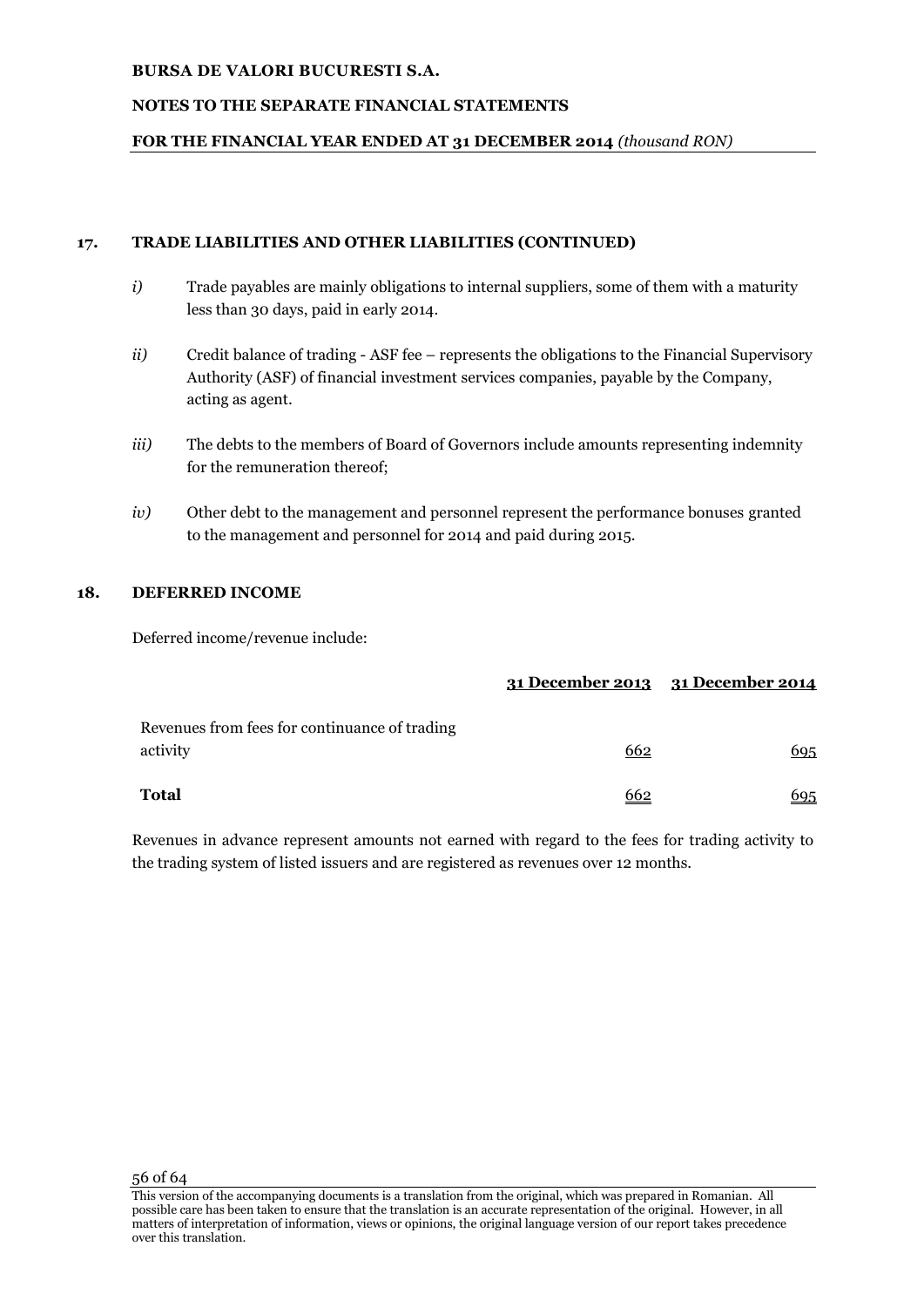# **NOTES TO THE SEPARATE FINANCIAL STATEMENTS**

### **FOR THE FINANCIAL YEAR ENDED AT 31 DECEMBER 2014** *(thousand RON)*

#### **19. CAPITAL AND RESERVES**

# *a) Share capital*

On 31 December 2013 and 2014, BVB had the same share capital amounting to RON 76,741,980 divided into 7,674,198 shares with a nominal value of RON 10 /share, dematerialized, with the same voting rights, divided into the following categories:

| <b>Shareholding structure at</b><br>31 December 2014 | Number of<br>shares | % from<br>share<br>capital |
|------------------------------------------------------|---------------------|----------------------------|
| Legal entities, of which:                            | 6,496,958           | 84.66%                     |
| - Romanian                                           | 5,209,658           | 67.89%                     |
| - foreign                                            | 1,287,300           | 16.77%                     |
| Individuals, of which:                               | 1,177,240           | <u>15.34%</u>              |
| - Romanian                                           | 1,134,602           | 14.78%                     |
| - foreign                                            | 42,638              | 0.56%                      |
| Total                                                |                     | 100.00%                    |

In accordance with the provisions of article 129 paragraph 1 of the Law 297/2004 on the capital market, any shareholder of a market operator will not be able to hold, directly or indirectly, more than 5% of the total voting rights. Also, according to the BVB Bylaws, the subscription, acquisition and holding the Company's shares will be subject to the condition that no shareholder should own directly or indirectly more than 5% of total voting rights. Accordingly, on 31 December 2014 and 2013, no shareholder of BVB was not significant shareholder. BVB also does not hold shares in their own name.

By the Decision No 632/18.05.2010 issued by CNVM the prospectus drawn up with a view to admission to trading on the regulated market operated by BVB of its own shares was approved. On 8 June 2010 the first transactions in shares issued by BVB took place. The closing price for the last trading session of 2014 was of 33.97 RON /share (2013: 32.5 RON/share).

This version of the accompanying documents is a translation from the original, which was prepared in Romanian. All possible care has been taken to ensure that the translation is an accurate representation of the original. However, in all matters of interpretation of information, views or opinions, the original language version of our report takes precedence over this translation.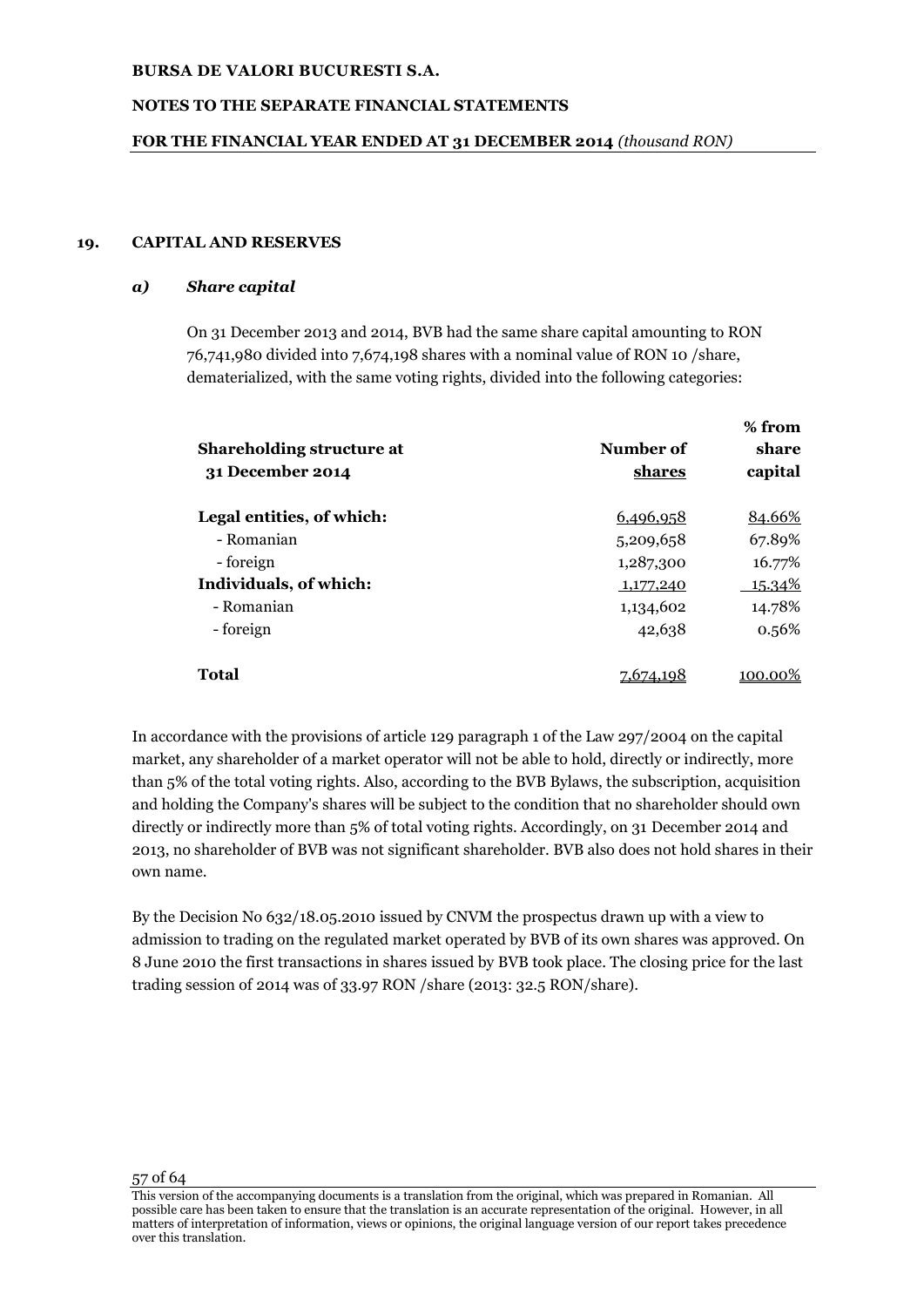# **NOTES TO THE SEPARATE FINANCIAL STATEMENTS**

# **FOR THE FINANCIAL YEAR ENDED AT 31 DECEMBER 2014** *(thousand RON)*

# **19. CAPITAL AND RESERVES (CONTINUED)**

# *b) Dividends*

BVB's Board of Governors submitted to the General Shareholders Meeting a proposal for the distribution of the Company's net profit for 2014, amounting to 11,896,005 RON, as follows: 707,481 RON as legal reserve and the rest as gross dividends. Thus, the amount approved by the General Shareholders Meeting in its April 28, 2015 meeting to be distributed as gross dividends for 2014 is 11,188,524 RON. The value of the dividend for 2014 is 1.4579 RON gross dividend/share.

In accordance with Decision no 2 of the General Shareholders Meeting of April 25, 2014, BVB announced the distribution to the shareholders registered in the Shareholder Registry on the registration date May 15, 2014 of the retained profit for 2013, amounting to 9,038,104 RON, as dividends.

The value of the dividend for 2013 was 1.1777 RON gross dividend/share. Dividends paid during 2014 were 8,932 thousand RON (includes dividends yet not distributed from the previous years).

# *c) Legal reserve*

According to legal requirements, the Company constitutes legal reserves in the amount of 5% of the profits registered according to RCR up to a level of 20% of share capital. Legal reserves are not distributable to shareholders.

Legal reserves may be used to cover losses from operating activities.

# *d) Fair value reserve*

This reserve includes the cumulative net change in fair values of available-for-sale financial assets from their classification into this category until the date they were derecognised or impaired.

This version of the accompanying documents is a translation from the original, which was prepared in Romanian. All possible care has been taken to ensure that the translation is an accurate representation of the original. However, in all matters of interpretation of information, views or opinions, the original language version of our report takes precedence over this translation.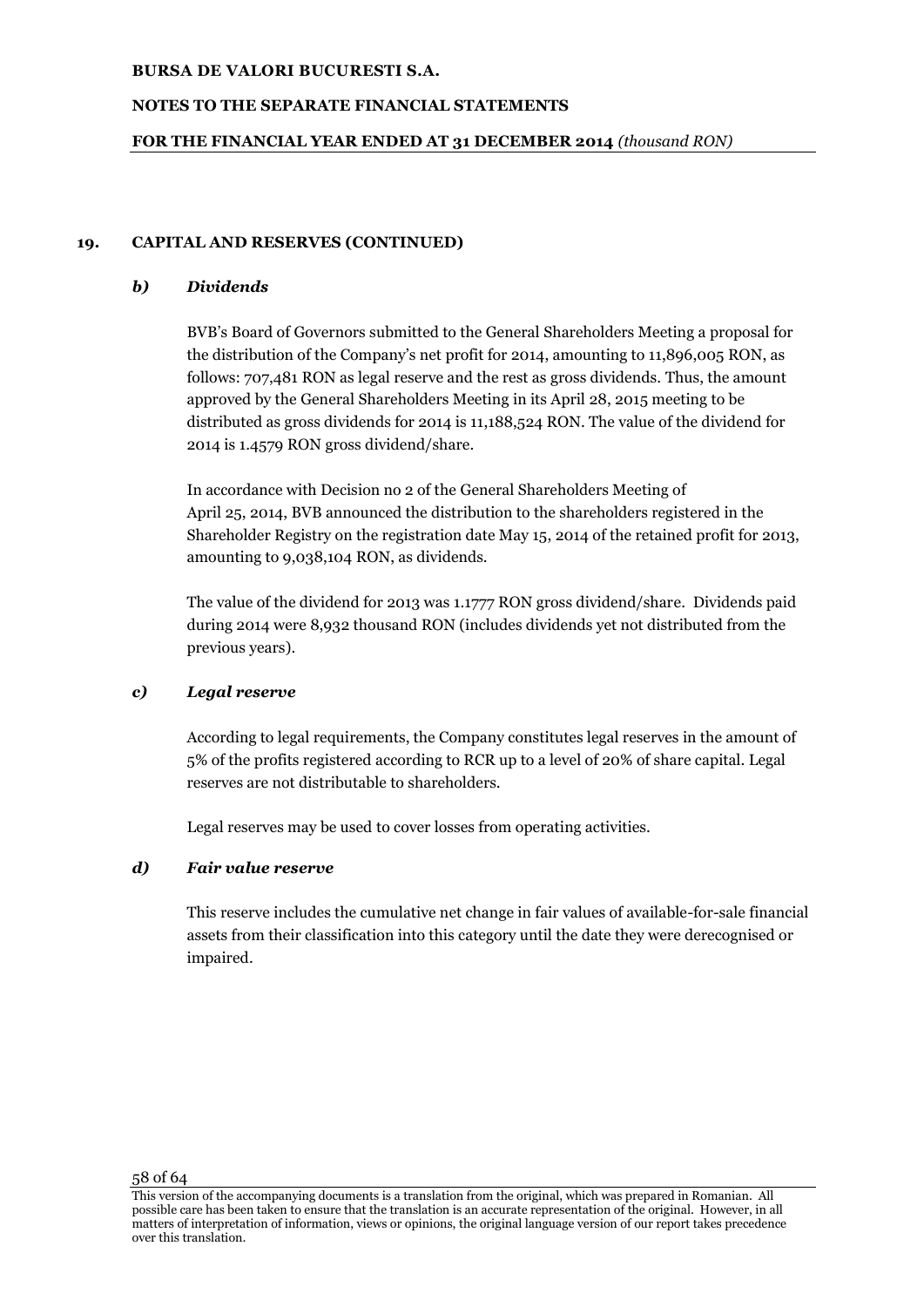# **NOTES TO THE SEPARATE FINANCIAL STATEMENTS**

### **FOR THE FINANCIAL YEAR ENDED AT 31 DECEMBER 2014** *(thousand RON)*

# **19. CAPITAL AND RESERVES (CONTINUED)**

Movements in other reserves as at 31 December 2014 are as follows:

| Reserve of available-for-sale financial assets                     | 2014  |
|--------------------------------------------------------------------|-------|
| Balance as at 1 January                                            | (67)  |
| Reserve of available-for-sale financial assets                     |       |
| set up during the year                                             | 53    |
| Reserve of available-for-sale financial assets - impact            |       |
| deferred tax (Note 12)                                             | (13)  |
| Balance as at 31 December                                          | (27)  |
| Movements in other reserves as at 31 December 2013 are as follows: |       |
| Reserve of available-for-sale financial assets                     | 2013  |
| Balance as at 1 January                                            | (289) |
| Reserve of available-for-sale financial assets                     |       |
| set up during the year                                             | 264   |
| Reserve of available-for-sale financial assets - impact            |       |
| deferred tax (Note 12)                                             | (42)  |
| Balance as at 31 December                                          | (67)  |

# **20. EARNINGS PER SHARE**

The calculation of basic earnings per share at 31 December 2014 is based on profit attributable to Company's shareholders in the amount of 11,842 thousand RON (2013: 8,200 thousand RON) and the weighted average number of ordinary shares outstanding of 7,674,198 (2013: 7,674,198).

This version of the accompanying documents is a translation from the original, which was prepared in Romanian. All possible care has been taken to ensure that the translation is an accurate representation of the original. However, in all matters of interpretation of information, views or opinions, the original language version of our report takes precedence over this translation.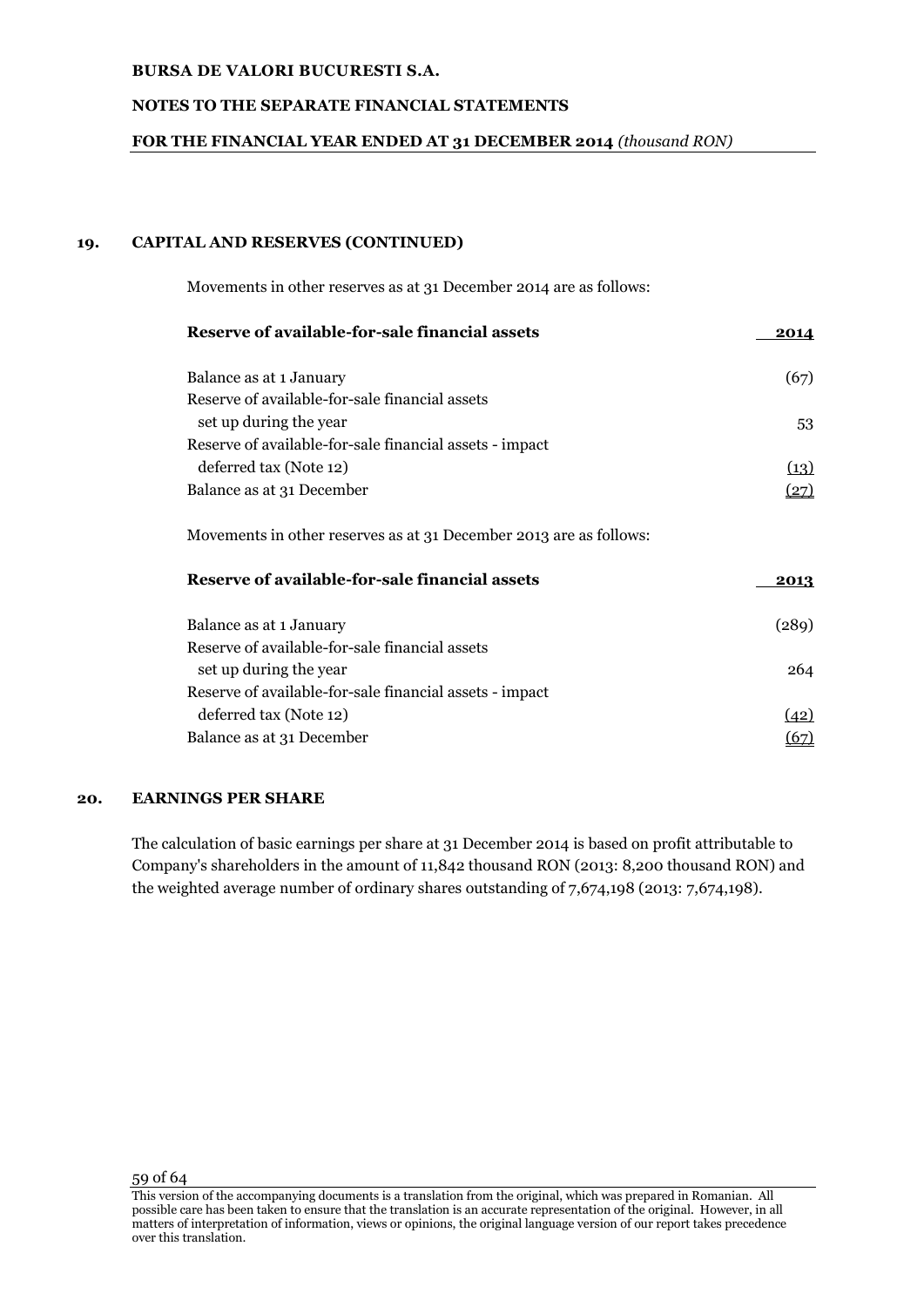# **NOTES TO THE SEPARATE FINANCIAL STATEMENTS**

# **FOR THE FINANCIAL YEAR ENDED AT 31 DECEMBER 2014** *(thousand RON)*

# **21. TRANSACTIONS WITH SUBSIDIARIES**

# *Management key personnel*

# *31 December 2014*

The Company was managed by the Board of Governors validated by CNVM on February 1, 2012 and is made up of the following members:

| $\bullet$ | Mr. Anghel Lucian Claudiu     | President                |
|-----------|-------------------------------|--------------------------|
| $\bullet$ | Mr. Lupsan Pompei             | Vice-President           |
| $\bullet$ | Mr. Paul Dan-Viorel           | Vice-President           |
| $\bullet$ | Mr. Pana Robert               | <b>General Secretary</b> |
| $\bullet$ | Mr. Valerian Ionescu          | member                   |
| $\bullet$ | Mr. Matjaz Schroll            | member                   |
| $\bullet$ | D-na Narcisa Oprea            | member                   |
| $\bullet$ | Mr. Stere Constantin Farmache | member                   |
|           | Mr. Octavian Molnar           | member                   |

Executive management was formed of:

| $\bullet$ | Mr. Ludwik Sobolewski | General Manager               |
|-----------|-----------------------|-------------------------------|
| $\bullet$ | Mr. Alin Barbu        | <b>Deputy General Manager</b> |
| $\bullet$ | Mrs. Anca Dumitru     | <b>Deputy General Manager</b> |
| $\bullet$ | Mr. Virgil Stroia     | <b>Financial Manager</b>      |
| $\bullet$ | Mr. Călin Macedon     | Manager                       |
| $\bullet$ | Ileana Botez          | Manager                       |

Throughout the year 2014, the salaries paid to the key management personnel of BVB amounted to 2,253 thousand RON (2013: 1,981 thousand RON). In 2014, the costs related to the compensations for members of the Board of Governors and members of the Special Committees were 628 thousand RON (for the year ended at 31 December 2013: 568 thousand RON).

The Company has not granted loans, prepayments or guarantees to members of Board of Governors and to Executive Directors of BVB.

This version of the accompanying documents is a translation from the original, which was prepared in Romanian. All possible care has been taken to ensure that the translation is an accurate representation of the original. However, in all matters of interpretation of information, views or opinions, the original language version of our report takes precedence over this translation.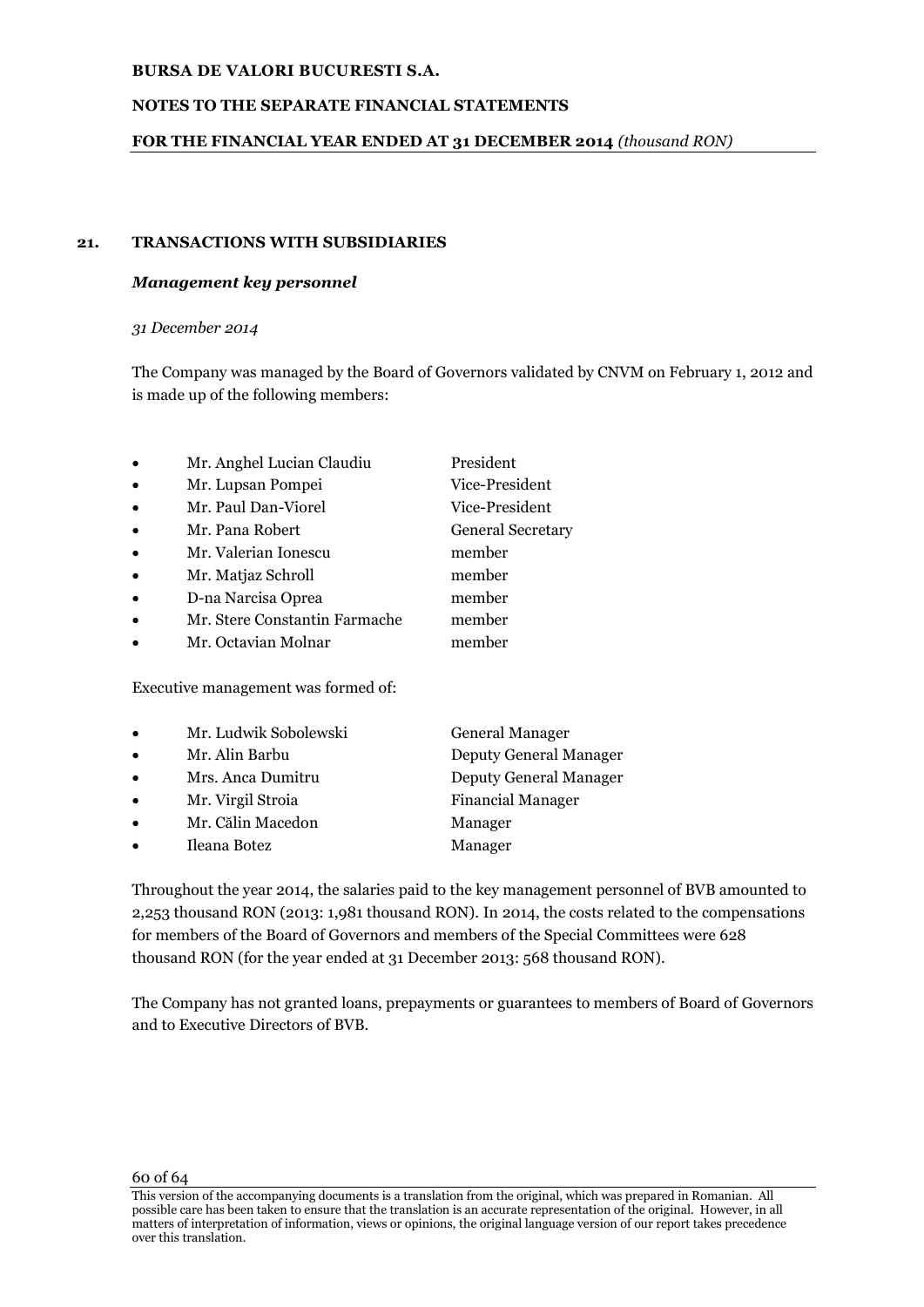# **NOTES TO THE SEPARATE FINANCIAL STATEMENTS**

# **FOR THE FINANCIAL YEAR ENDED AT 31 DECEMBER 2014** *(thousand RON)*

# **21. TRANSACTIONS WITH SUBSIDIARIES (CONTINUED)**

|                     |                                         | Percentage       | Percentage of    |
|---------------------|-----------------------------------------|------------------|------------------|
|                     |                                         | of ownership     | ownership        |
| <b>Subsidiary</b>   | <b>Field of activity</b>                | 31 December 2013 | 31 December 2014 |
|                     | Settlement / transactions with shares   |                  |                  |
|                     | and bonds performed at the Bucharest    |                  |                  |
| Depozitarul         | Stock Exchange and maintaining the      |                  |                  |
| Central SA          | register of shareholders                | 69.0400%         | 69.0400%         |
|                     | Compensation in case of inability of    |                  |                  |
|                     | Fund members to return the funds or     |                  |                  |
|                     | financial instruments owed or           |                  |                  |
| Fondul de           | belonging to investors held on their    |                  |                  |
| Compensare a        | behalf, when providing financial        |                  |                  |
| Investitorilor      | investment services or separate         |                  |                  |
| <b>SA</b>           | investment portfolio services           | 62.4500%         | 62.4500%         |
|                     | Registration, guarantee, clearing and   |                  |                  |
| Casa de             | settlement of derivative financial      |                  |                  |
| Compensare          | instruments transactions performed at   |                  |                  |
| <b>Bucuresti SA</b> | the Bucharest Stock Exchange            | 52.5080%         | 52.5080%         |
| BVB's               | Vocational training of listed companies |                  |                  |
| Corporate           | and capital market participants in the  |                  |                  |
| Governance          | fields of corporate governance and      |                  |                  |
| Institute           | sustainable development                 | 100%             | 100%             |
|                     |                                         |                  |                  |

This version of the accompanying documents is a translation from the original, which was prepared in Romanian. All possible care has been taken to ensure that the translation is an accurate representation of the original. However, in all matters of interpretation of information, views or opinions, the original language version of our report takes precedence over this translation.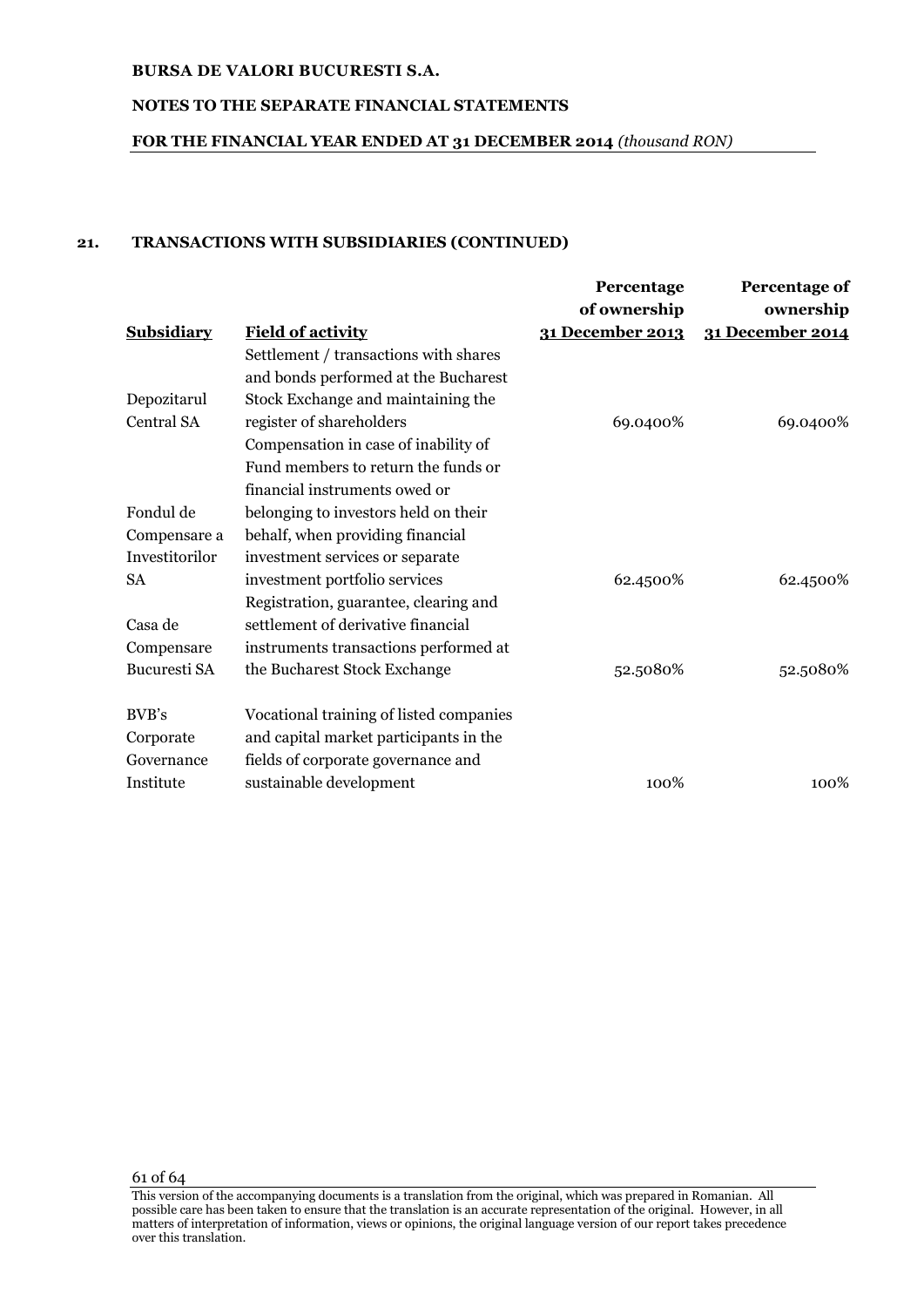# **NOTES TO THE SEPARATE FINANCIAL STATEMENTS**

# **FOR THE FINANCIAL YEAR ENDED AT 31 DECEMBER 2014** *(thousand RON)*

# **21. TRANSACTIONS WITH SUBSIDIARIES (CONTINUED)**

*Transactions with subsidiaries*

|                                                 | 2013           | 2014     |
|-------------------------------------------------|----------------|----------|
|                                                 |                |          |
| <b>Operating income</b>                         | -320           | 684      |
| - Central Depository                            | 320            | 684      |
|                                                 |                |          |
| <b>BVB</b> income from dividends received       | 355            |          |
| - Central Depository                            | 355            |          |
| Purchases of goods and services                 | <u> 216</u>    | 37       |
| - Central Depository                            | 64             | 30       |
| - Bucharest Clearing House                      | 86             | 7        |
| - BVB's Corporate Governance Institute          | 66             |          |
| <b>Liabilities as at 31 December, of which:</b> | $\overline{2}$ | <u>8</u> |
| - Central Depository                            |                | 8        |
| - Bucharest Clearing House                      | $\overline{2}$ |          |
| Receivables at 31 December, of which:           | 329            | 814      |
| - Central Depository                            | 40             | 525      |
| - Bucharest Clearing House                      | 289            | 289      |
|                                                 |                |          |

Operating income received from the entities in which BVB has holdings are based on IT management and maintenance services for equipment that ensure the object of activity and income from dividends distributed by the Central Depository and income from the part of transactions in financial derivatives (FD) to Bucharest Clearing House. Expenses incurred with associates consist of clearing, settlement and guarantee of the transactions in FD, services provided by the Bucharest Clearing House and the Corporate Governance Institute.

This version of the accompanying documents is a translation from the original, which was prepared in Romanian. All possible care has been taken to ensure that the translation is an accurate representation of the original. However, in all matters of interpretation of information, views or opinions, the original language version of our report takes precedence over this translation.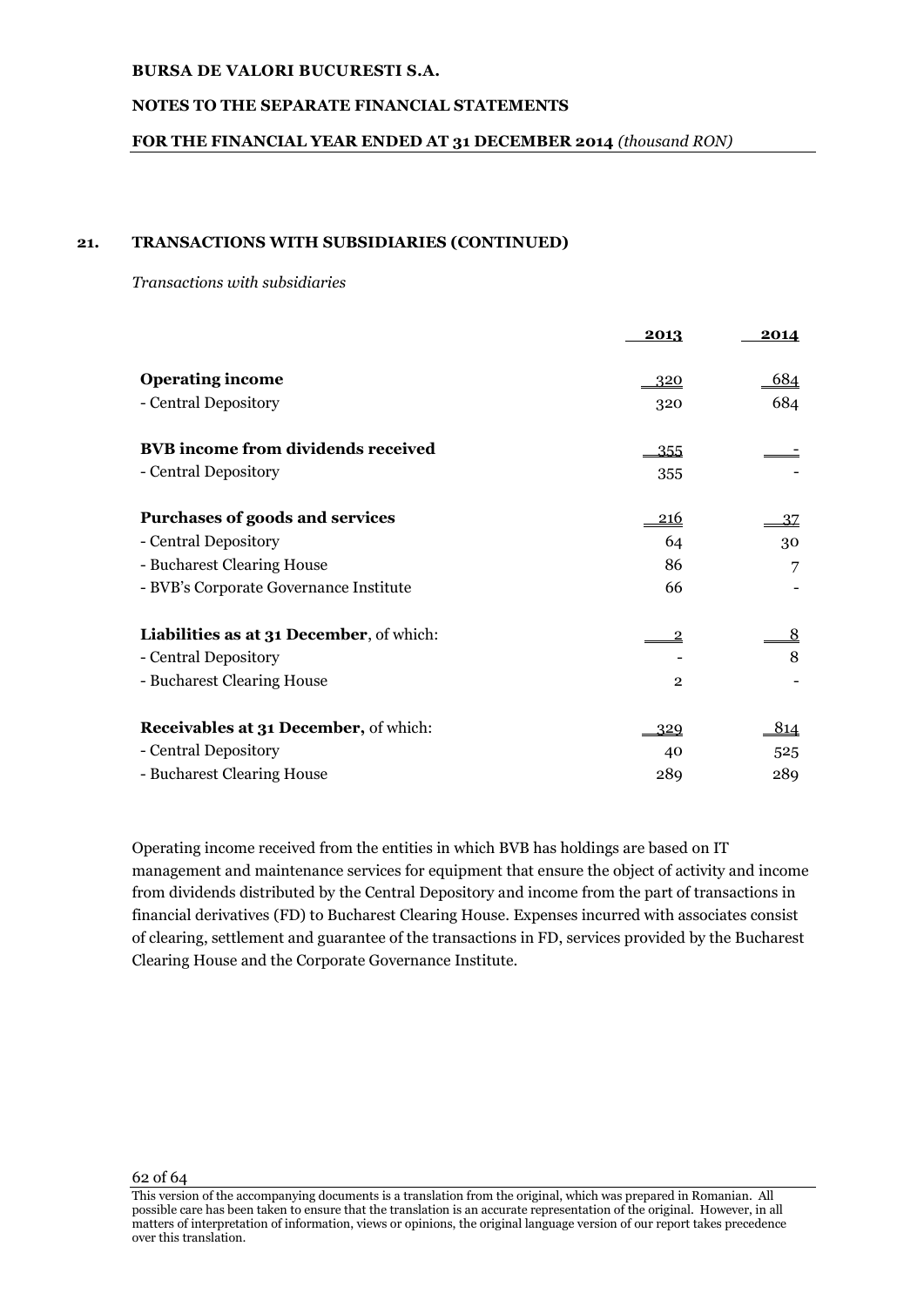# **NOTES TO THE SEPARATE FINANCIAL STATEMENTS**

# **FOR THE FINANCIAL YEAR ENDED AT 31 DECEMBER 2014** *(thousand RON)*

# **22. COMMITMENTS AND CONTINGENT LIABILITIES**

# **(a) Court actions**

On 31 December 2014, the Bucharest Stock Exchange was subject to a number of legal actions:

- Litigations in which the BVB requests the initiation of insolvency procedures for debtors with overdue amounts arising from services rendered. The gross value of BVB's receivables was fully provisioned.
- Litigations in which the BVB requests the recovery of overdue amounts (in the process of garnishment)
- Other litigations in which the BVB is a plaintiff/defendant, related to matters regarding: cancellation of trades, challenging the lift of the suspension of an issuer from trading, cancellation of legal acts, obligation to do (litigations with professionals).
- The company considers it is not necessary to set up an additional provision for on-going litigations.

# **23. EVENTS SUBSEQUENT TO THE BALANCE SHEET DATE**

The Ordinary General Shareholders Meeting of April 27/28, 2015 approved the distribution of dividends to BVB's shareholders (see Note 19 b) Dividends).

In December 2014, the Romanian Government adopted the Emergency Ordinance no. 90/2014 on amending and supplementing the Law no. 297/2004 regarding the capital market, which amended the current provisions related to the maximum holding threshold and the quorum requirements applicable to the market operators.

According to the new provisions, the holding threshold was raised to 20% (from 5%) and the quorum requirements for the Extraordinary General Shareholders meetings were aligned with the requirements of set out in Law no. 31/1990 on trade companies, namely 1/4 of the voting rights at the first convening and 1/5 at the second convening.

The Emergency Ordinance came into effect on 9 January 2015, and the BVB Council decided, on the same date, to amend the Company's Articles of Incorporation with a view to aligning it to the provision of article 129 and 286<sup>3</sup> of Law no. 297/2004, as further amended and supplemented by the Government Emergency Ordinance no. 90/2014.

This version of the accompanying documents is a translation from the original, which was prepared in Romanian. All possible care has been taken to ensure that the translation is an accurate representation of the original. However, in all matters of interpretation of information, views or opinions, the original language version of our report takes precedence over this translation.